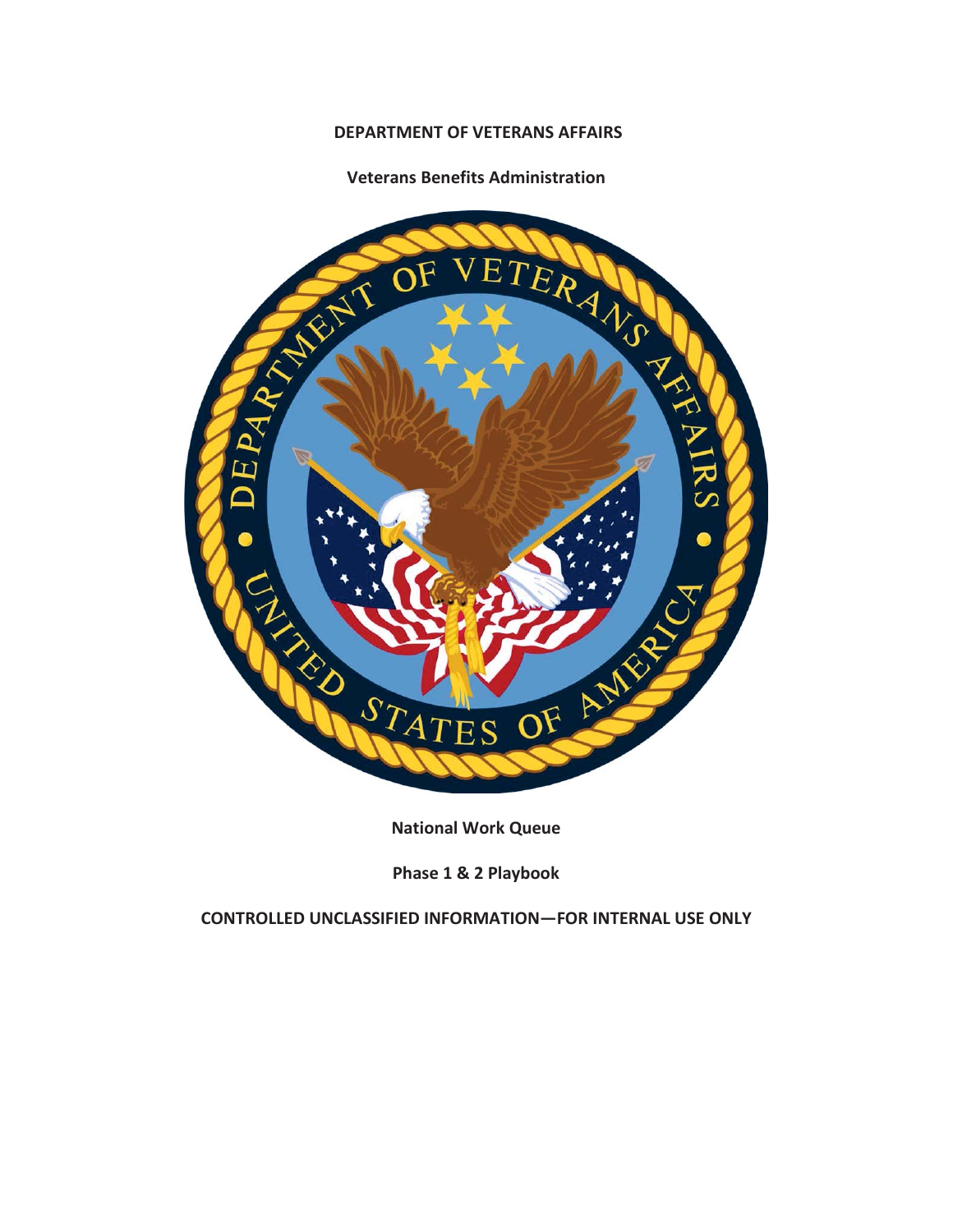

| Table of Contents                                                                    |
|--------------------------------------------------------------------------------------|
|                                                                                      |
|                                                                                      |
|                                                                                      |
|                                                                                      |
|                                                                                      |
|                                                                                      |
|                                                                                      |
| Updated-Integrated Disability Evaluation System (IDES) Claims Routing 12             |
|                                                                                      |
|                                                                                      |
|                                                                                      |
|                                                                                      |
|                                                                                      |
|                                                                                      |
| Updated-Disability Examination Requests: RVSR Review for Examination  23             |
| Updated-Disability Examination Requests: Use of Local Examiners/Medical Officers 25  |
|                                                                                      |
|                                                                                      |
| Updated-Administrative and Rating Decisions Requiring Second and Third Signatures 29 |
|                                                                                      |
|                                                                                      |
|                                                                                      |
|                                                                                      |
|                                                                                      |
|                                                                                      |
|                                                                                      |
|                                                                                      |
|                                                                                      |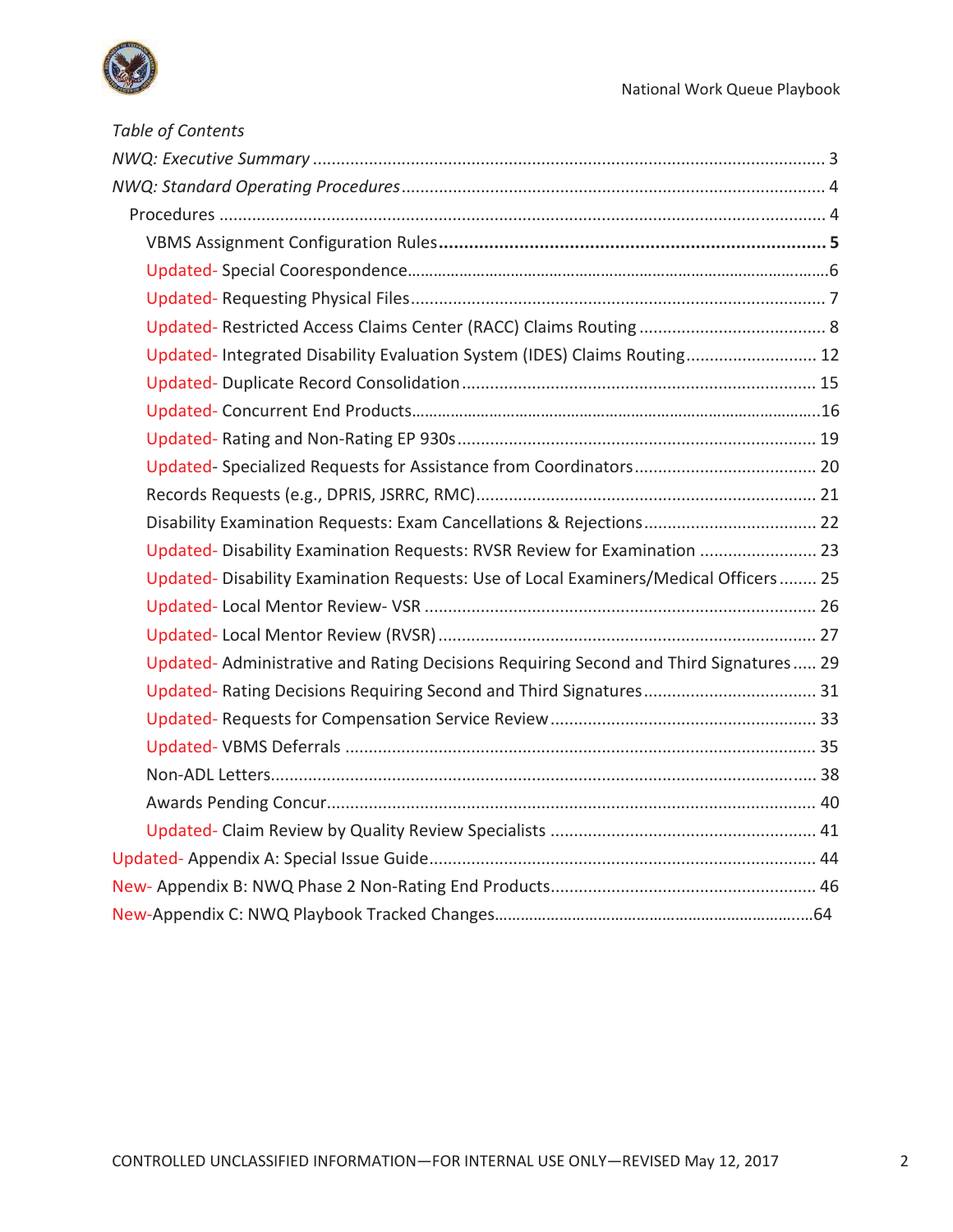

## *NWQ: Executive Summary*

National workload management is a strategy the Veterans Benefits Administration (VBA) has used and perfected over time. Previous examples of national workload management include brokering, the Fiscal Year 2014 Oldest Claims Initiative, and workload leveling. Building upon the success of previous national workload strategies, the National Work Queue (NWQ) is a workload distribution tool to enhance VBA's productive capacity and assist with maintaining the goal of having no disability rating claims pending over 125 days. Utilizing current electronic claims processing technology within Veterans Benefits Management System (VBMS), the NWQ centrally manages the national claims workload by prioritizing and distributing claims across VBA's network of Regional Offices (RO) to maximize resources, improve processing timeliness, and better serve Veterans and their families.

During the second quarter of Fiscal Year 2016, VBA will implement NWQ Phase 1 to centrally manage and distribute the national inventory of rating claims and certain types of non-rating claims. Controlled by routing rules developed and operated by the NWQ team within VBA Central Office, NWQ will distribute claims daily to each RO based on several factors including RO capacity, national claims processing priorities, and special missions. NWQ will begin by managing the workload of a representative group of eight ROs and then deploy a staged expansion. The eight ROs selected for initial implementation are as follows: Albuquerque, Detroit, Indianapolis, Jackson, Louisville, New Orleans, Oakland, and St. Paul. VBA selected these ROs because together they provide a representative mix of geographic diversity, productive capacity, workload balancing needs (i.e., the difference between claim receipts and productive capacity), and special missions (e.g., Radiation, Camp Lejeune Contaminated Water). NWQ will deploy to additional ROs during a staged expansion; the timing of the staged expansion will depend on numerous factors including the outcome of previous deployments, workload needs, and scheduled network and system updates and installations.

The successful implementation of NWQ requires awareness and support from all VBA employees. Specific prerequisites for implementation include the deployment of all NWQrelated VBMS functionality, execution of a comprehensive communication plan, dissemination of all NWQ-related training, and successful establishment of enhanced VBMS assignment configuration profiles for all teams and employees. Employee Development and Training will publish a training plan that identifies specific learning objectives, training content, and delivery timelines for VBA employees in support of NWQ deployment and sustainment. Additionally, the procedural guidance established within this playbook will be incorporated into the Compensation and Pension Knowledge Management (CPKM) portal.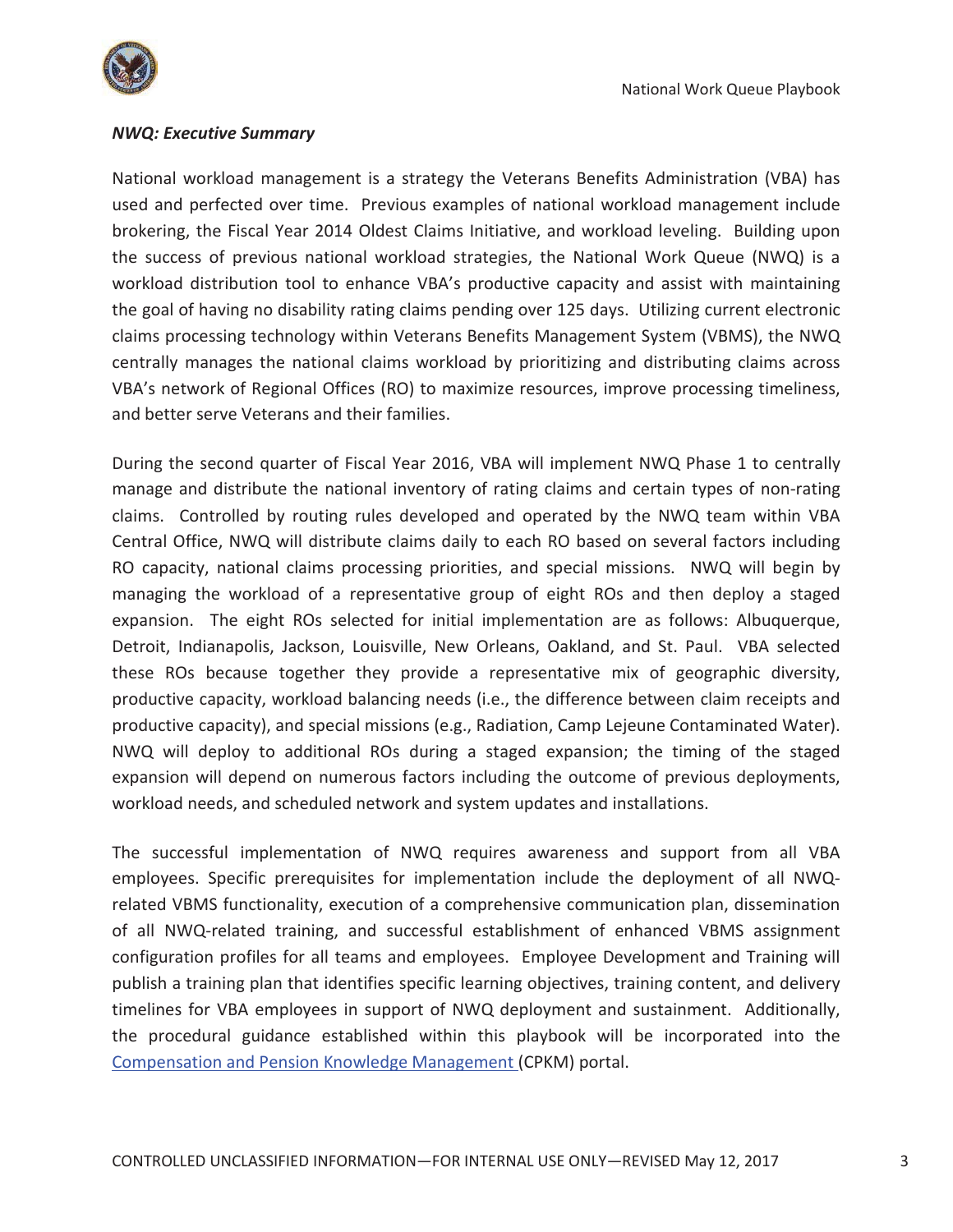

# *NWQ: Standard Operating Procedures*

### **Purpose**

The purpose of the NWQ Phase 1 Playbook and the Standard Operating Procedures (SOP) contained herein is to provide field users with consolidated guidance to support NWQ implementation. Unless explicitly addressed within this playbook, all current procedures remain unchanged. The procedures outlined in this playbook apply to all VBA personnel associated with claims processing within the disability compensation program. As NWQ is deployed and enhanced, Compensation Service and the Office of Field Operations will continue to support field personnel with updated procedures, guidance, and training.

#### **Procedures**

NWQ encompasses all existing and future rating claims, and certain non-rating claims established in VBMS, and distributes these claims to each RO's VBMS work queue. VBMS assigns claims directly to employees based on locally established assignment configuration rules and claims remain within an employee's work queue until the employee takes action on the claim. NWQ operates based on routing rules which rely, in part, on claim and Veteran-level attributes. Attributes include corporate flashes, claim labels, and special issues. The procedures described below will inform employees which attributes to apply in specific situations to ensure appropriate claims routing. Employees must also continue to follow preestablished development procedures and system compliance guidelines, to include the appropriate use of the VBMS development plan, tracked items, and VBMS notes.

To maintain claims processing timeliness, no claim should remain in an employee's work queue for more than 5 business days. All procedures outlined within this playbook align with the 5 business day time-in-queue expectation. However, some procedures require more immediate action to ensure timely claims processing. Front-line supervisors will monitor employee work queues to ensure compliance with all time-in-queue expectations established within this playbook.

The procedures outlined within this playbook include the following sections: General Overview, Technical Functionality, and User Responsibility. Each general overview section explains the purpose of the procedure and provides pertinent background information. Each technical functionality section describes the specific attribute(s) applicable to each procedure, while the user responsibility sections list the required step-by-step actions. To facilitate this playbook's utility as a reference tool, the table of contents contains embedded hyperlinks for quick access to each procedure and appendix. Additionally, embedded hyperlinks throughout the playbook will direct users to appropriate reference materials.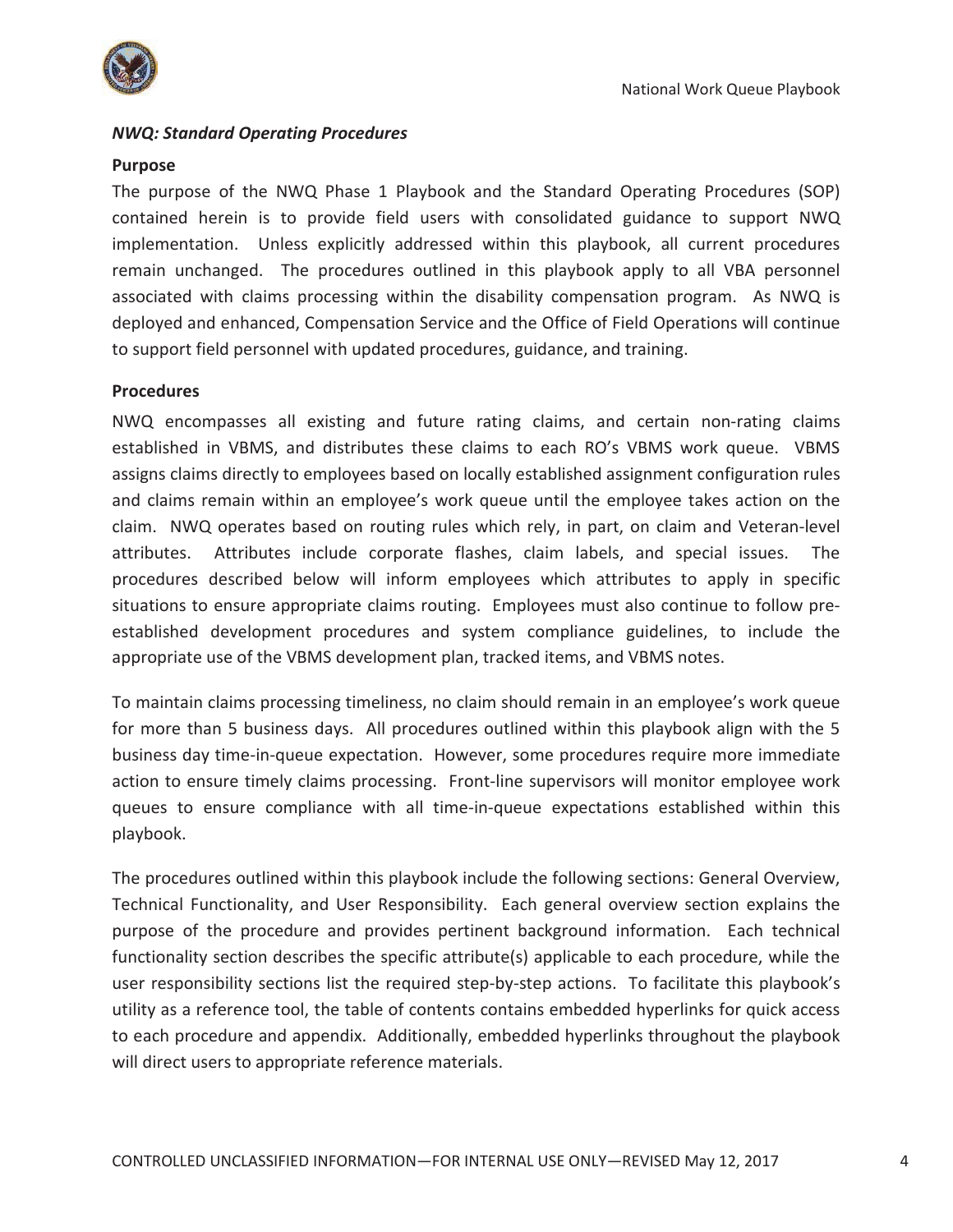

| <b>VBMS Assignment Configuration Rules</b> |                                                                                                                                                                                                                                                                                                                                                                                                                                                                                                                             |  |
|--------------------------------------------|-----------------------------------------------------------------------------------------------------------------------------------------------------------------------------------------------------------------------------------------------------------------------------------------------------------------------------------------------------------------------------------------------------------------------------------------------------------------------------------------------------------------------------|--|
| <b>Aspect</b>                              | <b>Description</b>                                                                                                                                                                                                                                                                                                                                                                                                                                                                                                          |  |
| General<br>Overview                        | Prior to NWQ deployment, RO division-level management must establish<br>VBMS assignment configuration (i.e., auto-assignment) rules for all teams<br>and all employees who process NWQ Phase 1 End Products (EP). Rules must<br>be maintained to account for employee turnover, movement between<br>teams, and changing work assignments.<br>Note: Division-level management may designate other VBMS users to<br>establish VBMS assignment configuration rules, such as management<br>analysts and front-line supervisors. |  |
| Technical<br>Functionality                 | To ensure claims processors receive appropriate work, VBMS assignment<br>configuration rules must account for all claims processing functions,<br>accurately represent special missions, and ensure all tasks are appropriately<br>resourced based upon maximum available capacity across all claims<br>processing cycles.                                                                                                                                                                                                  |  |
| User<br>Responsibility                     | 1) Division-level management or designee(s) will establish and maintain<br>accurate VBMS user role assignments for all RO employees. Located on the<br>VBMS Resources intranet site, the VBMS User Role guide provides<br>information regarding the access rights a VBMS user will have based on their<br>assigned user role.                                                                                                                                                                                               |  |
|                                            | 2) Division-level management or designee(s) will establish and maintain an<br>accurate RO profile and ensure that front-line supervisors establish and<br>maintain accurate team profiles and employee assignment configuration<br>rules.                                                                                                                                                                                                                                                                                   |  |
|                                            | 3) Division-level management or designee(s) will identify up to 5<br>supervisors who will be responsible for requesting claim jurisdiction from<br>NWQ; ROs should limit requests to those specified by the playbook and<br>exceptional circumstances. ROs will establish internal procedures to ensure<br>the designated supervisors will receive and respond to jurisdiction requests<br>within 2 business days.                                                                                                          |  |
|                                            | 4) Front-line supervisors must establish and maintain an accurate team<br>profile and employee assignment configuration rules.                                                                                                                                                                                                                                                                                                                                                                                              |  |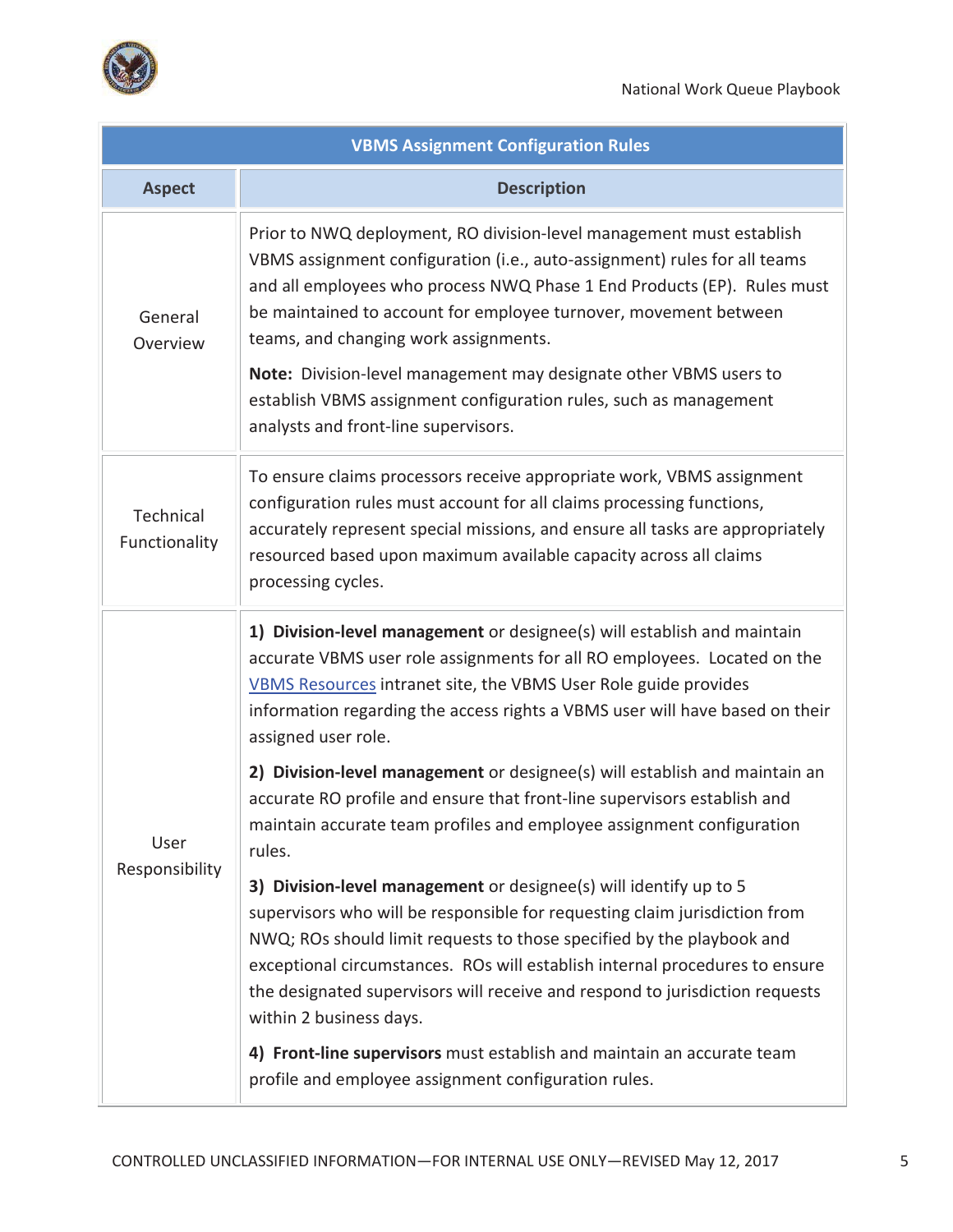

| <b>Updated- Special Correspondence</b> |                                                                                                                                                                                                                                                                                                                                                                                                                                                                                                                                                                                                                                                                                                                                                                                                                                                                                                                                                                                                                                                                                                                                                                                                                                                                                                                                                                                                                                                                        |  |
|----------------------------------------|------------------------------------------------------------------------------------------------------------------------------------------------------------------------------------------------------------------------------------------------------------------------------------------------------------------------------------------------------------------------------------------------------------------------------------------------------------------------------------------------------------------------------------------------------------------------------------------------------------------------------------------------------------------------------------------------------------------------------------------------------------------------------------------------------------------------------------------------------------------------------------------------------------------------------------------------------------------------------------------------------------------------------------------------------------------------------------------------------------------------------------------------------------------------------------------------------------------------------------------------------------------------------------------------------------------------------------------------------------------------------------------------------------------------------------------------------------------------|--|
| <b>Aspect</b>                          | <b>Description</b>                                                                                                                                                                                                                                                                                                                                                                                                                                                                                                                                                                                                                                                                                                                                                                                                                                                                                                                                                                                                                                                                                                                                                                                                                                                                                                                                                                                                                                                     |  |
| General<br>Overview                    | Special Controlled Correspondence will be processed in a manner that<br>maintains established relationships with stakeholders, demonstrates<br>exceptional customer service, and minimizes the impact to stakeholder<br>offices. Follow the actions below to efficiently process Special Controlled<br>Correspondence.                                                                                                                                                                                                                                                                                                                                                                                                                                                                                                                                                                                                                                                                                                                                                                                                                                                                                                                                                                                                                                                                                                                                                 |  |
| Technical<br>Functionality             | At this time, NWQ will not route EP 500 Special Controlled Correspondence<br>EPs which may include Congressional, White House, Private Attorneys,<br>National VSO HQ, and USB/SECVA inquires. Regional Office (RO) and<br>Pension Management Center (PMC) employees must follow established<br>procedures regarding Special Controlled Correspondence, as outlined below.                                                                                                                                                                                                                                                                                                                                                                                                                                                                                                                                                                                                                                                                                                                                                                                                                                                                                                                                                                                                                                                                                              |  |
| User<br>Responsibility                 | 1) Immediately upon receipt of a Congressional inquiry, the employee who<br>first receives/discovers the inquiry will add the "Special Controlled<br>Correspondence" special issue to the EP 500.<br>2) Employee responsible for responding to Congressional inquiries will<br>follow the procedures outlined in M27-1 Chapter 5.<br>. Veterans with an electronic claims file (i.e., VBMS eFolder): Each RO<br>will respond to Congressional inquiries within 5 business days for<br>Veterans and Claimants residing within their geographic jurisdiction<br>as determined by the Regional Office of Jurisdiction tool. Employees<br>should utilize electronic systems to provide a status update. Do not<br>request claim jurisdiction from NWQ when providing a status update.<br>· Veterans with a physical (i.e., paper) claims file/hybrid file: Each RO<br>will respond to Congressional inquiries within 5 business days for<br>Veterans and Claimants residing within their geographic jurisdiction<br>as determined by the Regional Office of Jurisdiction tool. Employees<br>should utilize electronic systems to provide a status update. If<br>necessary, the RO responding to the inquiry should work with the RO<br>in possession of the physical file to provide an accurate status<br>update. Do not request claim jurisdiction from NWQ when providing<br>a status update.<br>3) Employee responsible for responding to Congressional inquiries will |  |
|                                        | remove the Congressional flash upon completion of the response and<br>appropriate Congressional notification.                                                                                                                                                                                                                                                                                                                                                                                                                                                                                                                                                                                                                                                                                                                                                                                                                                                                                                                                                                                                                                                                                                                                                                                                                                                                                                                                                          |  |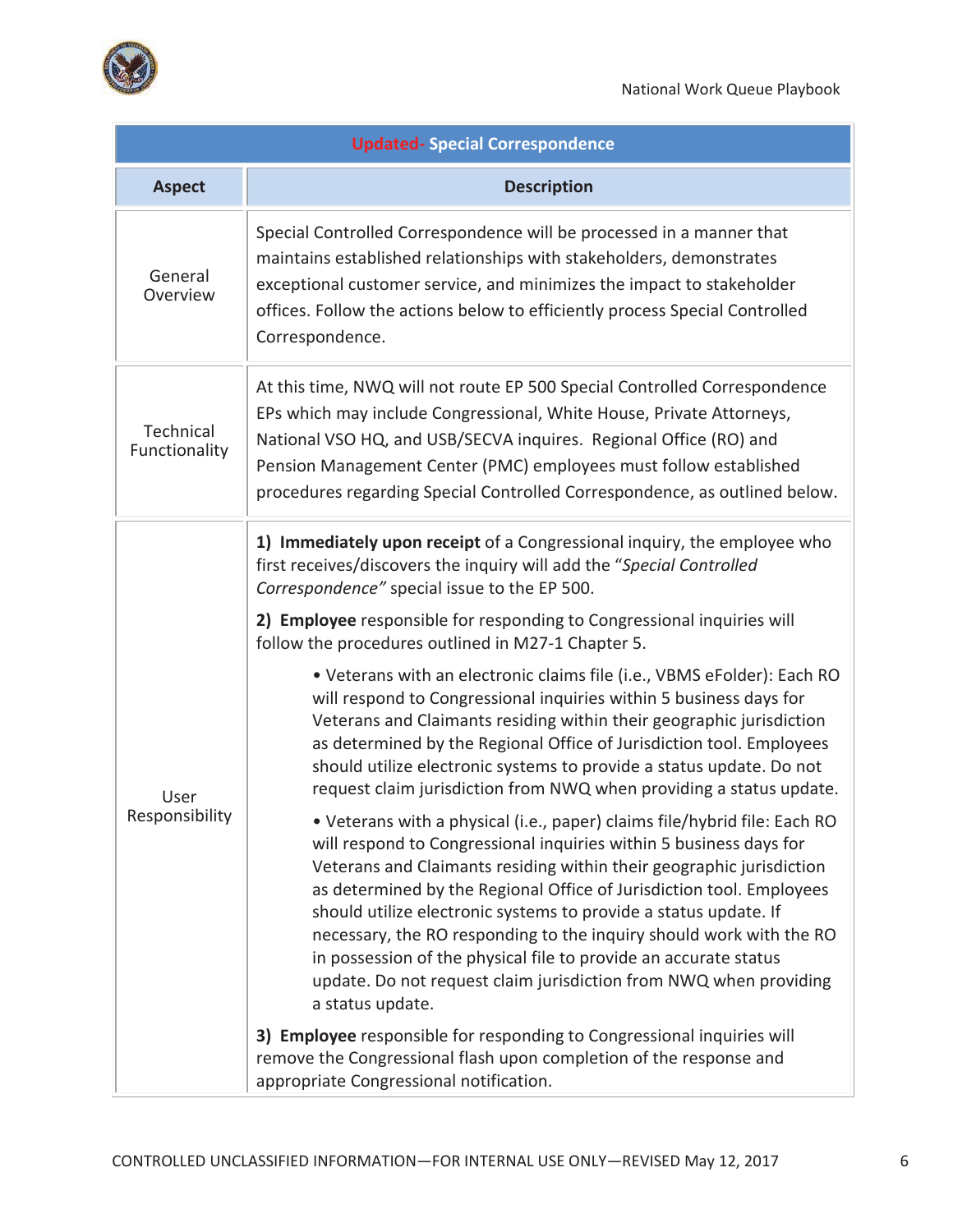

| <b>Updated-Requesting Physical Files</b> |                                                                                                                                                                                                                                                                                                                                                                                                                                                                                                                                                               |  |
|------------------------------------------|---------------------------------------------------------------------------------------------------------------------------------------------------------------------------------------------------------------------------------------------------------------------------------------------------------------------------------------------------------------------------------------------------------------------------------------------------------------------------------------------------------------------------------------------------------------|--|
| <b>Aspect</b>                            | <b>Description</b>                                                                                                                                                                                                                                                                                                                                                                                                                                                                                                                                            |  |
| General<br>Overview                      | As VBA transitions from a paper-based to an electronic claims processing<br>environment, some Veterans will have claim and benefit related documents<br>in both a physical file and an eFolder. The content of both physical files and<br>eFolders must be available to claims processors at all ROs because rating<br>claims established in VBMS are automatically placed into the NWQ.<br>Therefore, employees must follow the actions outlined below to ensure<br>existing physical files are incorporated into the VBMS eFolder.                          |  |
| Technical<br>Functionality               | Employees within the RO establishing the claim will utilize COVERS to initiate<br>the retrieval of a paper claims folder from another RO. When an RO receives<br>notification of a permanent transfer request, RO personnel will locate the<br>file within 2 business days and follow established Veterans Claims Intake<br>Processing (VCIP) procedures.                                                                                                                                                                                                     |  |
|                                          | 1) Employee who establishes the claim will determine if a physical claims<br>file exists. If a physical claims file exists, the employee will access the<br>Veteran's COVERS record and request a permanent transfer on the same day<br>they establish the claim.<br>In the event NWQ assigns a claim established by an employee who<br>failed to request transfer of the physical claims file, the claims<br>processor who first discovers the oversight will treat the request for<br>a claims file as a development action and take the following actions: |  |
| User                                     | o Access COVERS and request a permanent transfer.                                                                                                                                                                                                                                                                                                                                                                                                                                                                                                             |  |
| Responsibility                           | Add the "Requested Claim Folder" tracked item to the<br>$\circ$<br>claim's VBMS development plan. The claim level suspense<br>will automatically update with a 10-day suspense and the<br>claim will return to the NWQ during the next overnight<br>cycle to await further action.                                                                                                                                                                                                                                                                            |  |
|                                          | 2) RO personnel who receive a permanent transfer request for a physical<br>claims file must locate the file and follow established VCIP procedures to<br>ship the claims file to the appropriate scanning vendor within 2 business<br>days of receiving the file retrieval request.*                                                                                                                                                                                                                                                                          |  |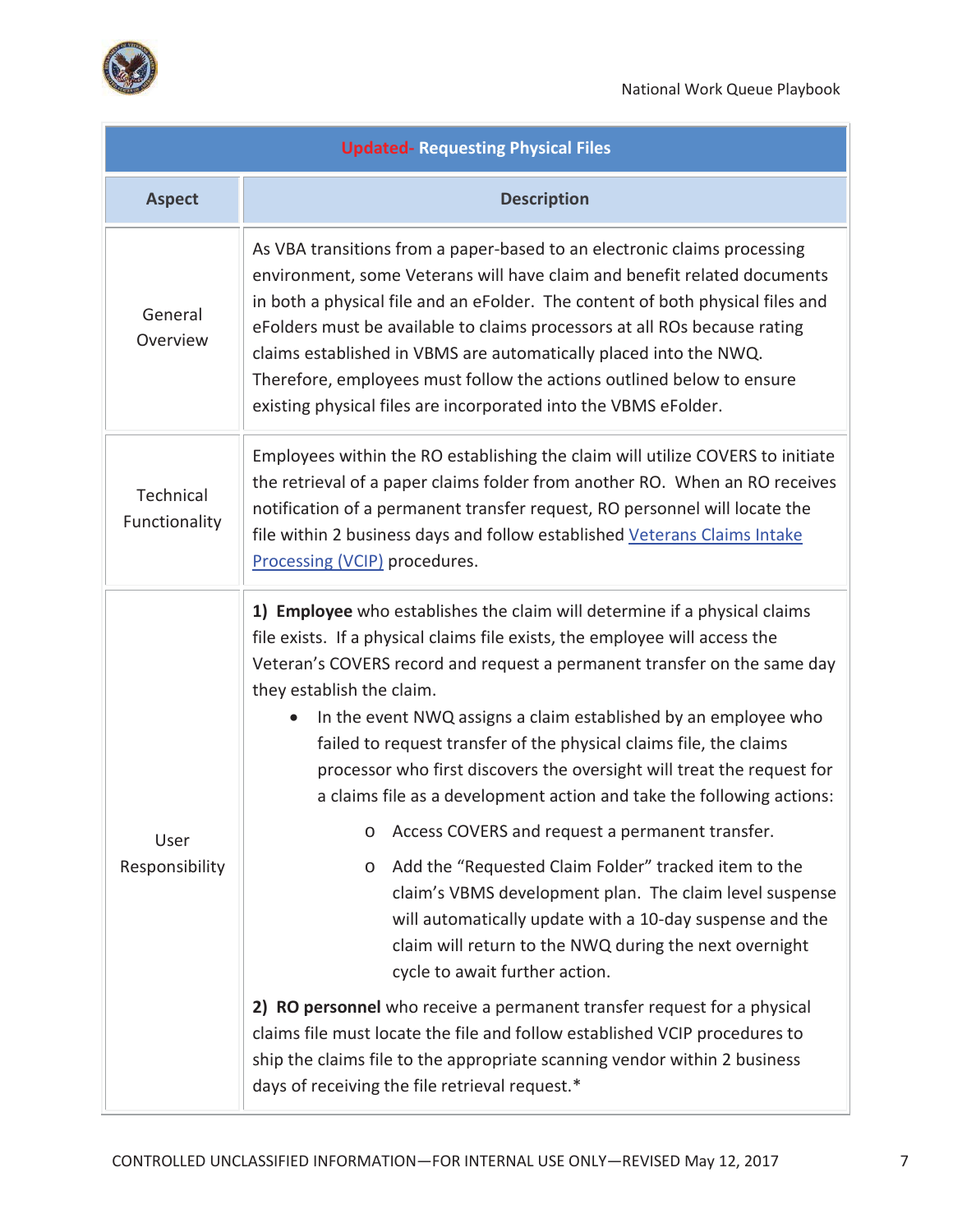

|               | <b>Updated-Requesting Physical Files</b>                                                                                                                              |
|---------------|-----------------------------------------------------------------------------------------------------------------------------------------------------------------------|
| <b>Aspect</b> | <b>Description</b>                                                                                                                                                    |
|               | Note: If an RO cannot locate a requested physical file, personnel from that<br>RO must follow the established lost folder procedures outlined in M21-1<br>III.ii.4.D. |

| <b>Updated- Restricted Access Claims Center (RACC) Claims Routing</b> |                                                                                                                                                                                                                                                                                                                                                                           |
|-----------------------------------------------------------------------|---------------------------------------------------------------------------------------------------------------------------------------------------------------------------------------------------------------------------------------------------------------------------------------------------------------------------------------------------------------------------|
| <b>Aspect</b>                                                         | <b>Description</b>                                                                                                                                                                                                                                                                                                                                                        |
| General<br>Overview                                                   | Per OFO Letter 20F-13-04, VBA consolidates restricted folders and associated<br>claims to a Restricted Access Claims Center (RACC) to improve control and<br>efficiency in processing restricted disability claims, while simultaneously<br>protecting the privacy of Claimants.                                                                                          |
| Technical<br>Functionality                                            | The "Restricted Access" corporate flash enables NWQ to automatically route<br>RACC claims to the appropriate RO. Per OFO Letter 20F-13-04, sensitive<br>claims folders for which the RO retains jurisdiction should not possess this<br>flash.                                                                                                                            |
| User<br>Responsibility                                                | 1) Employee establishing the claim will add the "Restricted Access"<br>corporate flash, if the Claimant meets the criteria for RACC processing and<br>the flash was not previously added to the corporate record.                                                                                                                                                         |
|                                                                       | 2) Employee establishing the claim should notify their Information Security<br>Officer (ISO) if the claim meets RACC processing criteria but is not under<br>RACC jurisdiction. If found after claim establishment, the employee who<br>discovers a claim requiring RACC processing must immediately add the<br>"Restricted Access" corporate flash and notify their ISO. |
|                                                                       | 3) ISO will coordinate the jurisdictional transfer of claims requiring RACC<br>processing with appropriate RO personnel, as per OFO Letter 20F-13-04 and<br>locally established procedures.                                                                                                                                                                               |
|                                                                       | Please note: For claims that have been sensitized before the flash can be<br>added, the station may contact their NWQ POC for manual transfer.                                                                                                                                                                                                                            |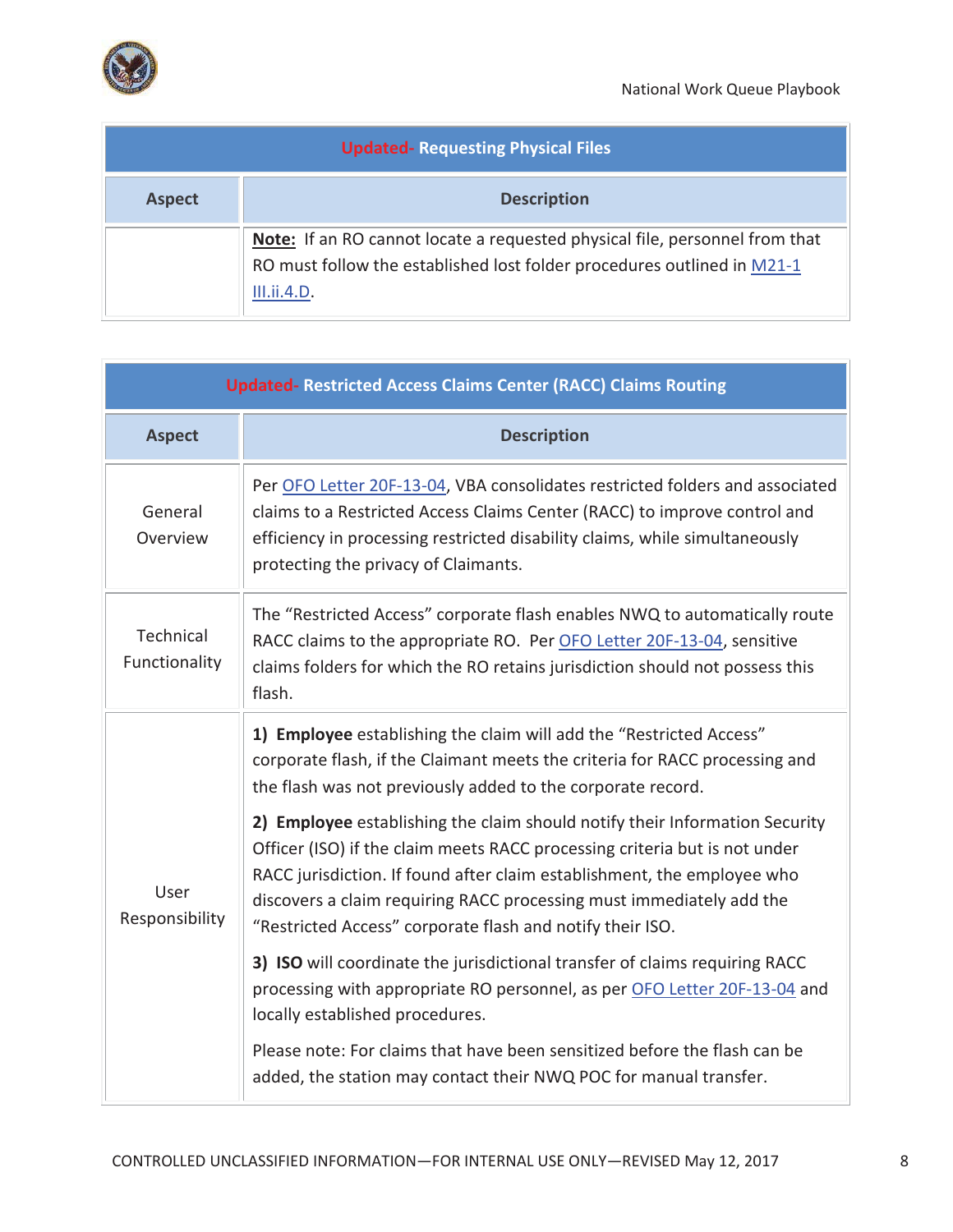



| <b>Updated-Pre-Discharge (BDD and Quick Start) Claims Routing</b> |                                                                                                                                                                                                                                                                                                                                                                                                                       |
|-------------------------------------------------------------------|-----------------------------------------------------------------------------------------------------------------------------------------------------------------------------------------------------------------------------------------------------------------------------------------------------------------------------------------------------------------------------------------------------------------------|
| <b>Aspect</b>                                                     | <b>Description</b>                                                                                                                                                                                                                                                                                                                                                                                                    |
| General<br>Overview                                               | Pre-Discharge claims are accepted from service members on active duty with<br>the goals of providing VA examinations while still on active duty and<br>establishing entitlement to compensation benefits as soon as possible<br>following release from active duty (RAD). These claims include Benefits<br>Delivery at Discharge (BDD) and Quick Start.                                                               |
|                                                                   | The intake site development phase for Pre-Discharge claims is generally<br>performed at the intake site or parent RO, and must be done in accordance<br>with the requirements of M21-1 III.i.2.B. Timely completion of the actions<br>noted in this manual section prior to discharge is essential to ensuring<br>service members are able to receive decisions on their claims as close to<br>discharge as possible. |
|                                                                   | The consolidated processing phase for Pre-Discharge claims includes<br>consolidated rating and authorization activity at Rating Activity Sites (RAS)<br>and Consolidated Processing Sites (CPS), while the CPS locations also at<br>times perform some development actions. Therefore, claims processors<br>must follow the actions outlined below to ensure proper claim routing.                                    |
|                                                                   | Important:                                                                                                                                                                                                                                                                                                                                                                                                            |
|                                                                   | The majority of Pre-Discharge claims in the intake site development<br>$\bullet$<br>phase will have development actions performed by the receiving<br>intake site or parent RO; however, other intake sites or their parent<br>ROs will have the responsibility of performing these actions if the<br>receiving intake site location has reached their capacity.                                                      |
|                                                                   | While the majority of Pre-Discharge claims will have rating and<br>$\bullet$<br>authorization activity performed by the RAS and CPS location, ROs<br>will have the responsibility of performing these actions if the RAS and<br>CPS locations have reached their capacity. Please see M21-1<br>III.i.2.B.4 for additional information.                                                                                |
| Technical<br>Functionality                                        | 1) Changing the diary BDD or Quick Start non-Rating EP (as noted in M21-1<br>$III.i.2.A.2.c$ ) to the proper BDD or Quick Start Rating EP (as noted in $M21-1$<br>III.i.2.A.2.d) will enable NWQ to route Pre-Discharge claims to the                                                                                                                                                                                 |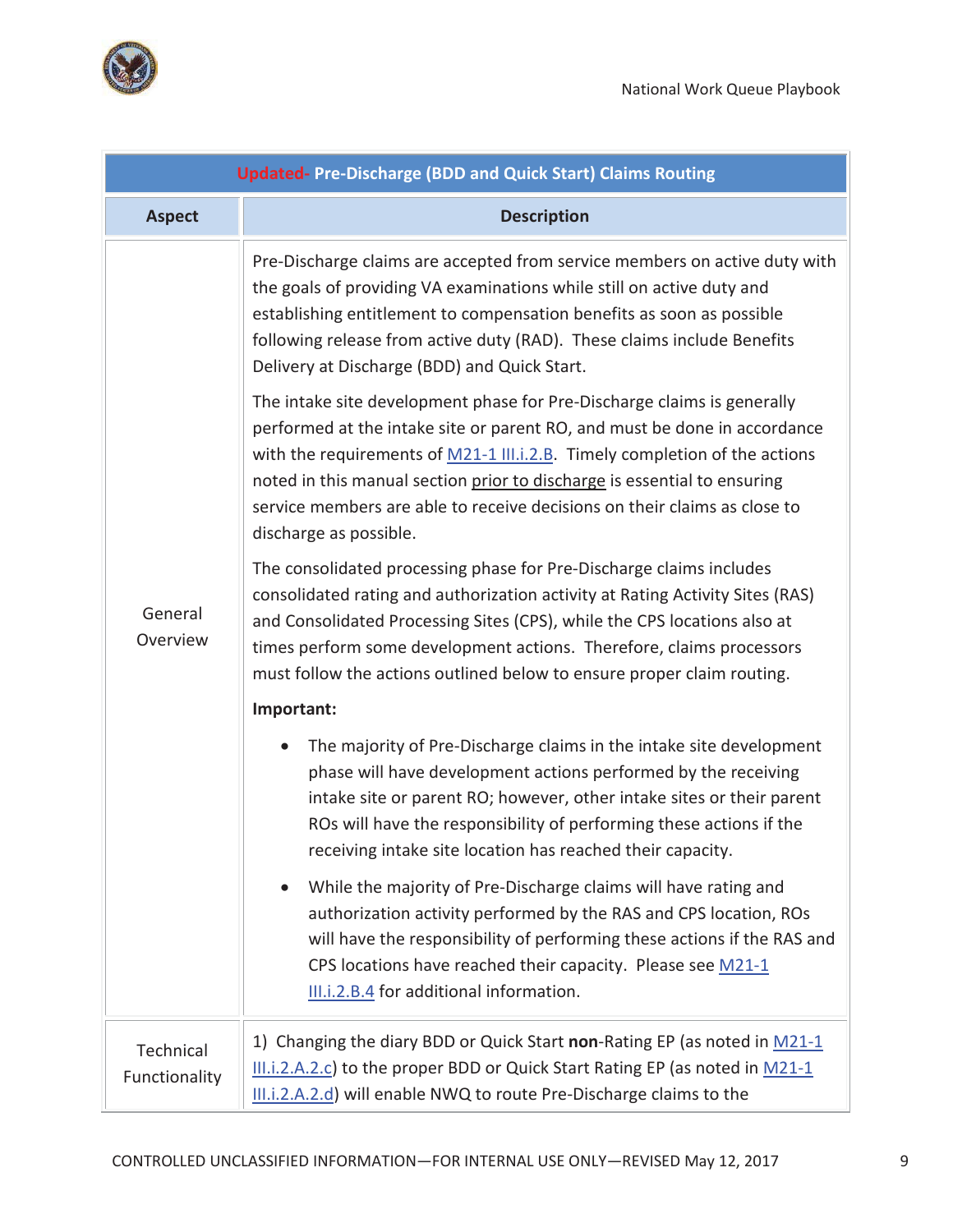

. i

| <b>Updated-Pre-Discharge (BDD and Quick Start) Claims Routing</b> |                                                                                                                                                                                                                                                                                                                                                                                                                                                         |  |
|-------------------------------------------------------------------|---------------------------------------------------------------------------------------------------------------------------------------------------------------------------------------------------------------------------------------------------------------------------------------------------------------------------------------------------------------------------------------------------------------------------------------------------------|--|
| <b>Aspect</b>                                                     | <b>Description</b>                                                                                                                                                                                                                                                                                                                                                                                                                                      |  |
|                                                                   | appropriate RAS and CPS. See M21-1 III.i.2.B.2.c and III.i.2.B.3.c for<br>additional information.                                                                                                                                                                                                                                                                                                                                                       |  |
|                                                                   | 2) Adding tracked items with proper suspense dates and closing any<br>completed tracked items will enable NWQ to timely route Pre-Discharge<br>claims to the appropriate locations through all phases of the Pre-Discharge<br>claims process.                                                                                                                                                                                                           |  |
|                                                                   | 3) VBMS will assign Pre-Discharge claims to Pre-Discharge claims processors'<br>VBMS work queues based on VBMS assignment configuration rules<br>established by RO management. If assignment configuration rules are not<br>established for this workload, RO management must manually assign the<br>work to the Pre-Discharge claims processors work queues.                                                                                           |  |
|                                                                   | <b>Intake Site Development for Claims Received with STRs</b>                                                                                                                                                                                                                                                                                                                                                                                            |  |
|                                                                   | 1) Intake site claims processor or their designee will initially establish all<br>Pre-Discharge claims as a diary claim with the proper non-rating EP, claim<br>label, and third digit modifier (EP 336 or 337) as noted in M21-1 III.i.2.A.2.a<br>through c.                                                                                                                                                                                           |  |
|                                                                   | 2) Intake site claims processor will properly develop the claim consistent<br>with the procedural requirements set forth in M21-1 III.i.2.B.                                                                                                                                                                                                                                                                                                            |  |
| User                                                              | 3) Intake site claims processor will ensure all pending tracked items have<br>the proper suspense dates and close any completed tracked items, and                                                                                                                                                                                                                                                                                                      |  |
| Responsibility                                                    | 4) Intake site claims processor will change the pending BDD or Quick Start<br>non-Rating 336 or 337 EP (as noted in M21-1 III.i.2.A.2.c) to the proper BDD<br>or Quick Start Rating EP (as noted in M21-1 III.i.2.A.2.d); ensuring that the<br>correct EP, claim label, and third digit modifier is used. Please see M21-1<br>III.i.2.A.1.d and III.i.2.A.1.e for additional information on claims that qualify<br>for the BDD or Quick Start Programs. |  |
|                                                                   | <b>Note:</b> If development has not been completed by the time the service<br>member reaches discharge, then the EP must be changed to the proper BDD<br>or Quick Start rating EP as noted above the day following discharge.                                                                                                                                                                                                                           |  |
|                                                                   | 5) NWQ will ensure appropriate routing of Pre-Discharge claims.                                                                                                                                                                                                                                                                                                                                                                                         |  |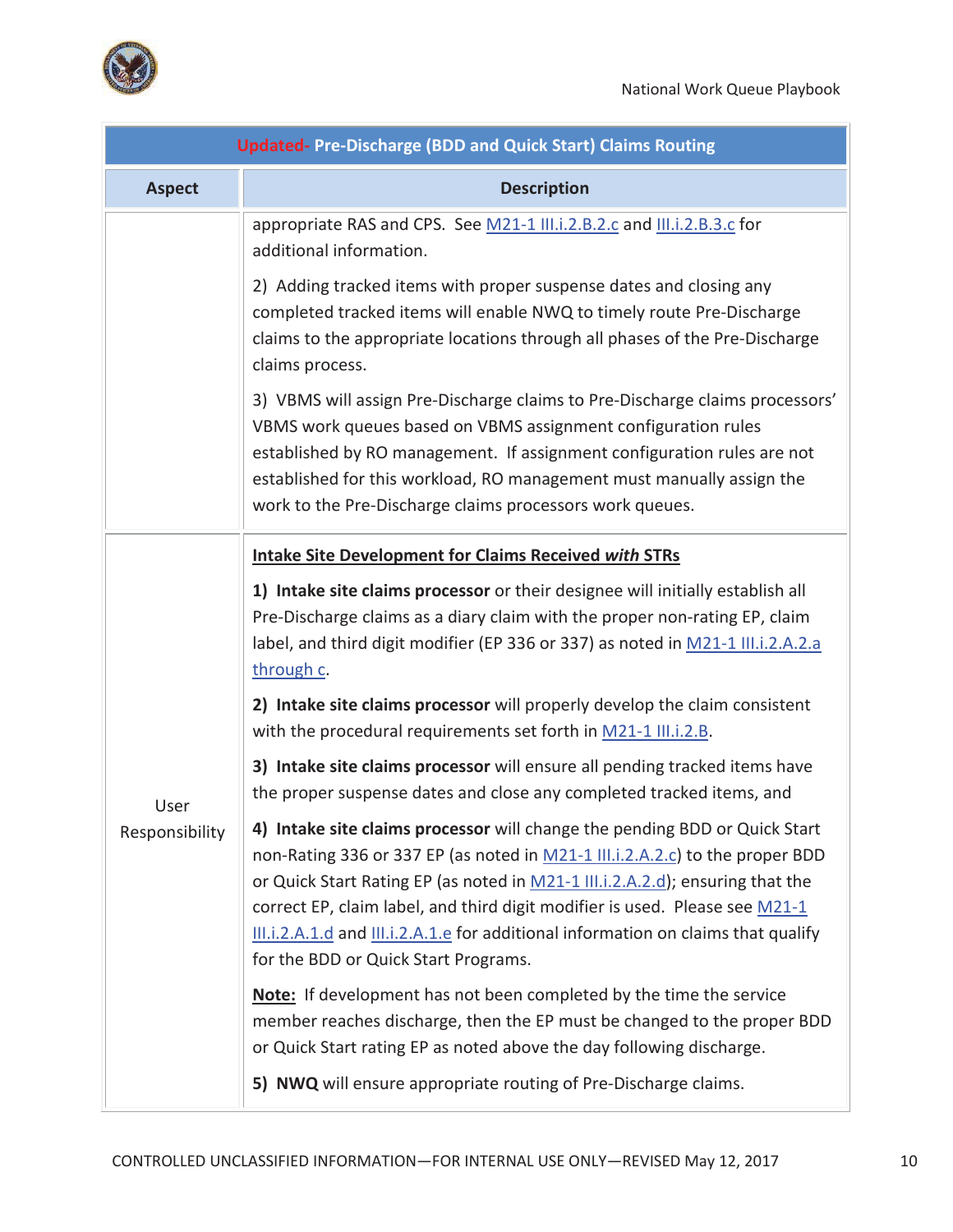

| <b>Updated-Pre-Discharge (BDD and Quick Start) Claims Routing</b> |                                                                                                                                                                                                                    |                                                                                                                                                                |
|-------------------------------------------------------------------|--------------------------------------------------------------------------------------------------------------------------------------------------------------------------------------------------------------------|----------------------------------------------------------------------------------------------------------------------------------------------------------------|
| <b>Aspect</b>                                                     |                                                                                                                                                                                                                    | <b>Description</b>                                                                                                                                             |
|                                                                   |                                                                                                                                                                                                                    | <b>Intake Site Development for Claims Received without STRs</b>                                                                                                |
|                                                                   | 1) Intake site claims processor or their designee will initially establish the<br>Pre-Discharge claim with the proper non-rating diary EP, claim label, and<br>third digit modifier: 336 - Pre-Discharge Excluded. |                                                                                                                                                                |
|                                                                   | 2) Intake site claims processor will take the actions described in $M21-1$                                                                                                                                         |                                                                                                                                                                |
|                                                                   | III.i.2.B.1.j to develop for the service members STRs.<br>3) Intake site claims processor will follow the steps in the table below                                                                                 |                                                                                                                                                                |
|                                                                   | If STRs for (at least) the current<br>period of service were                                                                                                                                                       | Then, ensure all pending tracked<br>items have the proper suspense<br>dates and close any completed<br>tracked items, and                                      |
|                                                                   | received prior to discharge                                                                                                                                                                                        | Change the non-Rating 336 or 337<br>EP (as noted in M21-1 III.i.2.A.2.c) to<br>the proper BDD or Quick Start<br>Rating EP (as noted in M21-1<br>III.i.2.A.2.d) |
|                                                                   | not received prior to discharge                                                                                                                                                                                    | Change the pending $336 - Pre$<br>Discharge Excluded EP to the proper<br>non Pre-Discharge rating EP.                                                          |
|                                                                   | 4) NWQ will ensure appropriate routing of Pre-Discharge and non-Pre-<br>Discharge claims.                                                                                                                          |                                                                                                                                                                |
|                                                                   |                                                                                                                                                                                                                    | <b>Consolidated Processing Phase</b>                                                                                                                           |
|                                                                   | III.i.2.B, especially those noted in M21-1 III.i.2.B.4.                                                                                                                                                            | 1) RAS, CPS, or RO claims processor will ensure all intake site development<br>phase actions have been completed prior to discharge as required by M21-1       |
|                                                                   | 2) RAS, CPS, or RO claims processor will ensure all pending tracked items<br>have the proper suspense dates and close any completed tracked items                                                                  |                                                                                                                                                                |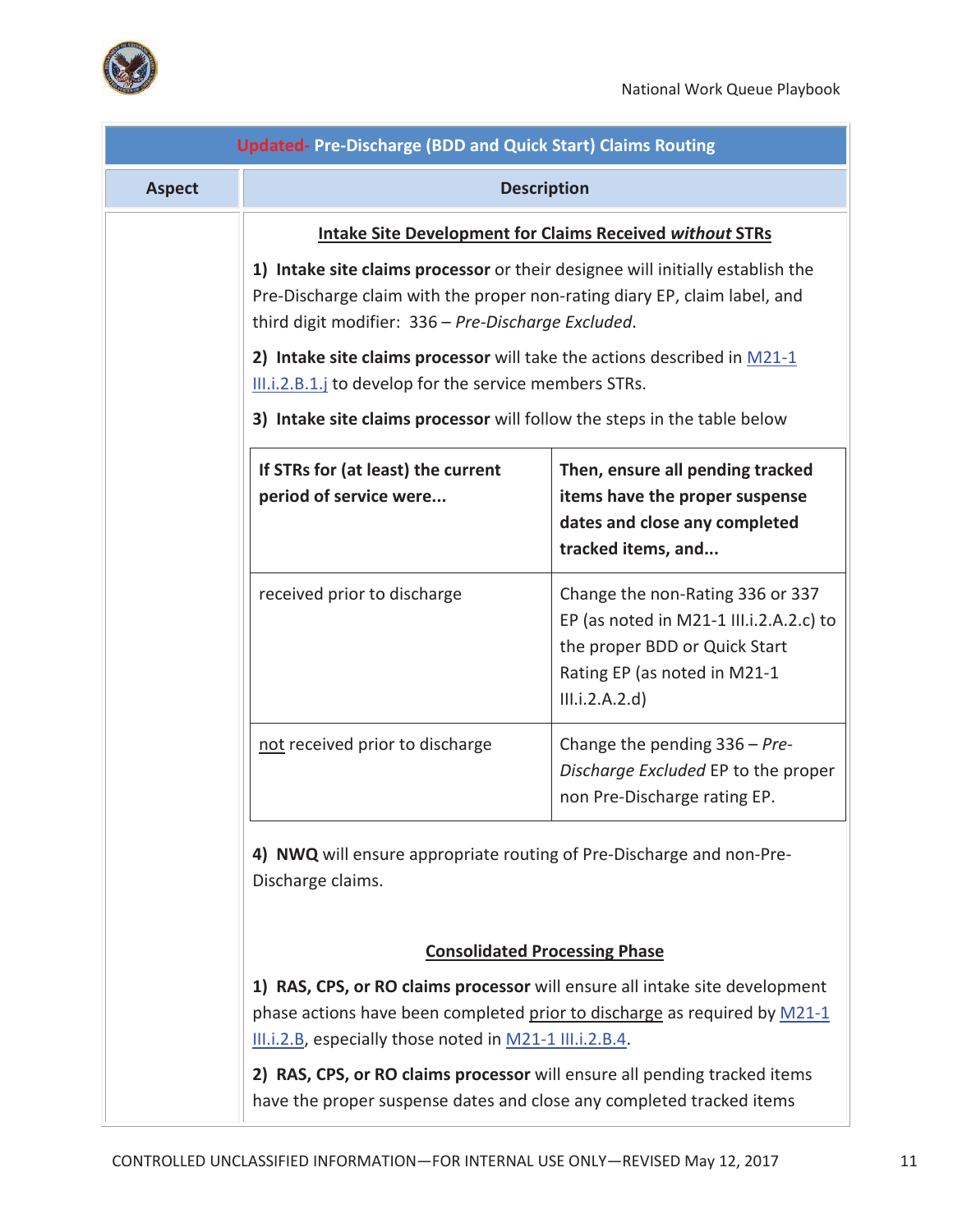

| <b>Updated-Pre-Discharge (BDD and Quick Start) Claims Routing</b> |                                                                                                 |
|-------------------------------------------------------------------|-------------------------------------------------------------------------------------------------|
| <b>Description</b><br><b>Aspect</b>                               |                                                                                                 |
|                                                                   | 3) NWQ will ensure timely routing of Pre-Discharge claims based on the<br>claim level suspense. |

| <b>Updated-Integrated Disability Evaluation System (IDES) Claims Routing</b> |                                                                                                                                                                                                                                                                                                                                                                                                                                                                                                                                                                                                                                               |
|------------------------------------------------------------------------------|-----------------------------------------------------------------------------------------------------------------------------------------------------------------------------------------------------------------------------------------------------------------------------------------------------------------------------------------------------------------------------------------------------------------------------------------------------------------------------------------------------------------------------------------------------------------------------------------------------------------------------------------------|
| <b>Aspect</b>                                                                | <b>Description</b>                                                                                                                                                                                                                                                                                                                                                                                                                                                                                                                                                                                                                            |
| General<br>Overview                                                          | The Integrated Disability Evaluation System (IDES) is a VA/Department of<br>Defense (DoD) collaborative program which affords wounded, ill and injured<br>service members the opportunity to initiate a claim for VA benefits when<br>they are first referred to a medical evaluation board while still on active<br>duty. IDES provides a single set of disability examinations and a single-<br>source disability rating for use by both Departments. IDES claims are<br>consolidated at Disability Rating Activity Sites (DRAS); therefore, claims<br>processors must follow the actions outlined below to ensure proper claim<br>routing. |
| Technical<br>Functionality                                                   | Tracked items will enable NWQ to route IDES claims appropriately. Intake<br>site personnel such as Military Services Coordinators (MSC) and DRAS<br>must update the Veterans Tracking Application<br>(VTA)<br>personnel<br>appropriately throughout the IDES process.                                                                                                                                                                                                                                                                                                                                                                         |
| <b>Managing IDES-related Claims Development under EP 689s</b>                |                                                                                                                                                                                                                                                                                                                                                                                                                                                                                                                                                                                                                                               |
| User<br>Responsibility                                                       | 1) Intake site claims processor will properly develop the claim, to include<br>adding tracked items, consistent with the procedural requirements set forth<br>in M21-1 III.i.2.D-F and appropriately update VTA.                                                                                                                                                                                                                                                                                                                                                                                                                              |
|                                                                              | 2) Intake site claims processor will ensure the pending EP 689 has the<br>correct claim label and that BIRLS reflects the correct branch of service for<br>the most recent period of service.                                                                                                                                                                                                                                                                                                                                                                                                                                                 |
|                                                                              | 3) NWQ will route EP 689 to the appropriate intake site upon expiration of<br>claim level suspense.                                                                                                                                                                                                                                                                                                                                                                                                                                                                                                                                           |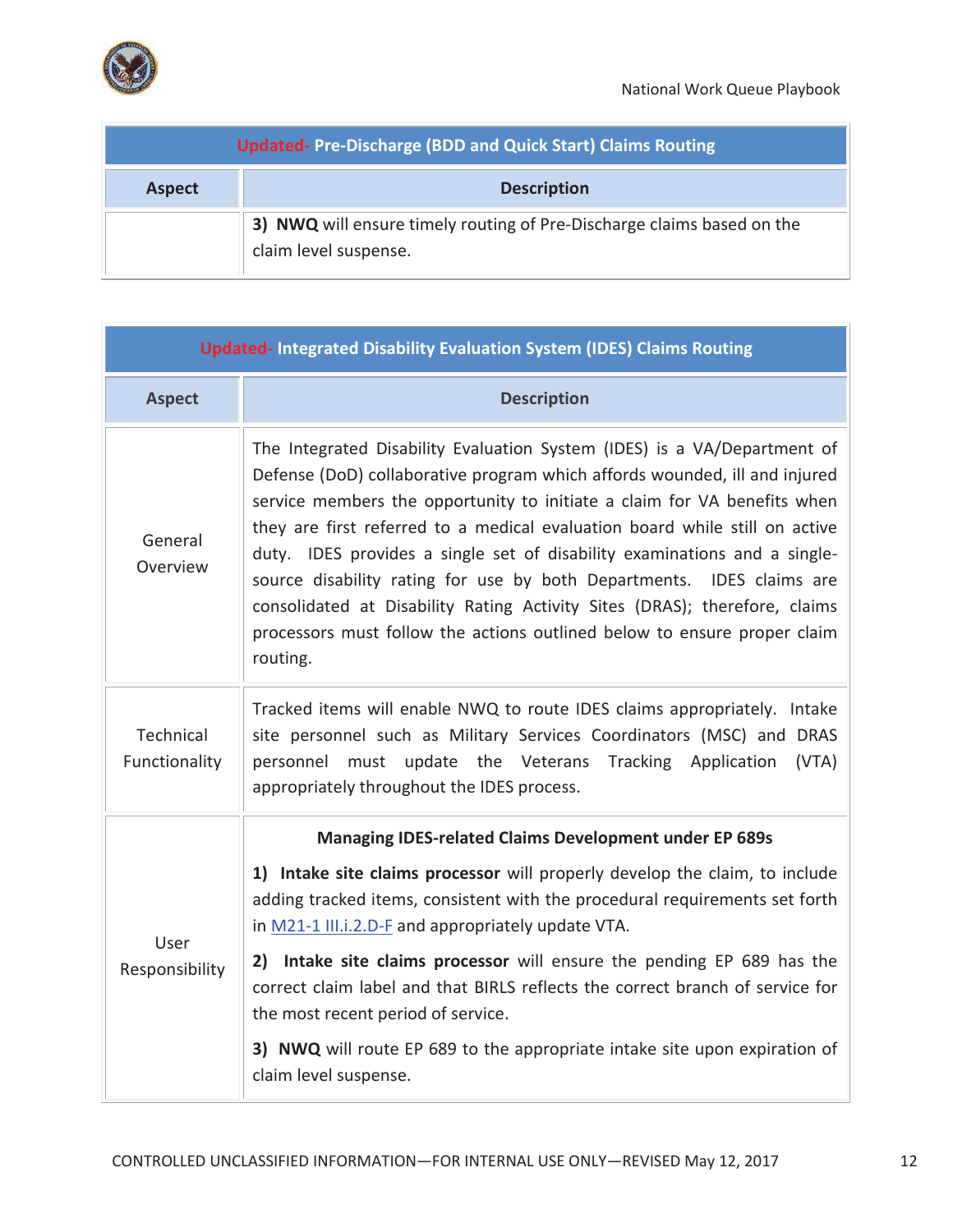

| <b>Updated-Integrated Disability Evaluation System (IDES) Claims Routing</b> |                                                                                                                                                                                                                                                                                                                                           |
|------------------------------------------------------------------------------|-------------------------------------------------------------------------------------------------------------------------------------------------------------------------------------------------------------------------------------------------------------------------------------------------------------------------------------------|
| <b>Aspect</b>                                                                | <b>Description</b>                                                                                                                                                                                                                                                                                                                        |
|                                                                              | Note: If all evidence is received prior to expiration of claim level suspense,<br>the MSC must manually request the claim from NWQ                                                                                                                                                                                                        |
|                                                                              | 4) Intake site claims processor will close all VBMS tracked items when the<br>claim is ready to be routed to the DRAS and appropriately update VTA.                                                                                                                                                                                       |
|                                                                              | <b>Completing Exam Sufficiency Reviews</b>                                                                                                                                                                                                                                                                                                |
|                                                                              | 1) NWQ will route the claim to the DRAS after all tracked items are closed.                                                                                                                                                                                                                                                               |
|                                                                              | 2) DRAS claims processor will complete IDES exam sufficiency review upon<br>completion of Medical Evaluation End Date in VTA.                                                                                                                                                                                                             |
|                                                                              | 3) DRAS claims processor will add a custom tracked item for "Awaiting PEB<br>Request" under the pending EP 689 with suspense of 120 days.                                                                                                                                                                                                 |
|                                                                              | 4) DRAS claims processor will add additional tracked items for corrective<br>examination requests, when insufficient exam reports are identified and<br>close the tracked items upon receipt of exam results.                                                                                                                             |
|                                                                              | <b>Managing IDES Proposed Ratings Requests for Active-Duty Participants</b>                                                                                                                                                                                                                                                               |
| User<br>Responsibility                                                       | 1) DRAS claims processor will close the custom tracked item for "Awaiting<br>PEB Request" under the pending EP 689, upon receipt of a proposed rating<br>request from the PEB.                                                                                                                                                            |
|                                                                              | 2) NWQ will route EP 689 to the appropriate DRAS upon expiration of claim<br>level suspense or when all tracked items are closed, whichever is earlier.                                                                                                                                                                                   |
|                                                                              | 3) VBMS will assign claims to DRAS claims processors' VBMS work queues<br>based on VBMS assignment configuration rules established by DRAS<br>management. If assignment configuration rules are not established for this<br>workload, DRAS management will manually assign the work in accordance<br>with locally established procedures. |
|                                                                              | 4) DRAS claims processor will open a tracked item for any additional<br>development action necessary, including corrective examinations, and close<br>the tracked item when the development is completed.                                                                                                                                 |
|                                                                              | 5) DRAS claims processor will add tracked item for "Awaiting RAD: Service                                                                                                                                                                                                                                                                 |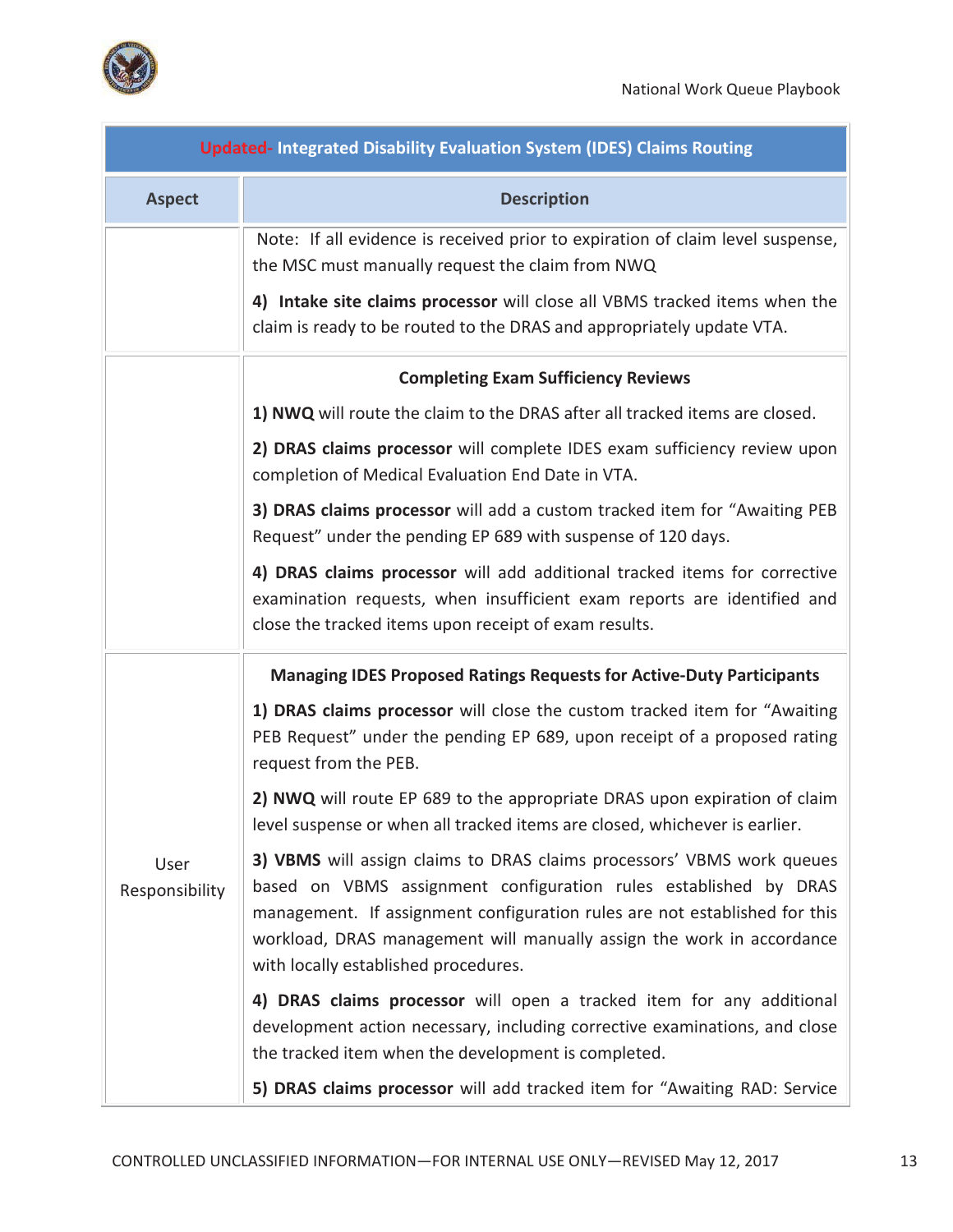

 $\blacksquare$ 

| <b>Updated-Integrated Disability Evaluation System (IDES) Claims Routing</b> |                                                                                                                                                                                                                                                                                                                                           |  |
|------------------------------------------------------------------------------|-------------------------------------------------------------------------------------------------------------------------------------------------------------------------------------------------------------------------------------------------------------------------------------------------------------------------------------------|--|
| <b>Aspect</b>                                                                | <b>Description</b>                                                                                                                                                                                                                                                                                                                        |  |
|                                                                              | Sep Verif Needed" with 180 day suspense once the proposed rating is<br>completed and has been provided to the requesting PEB.                                                                                                                                                                                                             |  |
|                                                                              | <b>Managing Rating Reconsideration Requests</b>                                                                                                                                                                                                                                                                                           |  |
| User<br>Responsibility                                                       | 1) DRAS claims processor will establish EP 310 with IDES Reconsideration<br>Request- Active Duty claim label (or EP 020 with Reconsideration Request-<br>Not on AD claim label for non-active duty cases) upon receipt of a<br>reconsideration request from the PEB.                                                                      |  |
|                                                                              | 2) NWQ will route the EP 310 with IDES Rating - Proposed claim label (or<br>020 with DES Supplemental claim label for non-active duty cases) to the<br>appropriate DRAS based on IDES claim label.                                                                                                                                        |  |
|                                                                              | 3) VBMS will assign claims to DRAS claims processors' VBMS work queues<br>based on VBMS assignment configuration rules established by DRAS<br>management. If assignment configuration rules are not established for this<br>workload, DRAS management will manually assign the work in accordance<br>with locally established procedures. |  |
|                                                                              | 4) DRAS claims processor will clear the EP 310 (or 020 for non-active duty<br>cases) once the rating is completed and has been provided to the requesting<br>PEB.                                                                                                                                                                         |  |
|                                                                              | <b>Managing IDES Final Ratings</b>                                                                                                                                                                                                                                                                                                        |  |
|                                                                              | 1) DRAS claims processor clears the pending EP 689.                                                                                                                                                                                                                                                                                       |  |
| User<br>Responsibility                                                       | 2) DRAS claims processor will establish the correct EP and claim label as<br>described in the procedural guidance set forth in M21-1 III.i.2.E and F.                                                                                                                                                                                     |  |
|                                                                              | 3) NWQ will route EP 110/010/020s with IDES-related claim labels to the<br>appropriate DRAS based on the participant's branch of service.                                                                                                                                                                                                 |  |
|                                                                              | 4) VBMS will assign claims to DRAS claims processors' VBMS work queues<br>based on VBMS assignment configuration rules established by DRAS<br>management. If assignment configuration rules are not established for this<br>workload, DRAS management will manually assign the work in accordance<br>with locally established procedures. |  |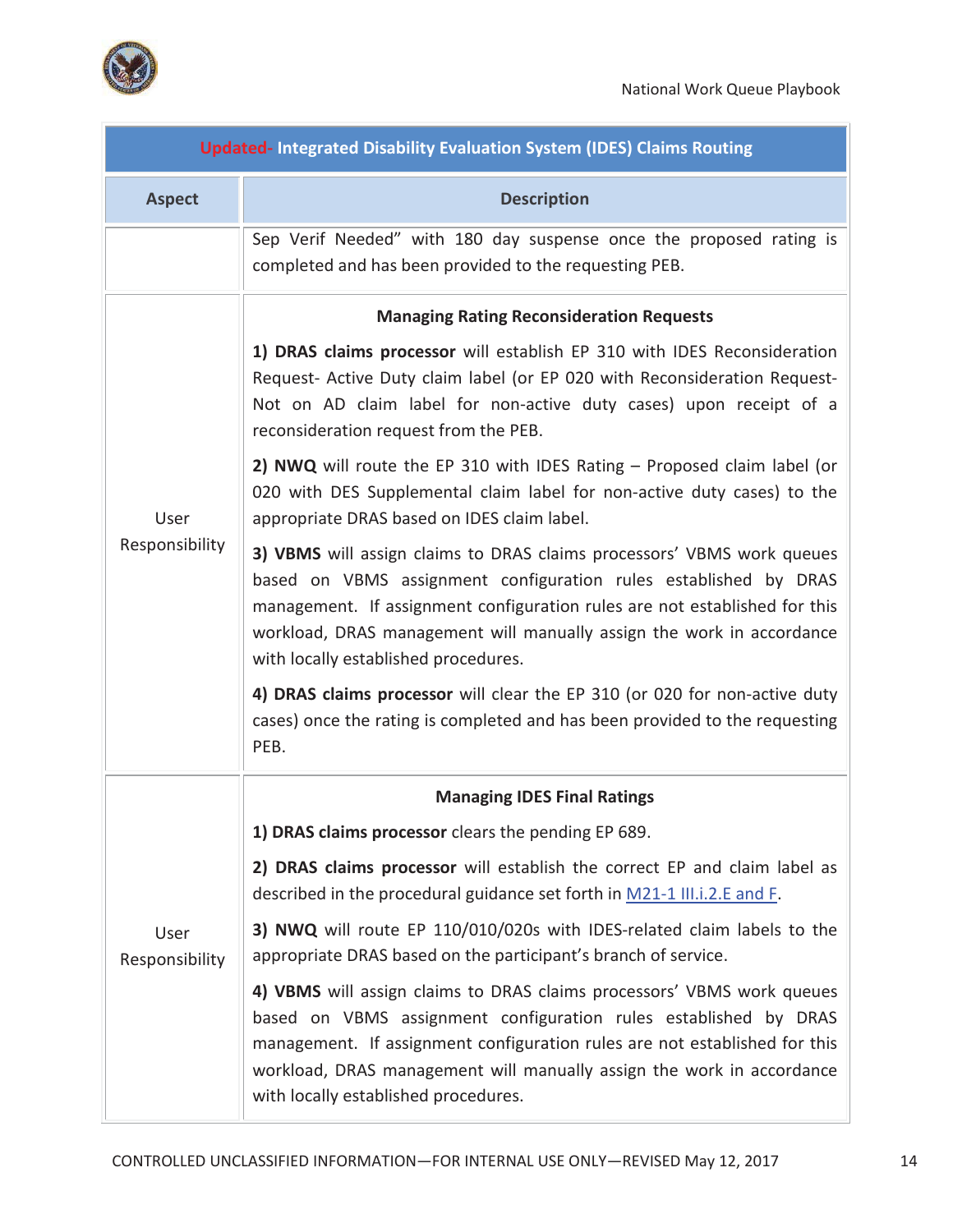



| <b>Updated-Integrated Disability Evaluation System (IDES) Claims Routing</b> |                                                                                                                                                                                                                       |
|------------------------------------------------------------------------------|-----------------------------------------------------------------------------------------------------------------------------------------------------------------------------------------------------------------------|
| <b>Aspect</b>                                                                | <b>Description</b>                                                                                                                                                                                                    |
|                                                                              | <b>Managing IDES Disenrollment</b>                                                                                                                                                                                    |
| User<br>Responsibility                                                       | 1) Intake site claims processor (e.g., MSC) will generate the return-to-<br>duty/disenrollment letter within 10 business days of receiving notification of<br>the service member's ineligibility for IDES processing. |
|                                                                              | 2) Intake site claims processor (e.g., MSC) will update VTA and notify DRAS<br>personnel of the disenrollment on the same day they send the service<br>member the disenrollment letter.                               |
|                                                                              | 3) Intake site claims processor (e.g., MSC) will clear the EP 689 on the same<br>day they send the service member the disenrollment letter.                                                                           |

| <b>Updated- Duplicate Record Consolidation</b> |                                                                                                                                                                                                                                                                                                                                                                                             |
|------------------------------------------------|---------------------------------------------------------------------------------------------------------------------------------------------------------------------------------------------------------------------------------------------------------------------------------------------------------------------------------------------------------------------------------------------|
| <b>Aspect</b>                                  | <b>Description</b>                                                                                                                                                                                                                                                                                                                                                                          |
| General<br>Overview                            | Employees should exercise caution when creating new BIRLS and Corporate<br>records and follow all procedures outlined in the M21-1 III.ii.4.E to avoid<br>creating duplicate records. If an employee either creates or discovers a<br>duplicate record, follow the actions outlined below to ensure proper claim<br>routing and timely consolidation of duplicate records.                  |
| Technical<br>Functionality                     | Using the special issue "VACO Special Issue 1," claims requiring duplicate<br>record consolidation will remain within an RO's work queue until completion<br>of the duplicate record consolidation and removal of the special issue "VACO<br>Special Issue 1."                                                                                                                              |
| User<br>Responsibility                         | 1) Employee who creates/discovers the duplicate record will add the special<br>issue "VACO Special Issue 1" to the record(s) with the pending EP; the<br>employee will add the special issue on the day they discover the duplicate<br>record. After the special issue is added, the discovering station should<br>manually broker the EP to the station that created the duplicate record. |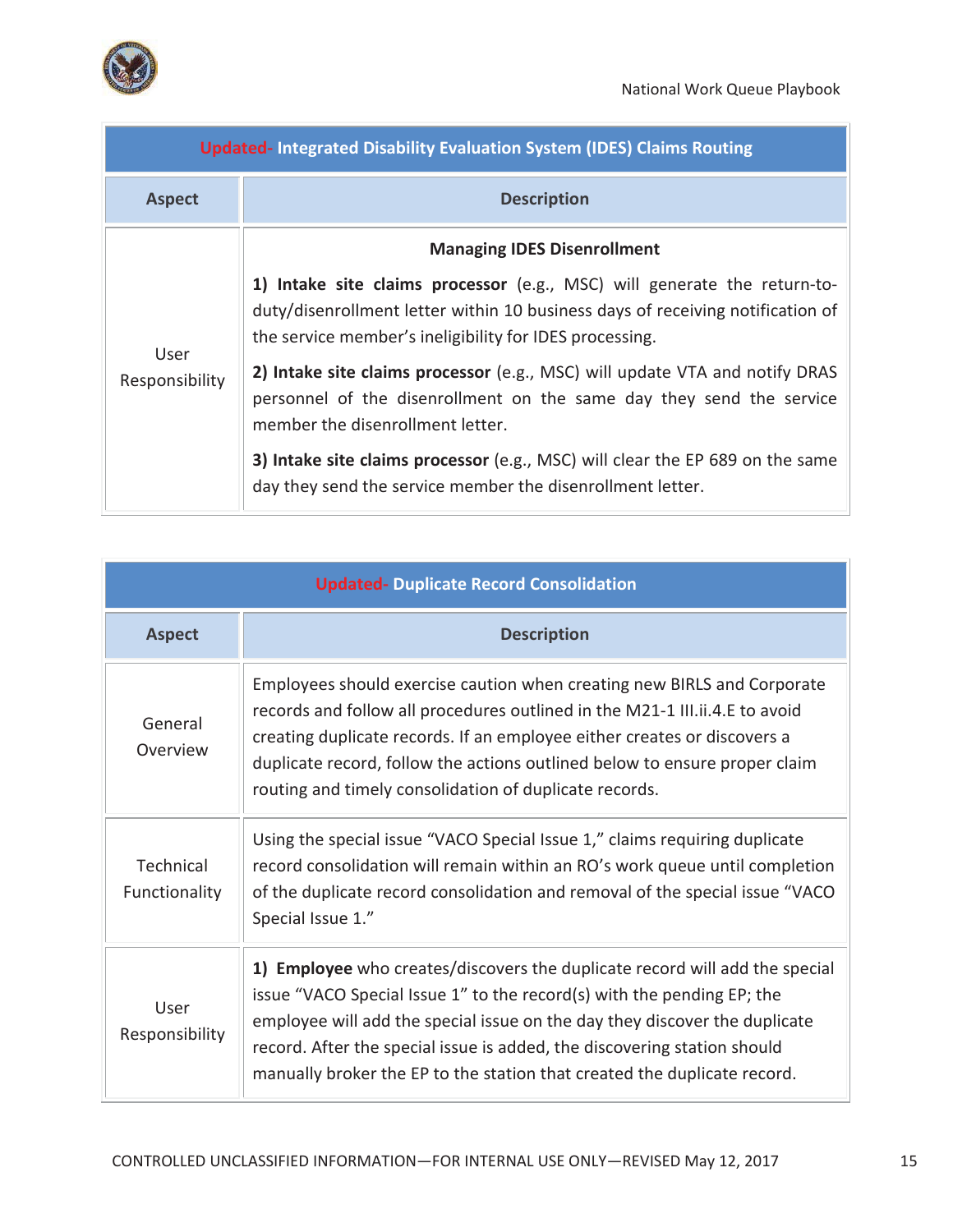

| <b>Updated- Duplicate Record Consolidation</b> |                                                                                                                                                                                                                                                                                                                                                                         |
|------------------------------------------------|-------------------------------------------------------------------------------------------------------------------------------------------------------------------------------------------------------------------------------------------------------------------------------------------------------------------------------------------------------------------------|
| <b>Aspect</b>                                  | <b>Description</b>                                                                                                                                                                                                                                                                                                                                                      |
|                                                | 2 The creating station will initiate the duplicate record consolidation process<br>on the day they discover the duplicate record and notify the IPC supervisor<br>and/or designee responsible for completing the record consolidation<br>process.                                                                                                                       |
|                                                | 3) IPC supervisor or designee will complete the record consolidation<br>process as outlined in M21-1 III.ii.4.D.3 and M21-1 III.ii.4.E.5.a within 5<br>business days of receiving the claim within their work queue.<br>4) IPC supervisor or designee will remove the special issue "VACO Special<br>Issue 1," at the conclusion of the duplicate record consolidation. |

| <b>Updated- Concurrent End Products</b> |                                                                                                                                                                                                                                                                                                                                                                                                                                                                                                                                                                                             |
|-----------------------------------------|---------------------------------------------------------------------------------------------------------------------------------------------------------------------------------------------------------------------------------------------------------------------------------------------------------------------------------------------------------------------------------------------------------------------------------------------------------------------------------------------------------------------------------------------------------------------------------------------|
| <b>Aspect</b>                           | <b>Description</b>                                                                                                                                                                                                                                                                                                                                                                                                                                                                                                                                                                          |
| General<br>Overview                     | Many Veterans have concurrent rating and non-rating EPs. Claims<br>processors should strive to work all actionable EPs within their scope of work<br>to improve service to Veterans and their families. M21-1 III.iii.5.L.1.e<br>provides some guidance regarding working concurrent EPs simultaneously.                                                                                                                                                                                                                                                                                    |
| <b>Technical</b><br>Functionality       | ROs will request jurisdiction of actionable non-rating and rating EPs that can<br>be worked simultaneously as outlined below.                                                                                                                                                                                                                                                                                                                                                                                                                                                               |
| User<br>Responsibility                  | <b>Concurrent Rating and Non-Rating EPs</b><br>1) Claims processor who identifies an actionable non-rating EP while<br>working a rating EP, will check the claim jurisdiction of the non-rating EP. If<br>the claims processor's RO has jurisdiction of the non-rating EP, the claims<br>processor will simultaneously work the rating and non-rating EPs. If the<br>claims processor's RO does not have jurisdiction of the non-rating EP,<br>proceed to step 2.<br>Note: The RO with jurisdiction of the rating EP should take jurisdiction of<br>concurrent actionable non-rating EP(s). |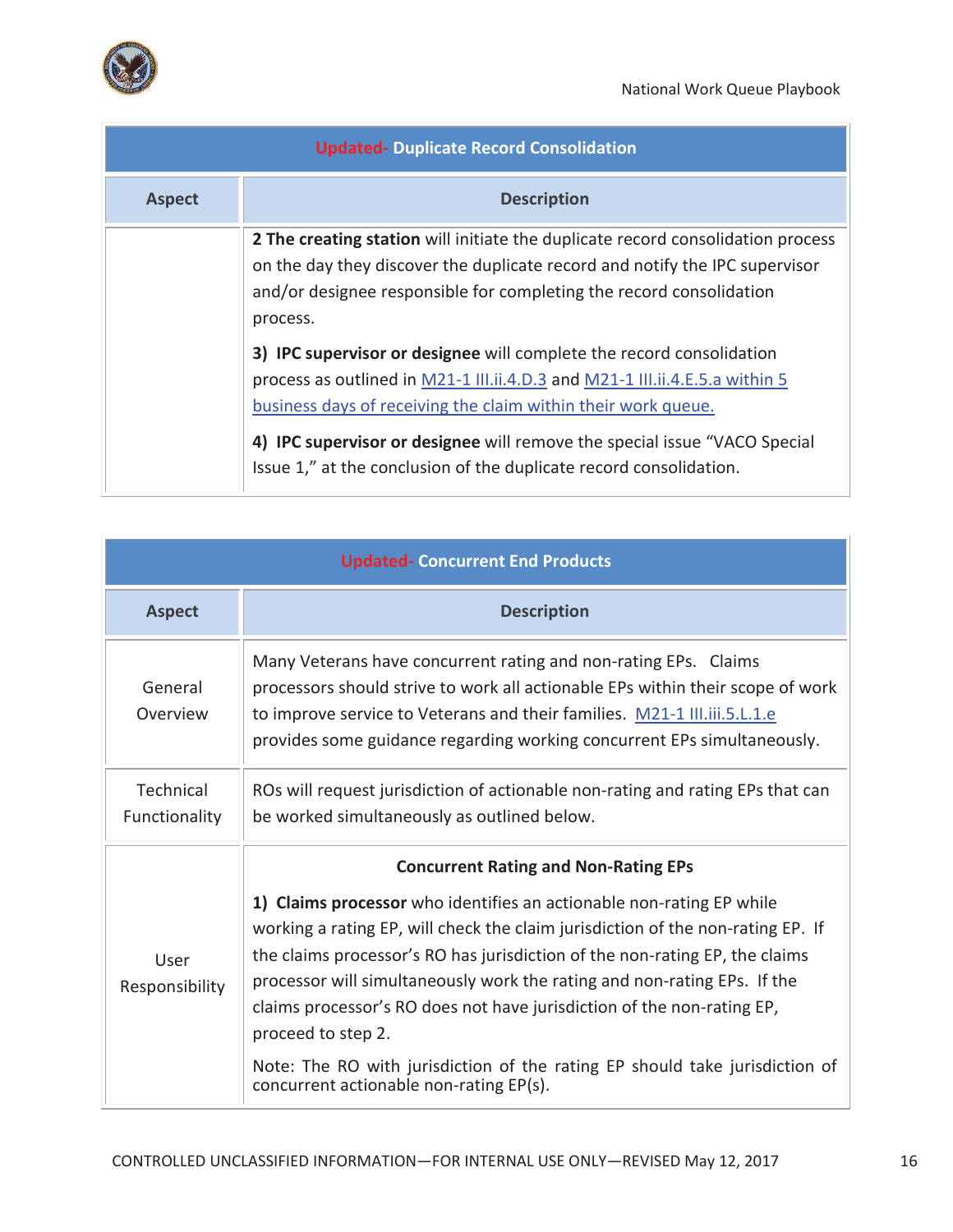

| <b>Updated- Concurrent End Products</b> |                                                                                                                                                                                                                                                                                                                                                                                                                                                                              |
|-----------------------------------------|------------------------------------------------------------------------------------------------------------------------------------------------------------------------------------------------------------------------------------------------------------------------------------------------------------------------------------------------------------------------------------------------------------------------------------------------------------------------------|
| <b>Aspect</b>                           | <b>Description</b>                                                                                                                                                                                                                                                                                                                                                                                                                                                           |
|                                         | 2) Claims processor will follow locally established procedures to notify their<br>local supervisor(s) authorized to request claim jurisdiction. Unless instructed<br>otherwise by a supervisor, do not work the EP over which your RO has<br>jurisdiction until your RO receives jurisdiction of the concurrent EP.                                                                                                                                                          |
|                                         | 3) Authorized supervisor will request jurisdiction of the non-rating EP within<br>2 business days of receipt of the request. Utilize the VBMS jurisdiction<br>request functionality for claims under jurisdiction of 499. For claims under<br>jurisdiction of another RO, follow locally established procedures for<br>jurisdiction requests between ROs and consider a courtesy email notification<br>to the Veterans Service Center (VSC) corporate mailbox for awareness. |
|                                         | 4) Authorized supervisor will either assign the claim to the requesting<br>claims processor for action or notify the claims processor that the claim is<br>not available for reassignment; the supervisory action must occur within 2<br>business days of claim receipt in RO work queue.                                                                                                                                                                                    |
|                                         | 5) Claims processor will utilize VBMS notes to document any negative<br>response to a request for jurisdiction within 2 business days of receiving<br>notification from the supervisor.                                                                                                                                                                                                                                                                                      |
|                                         | <b>Concurrent Rating and Rating EPs</b>                                                                                                                                                                                                                                                                                                                                                                                                                                      |
|                                         | 1) Claims processor who identifies an actionable rating EP while working a<br>rating EP, in the same lifecycle, will check the claim jurisdiction of the rating<br>EP. If the claims processor's RO has jurisdiction of the other rating EP, the<br>claims processor will simultaneously work the rating EPs. If the claims<br>processor's RO does not have jurisdiction of the additional rating EP in the<br>same cycle, proceed to step 2.                                |
|                                         | 2) Claims processor will follow locally established procedures to notify their<br>local supervisor(s) authorized to request claim jurisdiction. Unless instructed<br>otherwise by a supervisor, do not work the EP over which your RO has<br>jurisdiction until your RO receives jurisdiction of the concurrent EP.                                                                                                                                                          |
|                                         | 3) Authorized supervisor will request jurisdiction of the other rating EP<br>within 2 business days of receipt of the request. Utilize the VBMS<br>jurisdiction request functionality for claims under jurisdiction of 499. For                                                                                                                                                                                                                                              |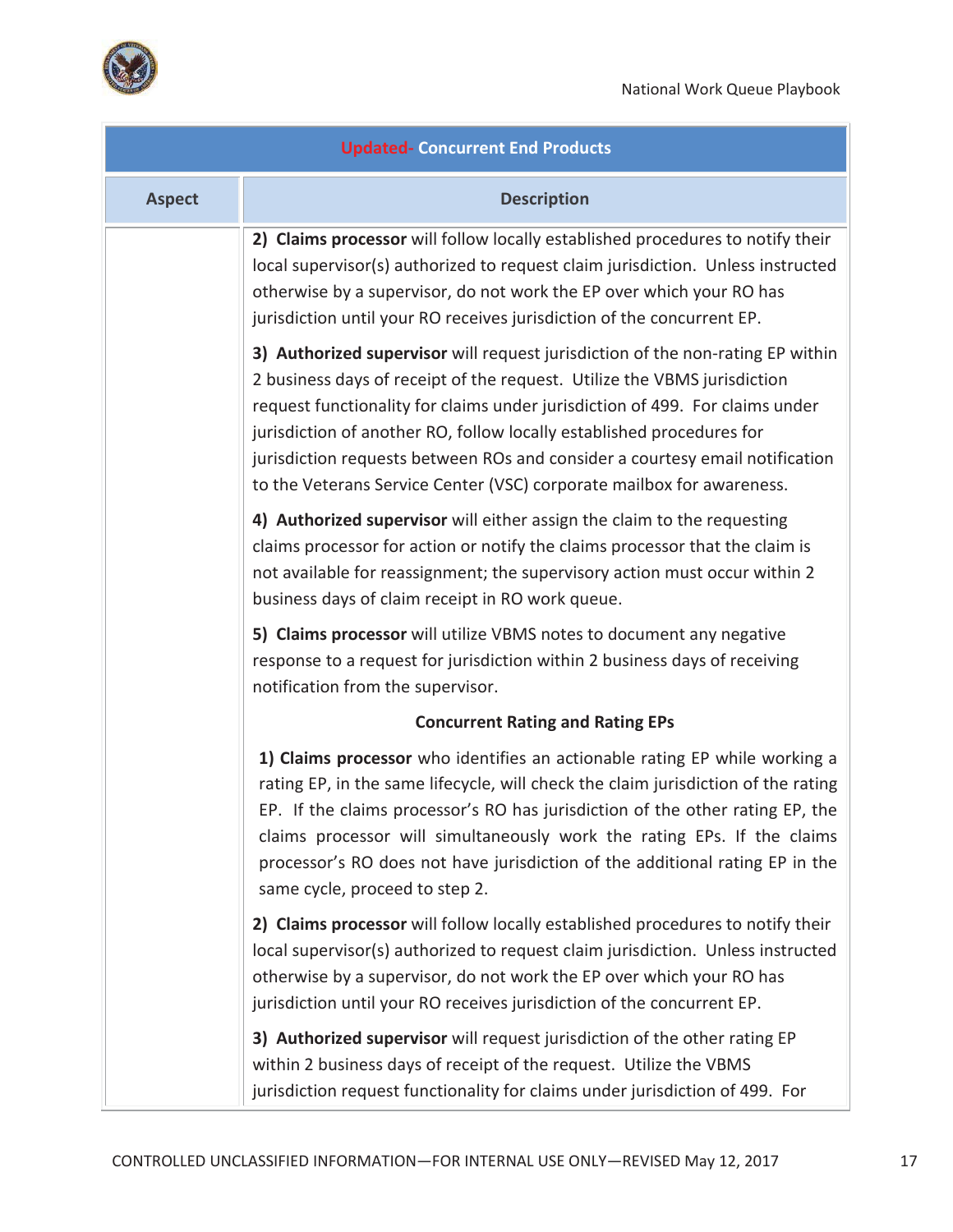

| <b>Updated- Concurrent End Products</b> |                                                                                                                                                                                                                                                                                                                                                                                                                                                                                       |
|-----------------------------------------|---------------------------------------------------------------------------------------------------------------------------------------------------------------------------------------------------------------------------------------------------------------------------------------------------------------------------------------------------------------------------------------------------------------------------------------------------------------------------------------|
| <b>Aspect</b>                           | <b>Description</b>                                                                                                                                                                                                                                                                                                                                                                                                                                                                    |
|                                         | claims under jurisdiction of another RO, follow locally established<br>procedures for jurisdiction requests between ROs and consider a courtesy<br>email notification to the Veterans Service Center (VSC) corporate mailbox for<br>awareness.                                                                                                                                                                                                                                        |
|                                         | 4) Authorized supervisor will either assign the claim to the requesting<br>claims processor for action or notify the claims processor that the claim is<br>not available for reassignment; the supervisory action must occur within 2<br>business days of claim receipt in RO work queue.                                                                                                                                                                                             |
|                                         | 5) Claims processor will utilize VBMS notes to document any negative<br>response to a request for jurisdiction within 2 business days of receiving<br>notification from the supervisor.                                                                                                                                                                                                                                                                                               |
|                                         | <b>Concurrent Non-Rating and Non-Rating EPs</b>                                                                                                                                                                                                                                                                                                                                                                                                                                       |
|                                         | 1) Claims processor who identifies an actionable non-rating EP while<br>working a subsequent non-rating EP, in the same lifecycle, will check the<br>claim jurisdiction of the non-rating EP. If the claims processor's RO has<br>jurisdiction of the other non-rating EP, the claims processor will<br>simultaneously work the non-rating EPs. If the claims processor's RO does<br>not have jurisdiction of the additional non-rating EP in the same cycle,<br>proceed to step 2.   |
|                                         | 2) Claims processor will follow locally established procedures to notify their<br>local supervisor(s) authorized to request claim jurisdiction. Unless instructed<br>otherwise by a supervisor, do not work the EP over which your RO has<br>jurisdiction until your RO receives jurisdiction of the concurrent EP.                                                                                                                                                                   |
|                                         | 3) Authorized supervisor will request jurisdiction of the other non-rating EP<br>within 2 business days of receipt of the request. Utilize the VBMS<br>jurisdiction request functionality for claims under jurisdiction of 499. For<br>claims under jurisdiction of another RO, follow locally established<br>procedures for jurisdiction requests between ROs and consider a courtesy<br>email notification to the Veterans Service Center (VSC) corporate mailbox for<br>awareness. |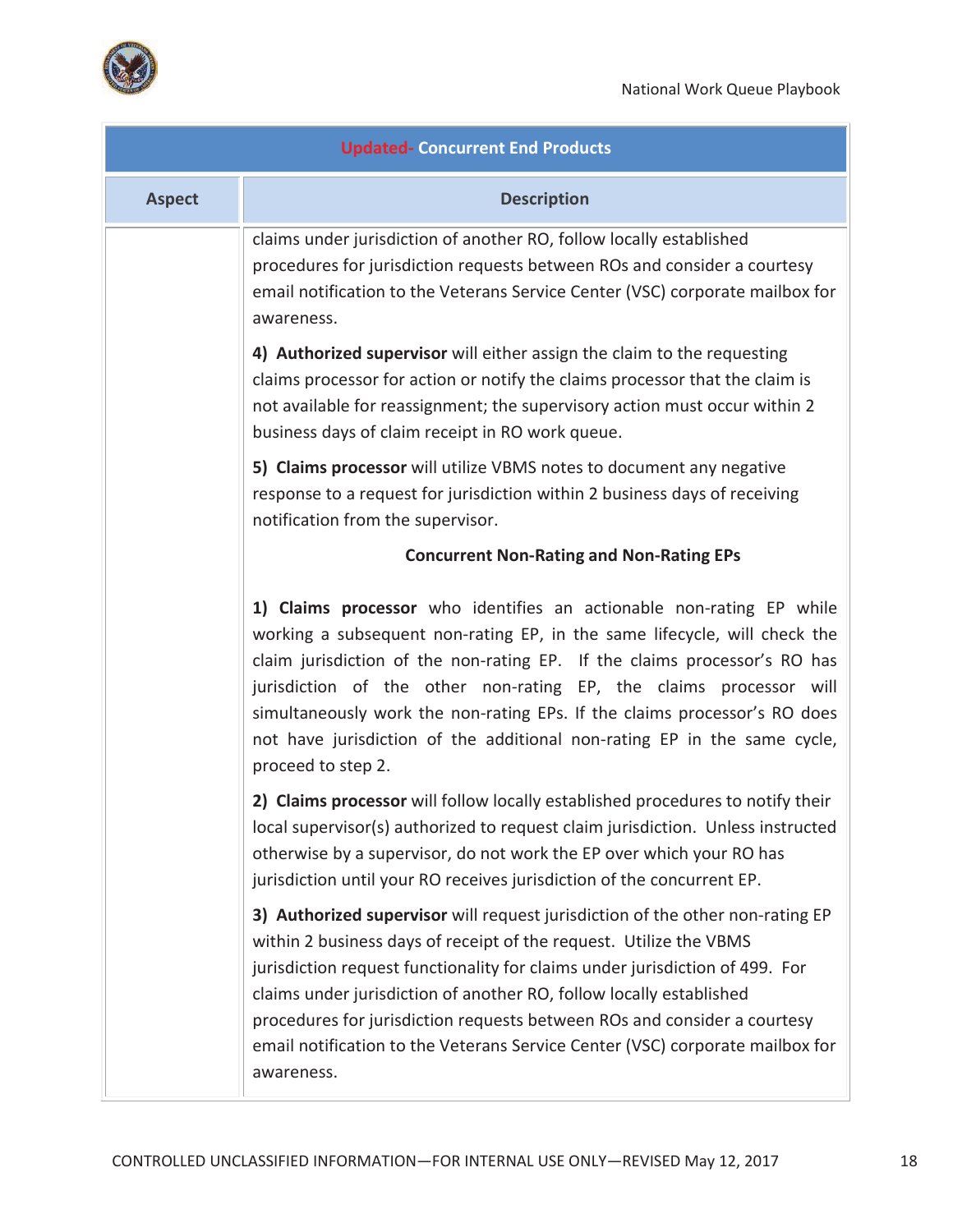

| <b>Updated- Concurrent End Products</b> |                                                                                                                                                                                                                                                                                           |
|-----------------------------------------|-------------------------------------------------------------------------------------------------------------------------------------------------------------------------------------------------------------------------------------------------------------------------------------------|
| <b>Aspect</b>                           | <b>Description</b>                                                                                                                                                                                                                                                                        |
|                                         | 4) Authorized supervisor will either assign the claim to the requesting<br>claims processor for action or notify the claims processor that the claim is<br>not available for reassignment; the supervisory action must occur within 2<br>business days of claim receipt in RO work queue. |
|                                         | 5) Claims processor will utilize VBMS notes to document any negative<br>response to a request for jurisdiction within 2 business days of receiving<br>notification from the supervisor.                                                                                                   |

| <b>Updated-Rating and Non-Rating EP 930s</b> |                                                                                                                                                                                                                                                                                                                                                               |
|----------------------------------------------|---------------------------------------------------------------------------------------------------------------------------------------------------------------------------------------------------------------------------------------------------------------------------------------------------------------------------------------------------------------|
| <b>Aspect</b>                                | <b>Description</b>                                                                                                                                                                                                                                                                                                                                            |
| General<br>Overview                          | Per M21-4 Appendix B, VBA utilizes EP 930s when no other EP is applicable<br>and/or where appropriate EP credit has already been taken to include the<br>following: missed issues, prematurely cleared EPs, corrections of previous<br>erroneous actions, and for claimants on active duty who are VAMC patients<br>awaiting discharge from military service. |
| Technical<br>Functionality                   | Rating and Non-rating EP 930s for control of missed or prematurely cleared<br>EPs must be established with the claim labels outlined in the M21-4,<br>Appendix B. "Rating Control" claim label must be used for rating control EP<br>930s. "Non-rating Control" claim label must be used for non-rating control<br>EP 930s.                                   |
|                                              | EP 930s for corrective action must be established with the claim labels<br>outlined in the M21-4, Appendix B "Correction of Local Quality Error" claim<br>label must be used for local error corrections. "Correction of National<br>Quality Error" claim label must be used for national (STAR) errors.                                                      |
|                                              |                                                                                                                                                                                                                                                                                                                                                               |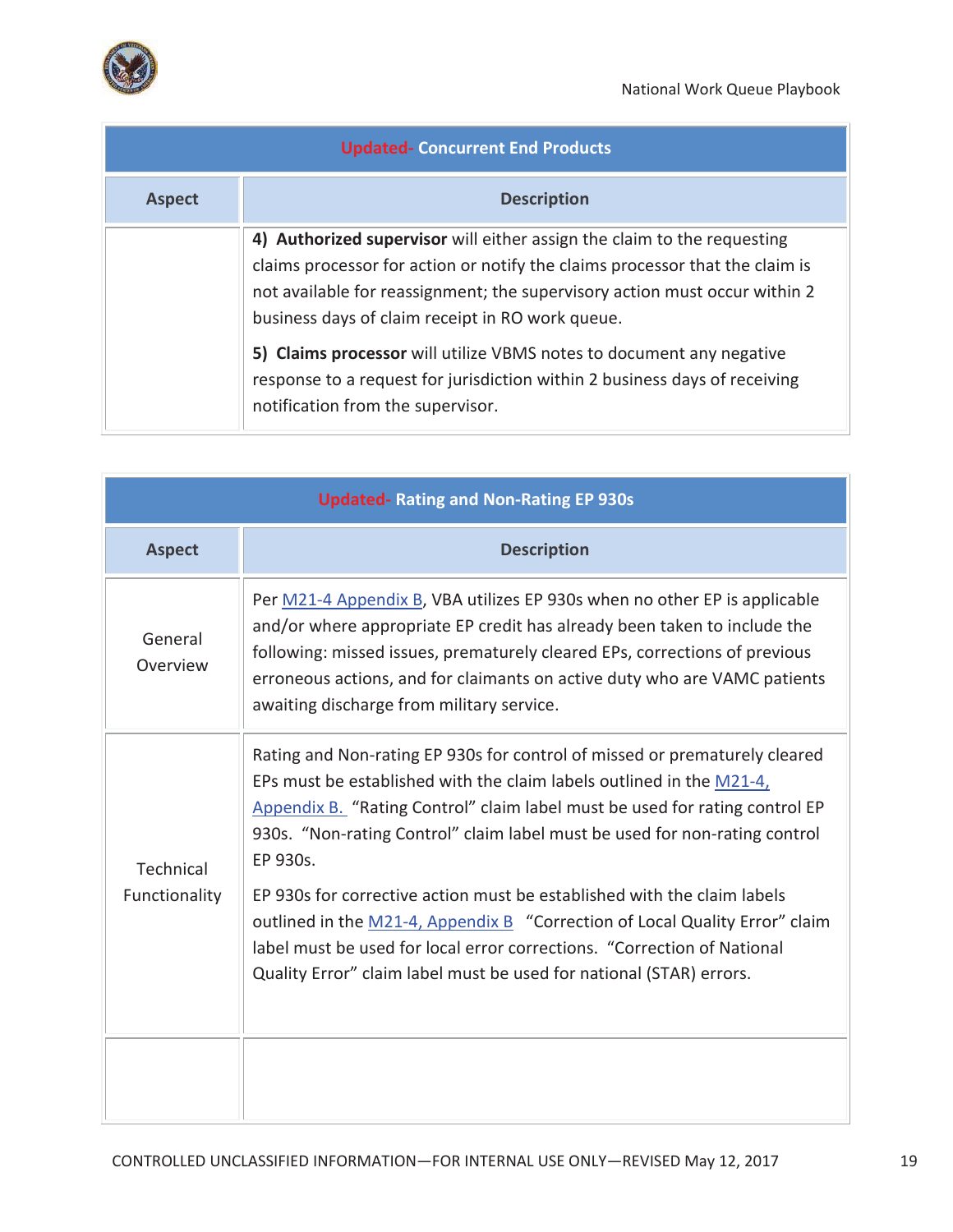

.<br>Fil

| <b>Updated-Rating and Non-Rating EP 930s</b> |                                                                                                                                                                                                                                                                                           |
|----------------------------------------------|-------------------------------------------------------------------------------------------------------------------------------------------------------------------------------------------------------------------------------------------------------------------------------------------|
| <b>Aspect</b>                                | <b>Description</b>                                                                                                                                                                                                                                                                        |
| User<br>Responsibility                       | At the commencement of NWQ routing non-rating end products, 930 EPs<br>will be routed to regional offices as capacity allows. The only necessary<br>action for the end-user to complete will be ensuring the proper claim label is<br>associated with that specific EP as outlined above. |

| <b>Updated-Specialized Requests for Assistance from Coordinators</b> |                                                                                                                                                                                                                                                                                                                                                                                                                                                                       |
|----------------------------------------------------------------------|-----------------------------------------------------------------------------------------------------------------------------------------------------------------------------------------------------------------------------------------------------------------------------------------------------------------------------------------------------------------------------------------------------------------------------------------------------------------------|
| <b>Aspect</b>                                                        | <b>Description</b>                                                                                                                                                                                                                                                                                                                                                                                                                                                    |
| General<br>Overview                                                  | Some claims require review and assistance from claims processors with<br>specialized skills and access to restricted web-based portals, such as Military<br>Records Specialists (MRS) and Posttraumatic Stress Disorder (PTSD)<br>Coordinators or other designated users with Joint Services Records Research<br>Center (JSRRC) access. Claims processors must take the actions outlined<br>below to ensure proper routing of claims that require special assistance. |
| Technical<br>Functionality                                           | Using the "JSRRC Request" and "Specialized Records Request" special issues<br>will ensure that claims requiring specialized requests for assistance will<br>remain within an RO's work queue until the research or records request has<br>been submitted and the special issue has been removed.                                                                                                                                                                      |
| User<br>Responsibility                                               | 1) Claims processor identifies a claim requiring special assistance by an<br>MRS, JSRRC Coordinator, or other designated coordinator.<br>Claims processor completes all development actions within their<br>2)<br>scope, within 5 business days of receiving the claim in their work<br>queue.                                                                                                                                                                        |
|                                                                      | 3)<br><b>Claims processor</b> adds the appropriate special issue, either<br>"JSRRC Request" or "Specialized Records Request," within 5<br>business days of receiving the claim in their work queue.                                                                                                                                                                                                                                                                   |
|                                                                      | 4) Claims processor will add the "JSRRC Coordinator Review" or a custom<br>"Specialized Records Request" tracked item and follow locally established                                                                                                                                                                                                                                                                                                                  |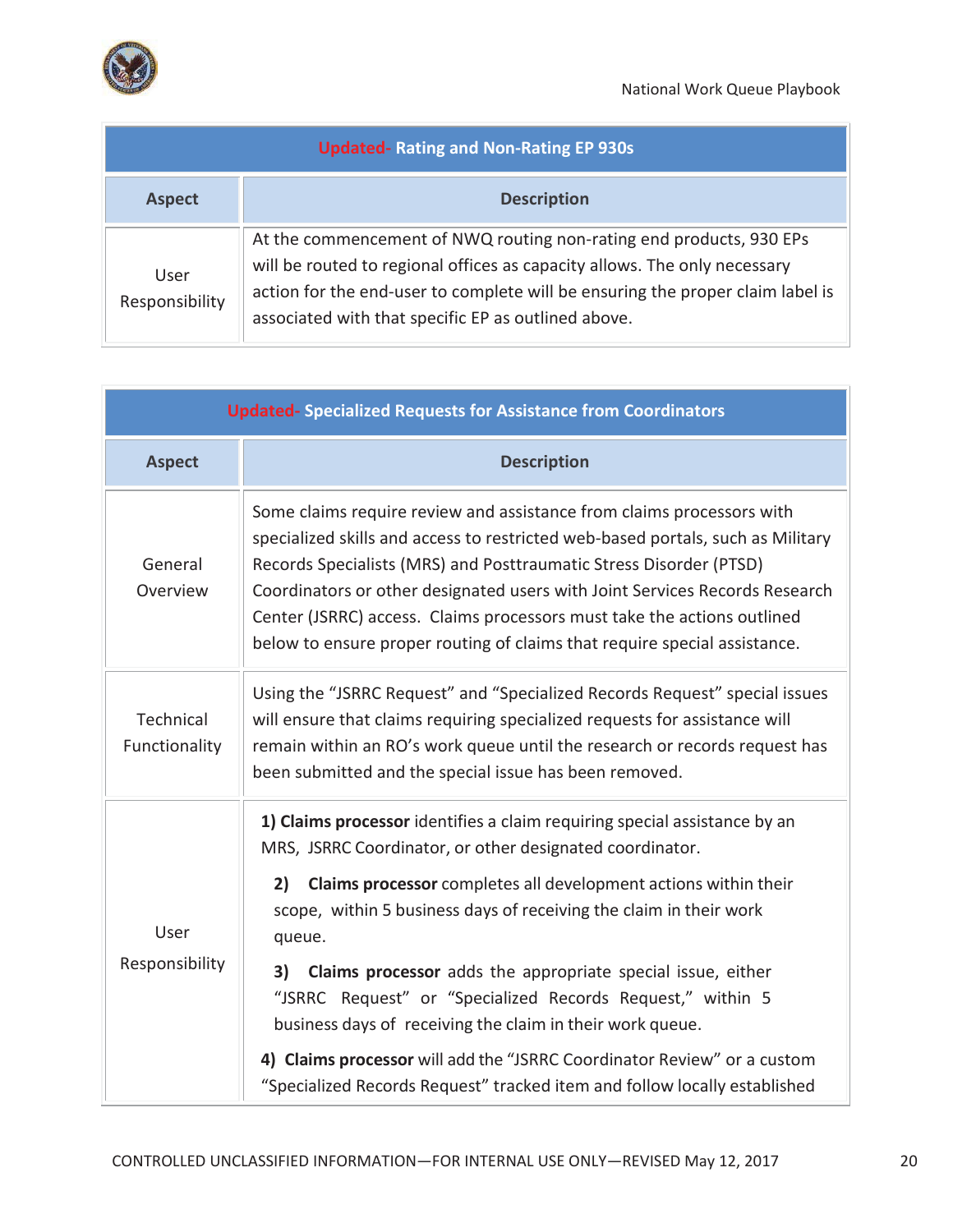| <b>Updated-Specialized Requests for Assistance from Coordinators</b> |                                                                                                                                                                                                                                                                                                       |
|----------------------------------------------------------------------|-------------------------------------------------------------------------------------------------------------------------------------------------------------------------------------------------------------------------------------------------------------------------------------------------------|
| <b>Aspect</b>                                                        | <b>Description</b>                                                                                                                                                                                                                                                                                    |
|                                                                      | procedures to ensure assignment of the work item to the appropriate<br>specialized claims processor.                                                                                                                                                                                                  |
|                                                                      | 5) Specialized claims processor (e.g., MRS, PTSD Coordinator) will review<br>the claim and take the appropriate action within 5 business days of<br>receiving the claim in their work queue, to include updating all systems<br>and opening any necessary tracked items(s).                           |
|                                                                      | 6) Specialized claims processor (e.g., MRS, PTSD Coordinator) will mark<br>the "JSRRC Coordinator Review" or custom "Specialized Records Request"<br>tracked item as received and remove the "JSRRC Request" or<br>"Specialized Records Request" special issue prior to completing the work<br>item.* |
|                                                                      | Note: Removing the "JSRRC Request" or "Specialized Records Request"<br>special issue will indicate that the claim is ready for NWQ recall. All<br>outstanding development actions must be taken prior to removal.                                                                                     |

| Records Requests (e.g., DPRIS, JSRRC, RMC) |                                                                                                                                                                                                                                                                                                                                                                                                                                                                                                                                                    |
|--------------------------------------------|----------------------------------------------------------------------------------------------------------------------------------------------------------------------------------------------------------------------------------------------------------------------------------------------------------------------------------------------------------------------------------------------------------------------------------------------------------------------------------------------------------------------------------------------------|
| <b>Aspect</b>                              | <b>Description</b>                                                                                                                                                                                                                                                                                                                                                                                                                                                                                                                                 |
| General<br>Overview                        | Claims processors utilize many systems to request records and information<br>to support claims, including email and web-based portals. Responses may<br>be sent to individual e-mail accounts or an individually-assigned account<br>within a web-based portal (e.g., Defense Personnel Records Information<br>Retrieval System (DPRIS) or JSRRC). Claims processors must take the actions<br>outlined below to make the individually received response available within<br>the Veteran's VBMS eFolder within 2 business days of response receipt. |
| Technical<br>Functionality                 | Claims processors must open and close tracked items according to<br>established development practices. To ensure all VBMS users can access<br>individually received responses to requests for information and records,<br>claims processors must upload requests to the appropriate VBMS eFolder on<br>the same day as they submitted the request. Responses must be uploaded                                                                                                                                                                      |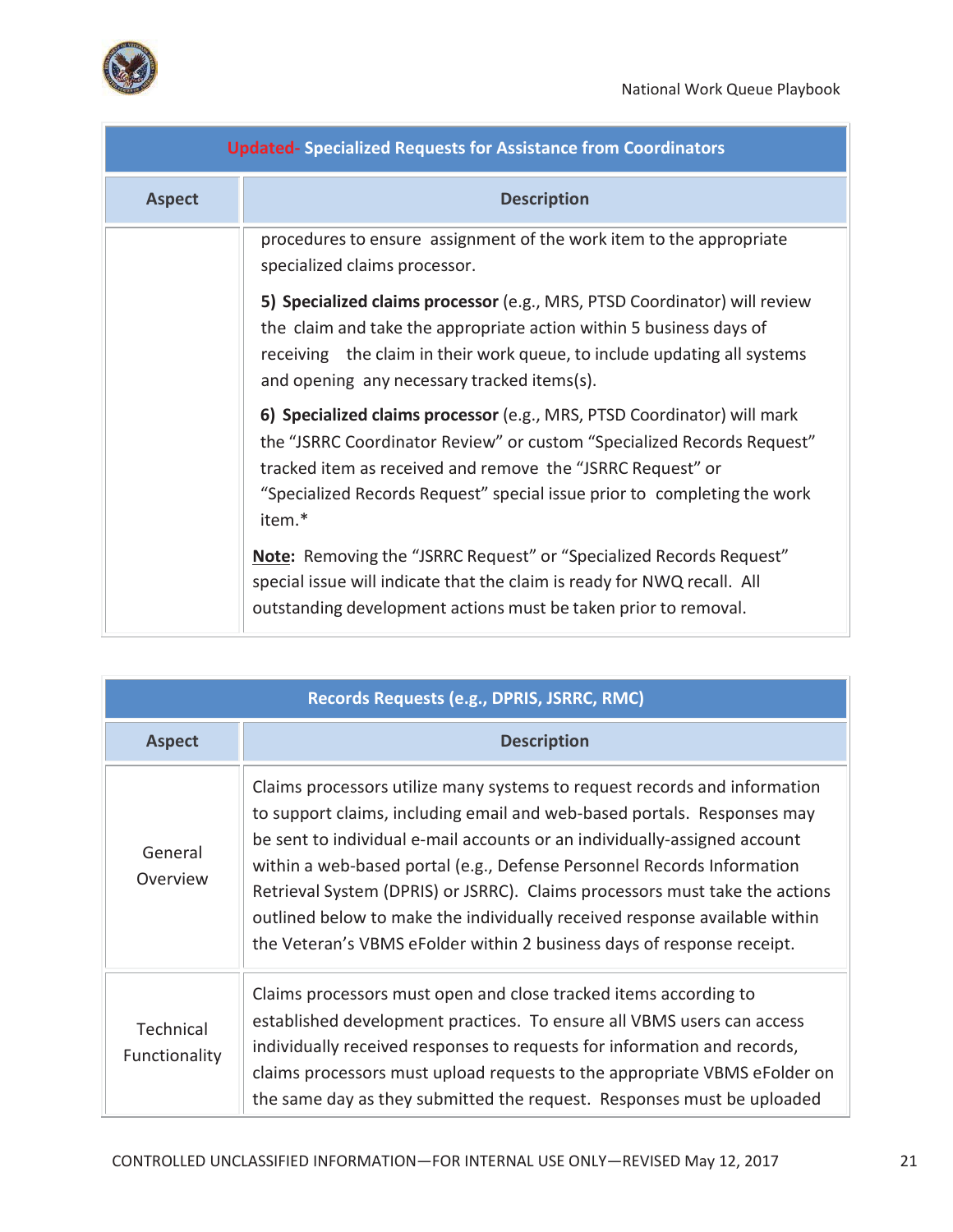

| Records Requests (e.g., DPRIS, JSRRC, RMC) |                                                                                                                                                                                                                                                                                                                                                                                                                                                                                                                                                                                                                                                                                           |
|--------------------------------------------|-------------------------------------------------------------------------------------------------------------------------------------------------------------------------------------------------------------------------------------------------------------------------------------------------------------------------------------------------------------------------------------------------------------------------------------------------------------------------------------------------------------------------------------------------------------------------------------------------------------------------------------------------------------------------------------------|
| <b>Aspect</b>                              | <b>Description</b>                                                                                                                                                                                                                                                                                                                                                                                                                                                                                                                                                                                                                                                                        |
|                                            | within 2 business day of response receipt.                                                                                                                                                                                                                                                                                                                                                                                                                                                                                                                                                                                                                                                |
| User<br>Responsibility                     | 1) Claims processor requests records via e-mail to Records Management<br>Center (RMC) or through a web-based application such as DPRIS or JSRRC.<br>2) Claims processor appropriately updates all required systems, to include<br>adding a tracked item on the day of the request.<br>3) Claims processor uploads the e-mail request and/or screenshot of a web-<br>based request to the appropriate VBMS eFolder on the day of the request.<br>DPRIS should be checked prior to the end of the claims processor's tour-of-<br>duty because most DPRIS responses are received within a few hours and<br>should be uploaded on the same day as the request was made, whenever<br>possible. |
|                                            | 4) Records Custodian responds to records requests.                                                                                                                                                                                                                                                                                                                                                                                                                                                                                                                                                                                                                                        |
|                                            | 5) Claims processor receives response and/or notification regarding records<br>request.                                                                                                                                                                                                                                                                                                                                                                                                                                                                                                                                                                                                   |
|                                            | 6) Claims processor converts response/notification to PDF format, if<br>required, and uploads the response/notification and any associated<br>documents to the appropriate VBMS eFolder within 2 business days of<br>receipt of response/notification.                                                                                                                                                                                                                                                                                                                                                                                                                                    |
|                                            | 7) Claims processor closes corresponding tracked item(s) and, for claims<br>within their work queue, they will take any additional actions as appropriate.                                                                                                                                                                                                                                                                                                                                                                                                                                                                                                                                |

| <b>Disability Examination Requests: Exam Cancellations &amp; Rejections</b> |                                                                                                                                                                                                                                |
|-----------------------------------------------------------------------------|--------------------------------------------------------------------------------------------------------------------------------------------------------------------------------------------------------------------------------|
| <b>Aspect</b>                                                               | <b>Description</b>                                                                                                                                                                                                             |
| General<br>Overview                                                         | Exam cancellations and rejections may either identify actionable claims or<br>indicate the need for additional development. VHA and the contract<br>vendors send exam cancellation and rejection notifications directly to the |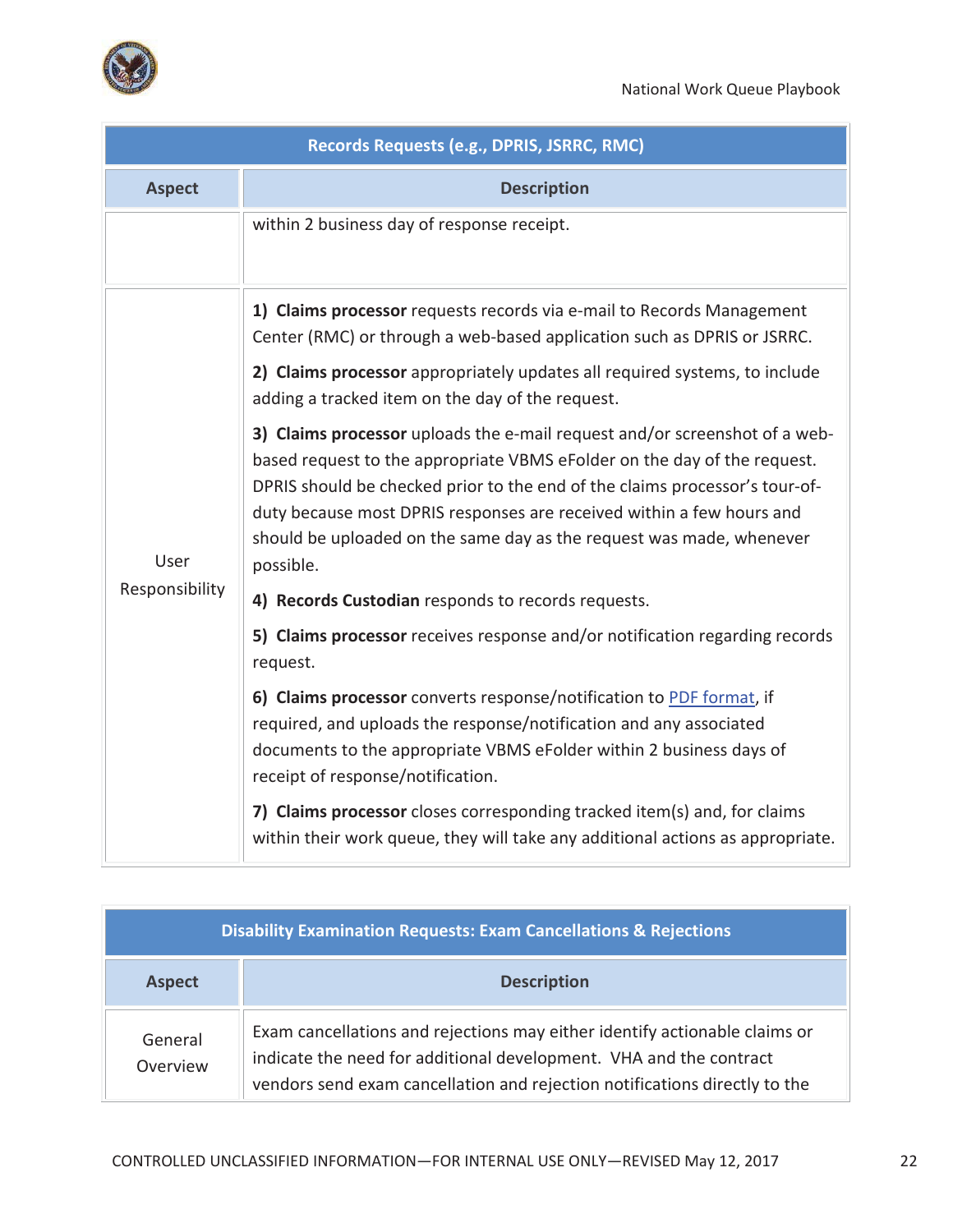

| <b>Disability Examination Requests: Exam Cancellations &amp; Rejections</b> |                                                                                                                                                                                                                                                                                                                                                                                                                                                                                                 |
|-----------------------------------------------------------------------------|-------------------------------------------------------------------------------------------------------------------------------------------------------------------------------------------------------------------------------------------------------------------------------------------------------------------------------------------------------------------------------------------------------------------------------------------------------------------------------------------------|
| <b>Aspect</b>                                                               | <b>Description</b>                                                                                                                                                                                                                                                                                                                                                                                                                                                                              |
|                                                                             | claims processor who entered the exam request. Following the guidance<br>below will make information regarding the disposition of exam requests<br>available for all claims processors and help improve service to Veterans.                                                                                                                                                                                                                                                                    |
| Technical<br>Functionality                                                  | Claims processors will utilize VBMS to document all exam cancellations and<br>rejections within 2 business days of notification. Claims processors will take<br>any required action, to include resubmitting the exam request, within 2<br>business days of notification of either exam cancellation or rejection.                                                                                                                                                                              |
| User<br>Responsibility                                                      | 1) Claims processor receives e-mail notification of either exam cancellation<br>or rejection.<br>2) Claims processor converts the notification to PDF format and uploads the<br>document to the appropriate VBMS eFolder within 2 business days of receipt<br>of the notification.                                                                                                                                                                                                              |
|                                                                             | 3) Claims processor takes any required action, to include resubmitting the<br>exam request, if necessary, within 2 business days of receipt of the<br>notification. If the exam cancellation is due to user error (VSR or RVSR) then<br>the pending tracked item will be marked as "in Error" and a new TI will be<br>created. If the exam cancellation is not due to user error (contract or VHA<br>exam cancellation) then mark the tracked item as closed and a new tracked<br>item created. |

| <b>Updated- Disability Examination Requests: RVSR Review for Examination</b> |                                                                                                                                                                                                                                                                                                                                                                                                                                                                     |
|------------------------------------------------------------------------------|---------------------------------------------------------------------------------------------------------------------------------------------------------------------------------------------------------------------------------------------------------------------------------------------------------------------------------------------------------------------------------------------------------------------------------------------------------------------|
| <b>Aspect</b>                                                                | <b>Description</b>                                                                                                                                                                                                                                                                                                                                                                                                                                                  |
| General<br>Overview                                                          | Per III.iv.3.A.1.a, ROs should primarily route claims requiring review for<br>disability examinations to Veterans Service Representatives (VSR) who will<br>determine the need for an exam and request all necessary examinations.<br>However, for particularly complex medical opinions, VSRs will follow the<br>guidance outlined below within 5 business days of receiving the claim in<br>their work queue to ensure correct routing of complex medical opinion |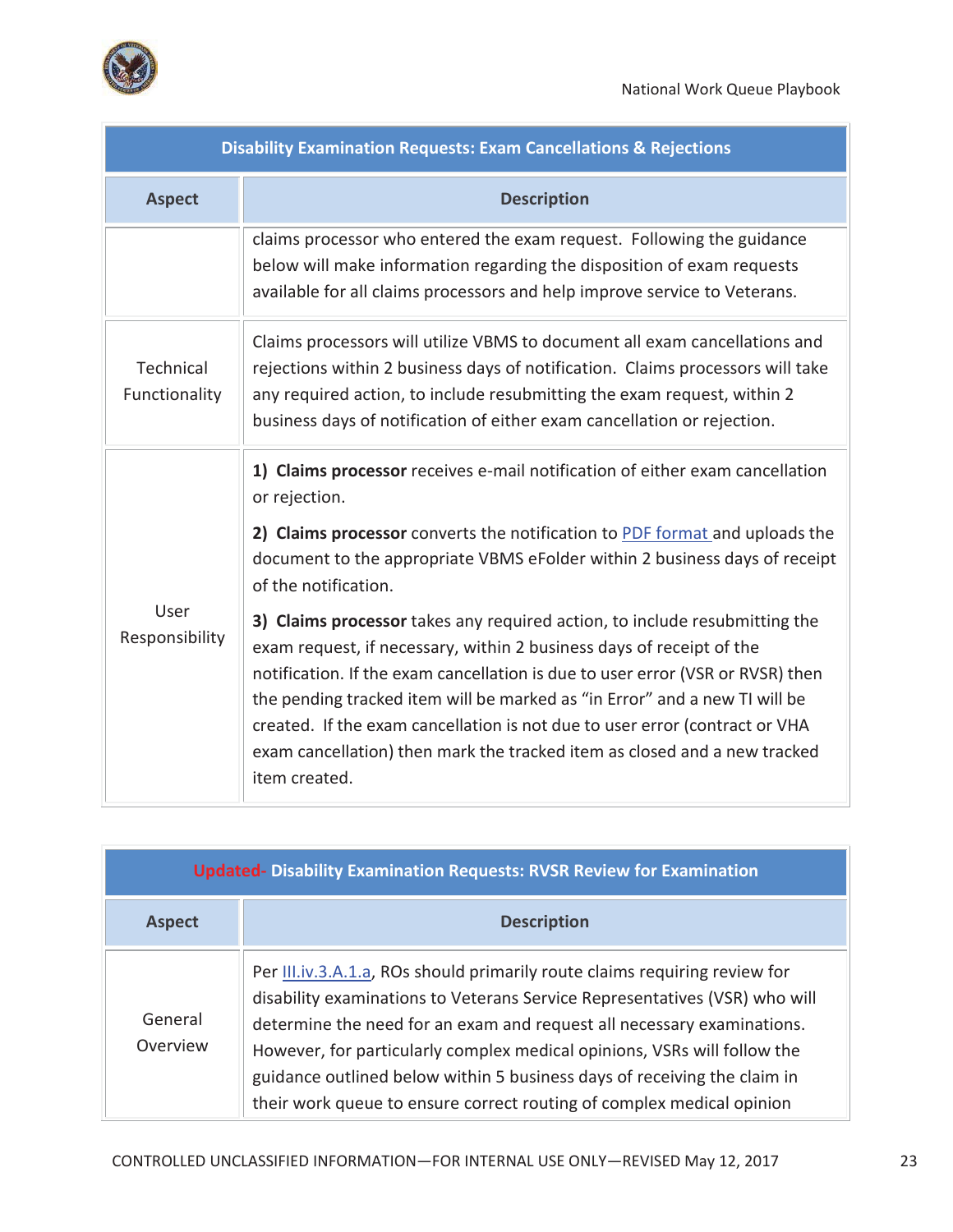

m)

| <b>Updated- Disability Examination Requests: RVSR Review for Examination</b> |                                                                                                                                                                                                                                                                        |  |
|------------------------------------------------------------------------------|------------------------------------------------------------------------------------------------------------------------------------------------------------------------------------------------------------------------------------------------------------------------|--|
| <b>Aspect</b>                                                                | <b>Description</b>                                                                                                                                                                                                                                                     |  |
|                                                                              | requests to Rating Veterans Service Representatives (RVSR). RVSRs will<br>follow the guidance below within 5 business days of receiving the claim in<br>their work queue to ensure timely claims processing and accurate routing.                                      |  |
| Technical<br>Functionality                                                   | Utilizing the "RVSR Examination" special issue will ensure that claims<br>requiring RVSR review will remain within an RO's work queue until<br>completion of the RVSR examination review and removal of the "RVSR<br>Examination" special issue.                       |  |
| User<br>Responsibility                                                       | 1) VSR will add the "RVSR Examination" special issue to claims requiring<br>particularly complex medical opinions within 5 business days of receiving<br>the claim in their work queue.                                                                                |  |
|                                                                              | 2) VSR will add the "Review Complex Exam" tracked item and follow<br>locally established procedures to ensure assignment of the work item<br>to an RVSR at their RO who will provide the review.                                                                       |  |
|                                                                              | 3) RVSR will mark the "Review Complex Exam" tracked item as received<br>and remove the "RVSR Examination" special issue after reviewing the<br>claim and requesting any necessary examination(s) within 5 business<br>days of receiving the claim in their work queue. |  |
|                                                                              | RVSR will add the appropriate VBMS tracked item(s) for all exam requests on<br>the same day they enter the exam request into the appropriate system based<br>upon the ERRA routing recommendation (i.e., CAATS, CAPRI).                                                |  |
|                                                                              | Note: Deferral Order of Operations should be followed to ensure complete<br>resolution of the deferral. The Order of Operations can be found on the<br>VBMS resources page here: Deferral Order of Operations.                                                         |  |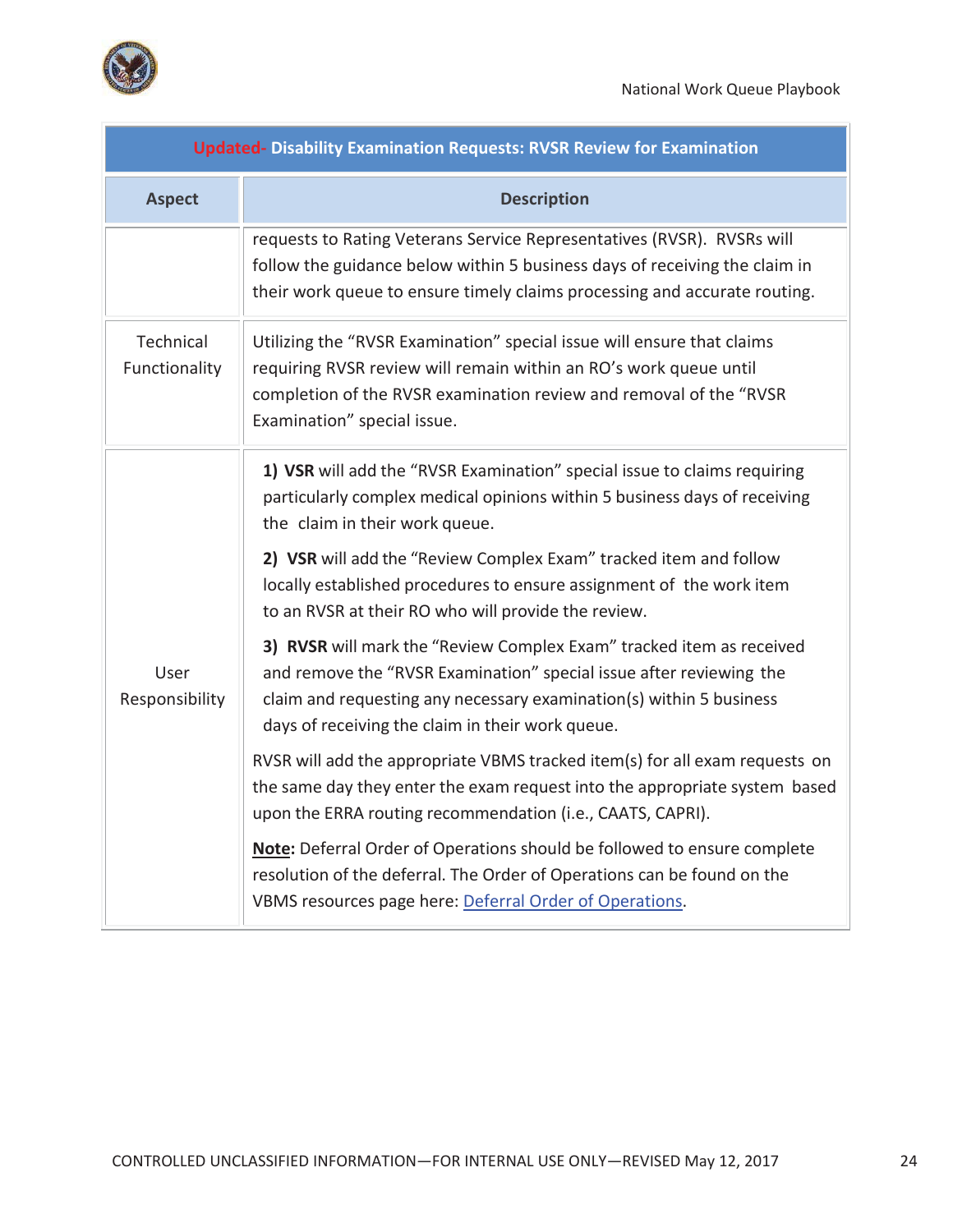



| <b>Updated- Disability Examination Requests: Use of Local Examiners/Medical Officers</b> |                                                                                                                                                                                                                                                                                                                                                                                                                                                                                                                                                                                                                                                                                                                                                                                                                      |  |
|------------------------------------------------------------------------------------------|----------------------------------------------------------------------------------------------------------------------------------------------------------------------------------------------------------------------------------------------------------------------------------------------------------------------------------------------------------------------------------------------------------------------------------------------------------------------------------------------------------------------------------------------------------------------------------------------------------------------------------------------------------------------------------------------------------------------------------------------------------------------------------------------------------------------|--|
| <b>Aspect</b>                                                                            | <b>Description</b>                                                                                                                                                                                                                                                                                                                                                                                                                                                                                                                                                                                                                                                                                                                                                                                                   |  |
| General<br>Overview                                                                      | Local examiners and medical officers have been made available to all ROs<br>and the AMO to help facilitate the disability examination process. The<br>assistance provided by these local examiners/medical officers may include<br>VHA exam clarifications, requests for medical opinions, and the use of<br>Acceptable Clinical Evidence (ACE). The appropriate use of local<br>examiners/medical officers may improve the Veteran's experience by<br>expediting the disability examination process. Follow the guidance below<br>when utilizing local examiners/medical officers for VHA exam clarifications,<br>requests for medical opinions, and ACE. This guidance should only be<br>utilized if the local provider can resolve the request within a reasonable<br>period of time (e.g., a few business days). |  |
|                                                                                          | Note: The local examiner/medical officer must not be used to provide an<br>exam clarification for medical opinions when the exam was conducted by a<br>VBA contracted provider. For more information on returning insufficient or<br>inadequate exam to a VBA contracted provider, see the Returning<br><b>Examination Reports chart.</b>                                                                                                                                                                                                                                                                                                                                                                                                                                                                            |  |
| Technical<br>Functionality                                                               | Capitalizing on existing functionality will ensure claims remain within a<br>claims processor's work queue while awaiting assistance from a local<br>examiner/medical officer.<br><b>Note:</b> If the request for clarification/medical opinion/ACE is required due to<br>erroneous development, the claims processor should utilize the VBMS<br>deferral functionality to document the erroneous action.                                                                                                                                                                                                                                                                                                                                                                                                            |  |
| User<br>Responsibility                                                                   | 1) Claims processor reviews the claim and determines that assistance is<br>required by the local examiner/medical officer.<br>2) Claims processor follows locally established procedures to request the<br>necessary assistance from their local examiner/medical officer and notify<br>their supervisor of the request. Do not add a tracked item and do not<br>change the claim status, at this time.<br>3) Claims processor receives the exam report from the local<br>examiner/medical officer then takes appropriate action. For VSRs: take the                                                                                                                                                                                                                                                                 |  |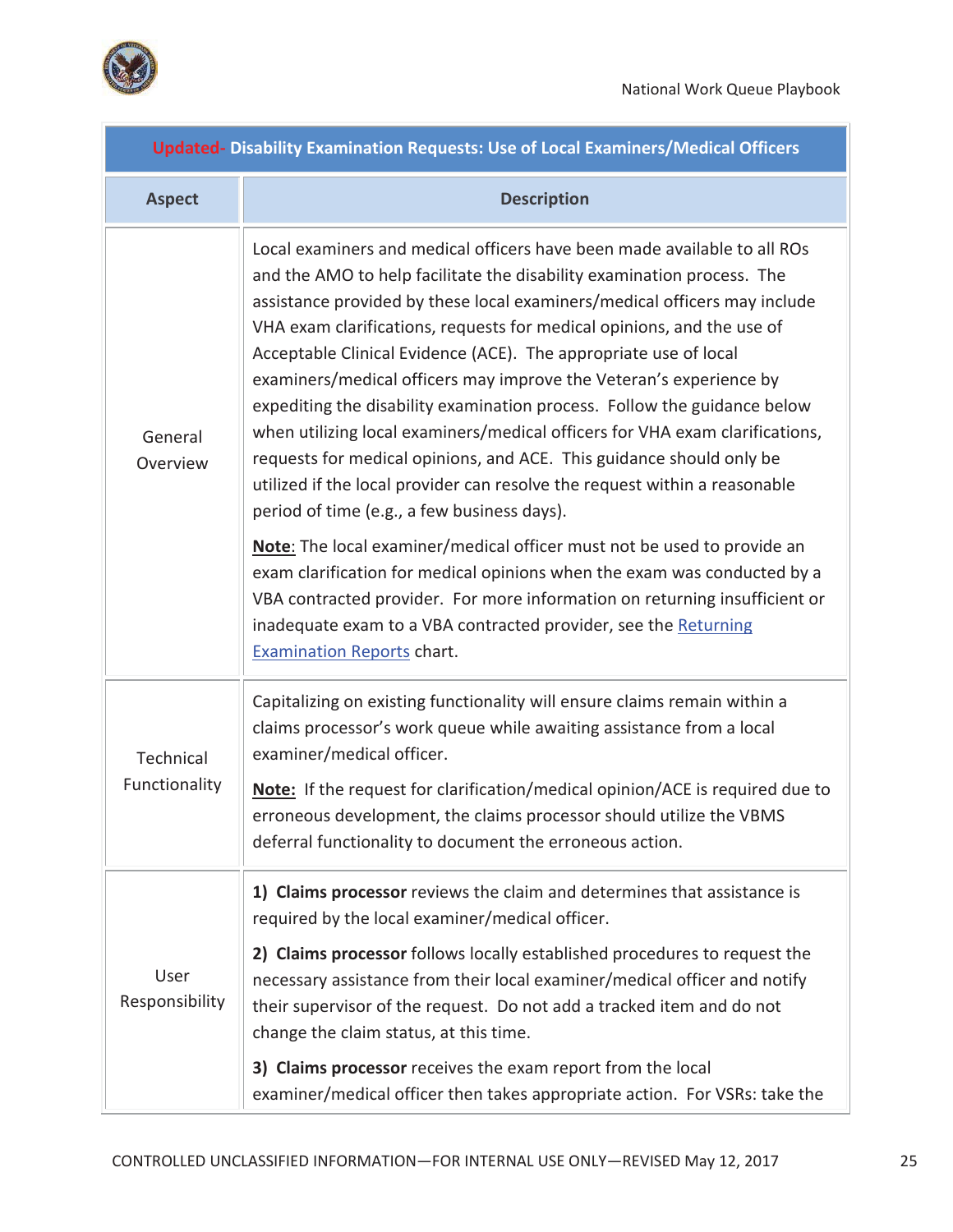

| <b>Updated-Disability Examination Requests: Use of Local Examiners/Medical Officers</b> |                                                                                                                            |
|-----------------------------------------------------------------------------------------|----------------------------------------------------------------------------------------------------------------------------|
| <b>Aspect</b>                                                                           | <b>Description</b>                                                                                                         |
|                                                                                         | next appropriate action, to include necessary system updates. For<br>RVSRs: finalize the decision as the next case worked. |
|                                                                                         | 4) Front-line supervisors must monitor their employees' work queues to<br>ensure timely claims processing.                 |

| <b>Updated-Local Mentor Review- VSR</b> |                                                                                                                                                                                                                                                                                                                                                                                                                                                                                                                                                                                                                  |
|-----------------------------------------|------------------------------------------------------------------------------------------------------------------------------------------------------------------------------------------------------------------------------------------------------------------------------------------------------------------------------------------------------------------------------------------------------------------------------------------------------------------------------------------------------------------------------------------------------------------------------------------------------------------|
| <b>Aspect</b>                           | <b>Description</b>                                                                                                                                                                                                                                                                                                                                                                                                                                                                                                                                                                                               |
| General<br>Overview                     | Processing claims in a live production environment is an essential part of<br>VBA on-the-job training (OJT). To support OJT, ROs will assign a mentor to<br>claims processors who have recently completed VSR Challenge training.<br>Other circumstances might necessitate the assignment of mentors in<br>accordance with locally established procedures. The actions outlined below<br>must be followed to ensure proper routing of claims requiring local mentor<br>review. To ensure timely claims processing, mentors must complete each<br>review within 5 business days of receipt of request for review. |
| Technical<br>Functionality              | Utilizing the "Local Mentor Review" special issue will ensure that claims<br>requiring review by a mentor will remain within an RO's work queue until<br>completion of the mentor review and either removal of the "Local Mentor<br>Review" special issue or authorization activity clears the rating EP.                                                                                                                                                                                                                                                                                                        |
| User<br>Responsibility                  | 1) VSR completes an action requiring mentor review within 5 business<br>days of receiving the claim in their work queue (e.g., generates a draft<br>development letter, or award).                                                                                                                                                                                                                                                                                                                                                                                                                               |
|                                         | 2) VSR adds the "Local Mentor Review" special issue prior to adding any<br>necessary tracked item.                                                                                                                                                                                                                                                                                                                                                                                                                                                                                                               |
|                                         | 3) VSR will add the "Second Signature" tracked item and follow locally<br>established procedures to notify the mentor of the required review.                                                                                                                                                                                                                                                                                                                                                                                                                                                                    |
|                                         | 4) Mentor will review the draft document(s) and will either return the<br>draft for corrections and input a follow-up date associated with the                                                                                                                                                                                                                                                                                                                                                                                                                                                                   |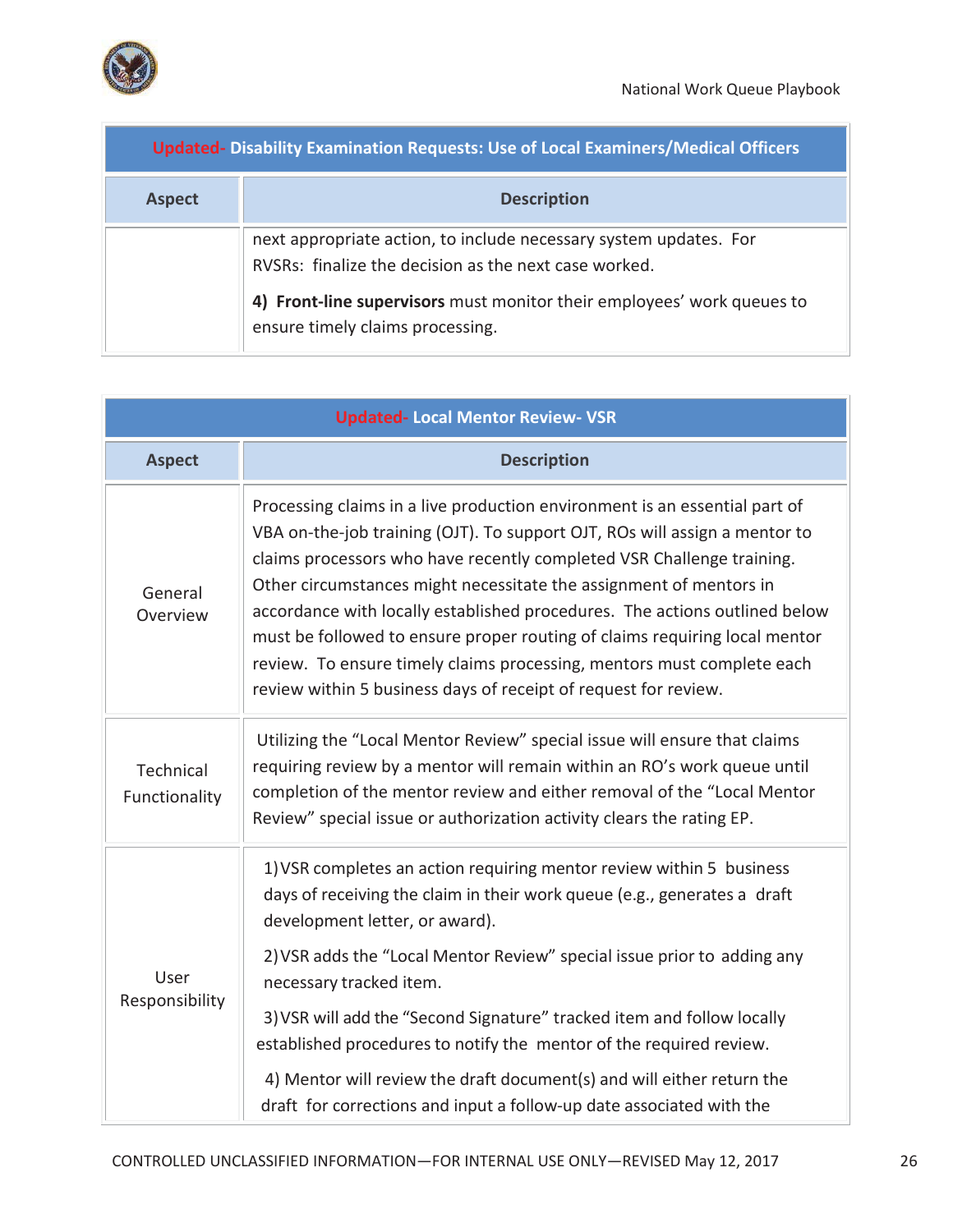

| <b>Updated-Local Mentor Review- VSR</b> |                                                                                                                                                                                                                                                                                                                   |
|-----------------------------------------|-------------------------------------------------------------------------------------------------------------------------------------------------------------------------------------------------------------------------------------------------------------------------------------------------------------------|
| <b>Aspect</b>                           | <b>Description</b>                                                                                                                                                                                                                                                                                                |
|                                         | "Second Signature" tracked item or approve the development action(s)<br>and mark the "Second Signature" tracked item as received within 5<br>business days of receipt of request for review.                                                                                                                      |
|                                         | 5) Mentor will follow locally established procedures to notify the claims<br>processor of the status of the mentor review.                                                                                                                                                                                        |
|                                         | 6) VSR will make corrections within 2 business days following mentor<br>review, if necessary, and return to Step 3. Otherwise, the claims<br>processor will remove the "Local Mentor Review" special issue and<br>finalize the development action/award action within 2 business days<br>following mentor review. |
|                                         | 7) VSR will perform any other required system updates.                                                                                                                                                                                                                                                            |
|                                         | *Note: Marking receipt of the "Second Signature" tracked item will<br>only be performed once the final review has been completed. All<br>interim review routing will use follow up 1 or follow up 2 adjustments<br>to the tracked item.                                                                           |

| <b>Updated-Local Mentor Review (RVSR)</b> |                                                                                                                                                                                                                                                                                                                                                                                                                                                                                                                                                                                                                   |
|-------------------------------------------|-------------------------------------------------------------------------------------------------------------------------------------------------------------------------------------------------------------------------------------------------------------------------------------------------------------------------------------------------------------------------------------------------------------------------------------------------------------------------------------------------------------------------------------------------------------------------------------------------------------------|
| <b>Aspect</b>                             | <b>Description</b>                                                                                                                                                                                                                                                                                                                                                                                                                                                                                                                                                                                                |
| General<br>Overview                       | Processing claims in a live production environment is an essential part of VBA<br>on-the-job training (OJT). To support OJT, ROs will assign a mentor to claims<br>processors who have recently completed RVSR Challenge training. Other<br>circumstances might necessitate the assignment of mentors in accordance<br>with locally established procedures. The actions outlined below must be<br>followed to ensure proper routing of claims requiring local mentor review.<br>To ensure timely claims processing, mentors must complete each review<br>within 5 business days of receipt of request for review. |
| Technical<br>Functionality                | Utilizing the "Local Mentor Review" special issue will ensure that claims<br>requiring review by a mentor will remain within an RO's work queue until                                                                                                                                                                                                                                                                                                                                                                                                                                                             |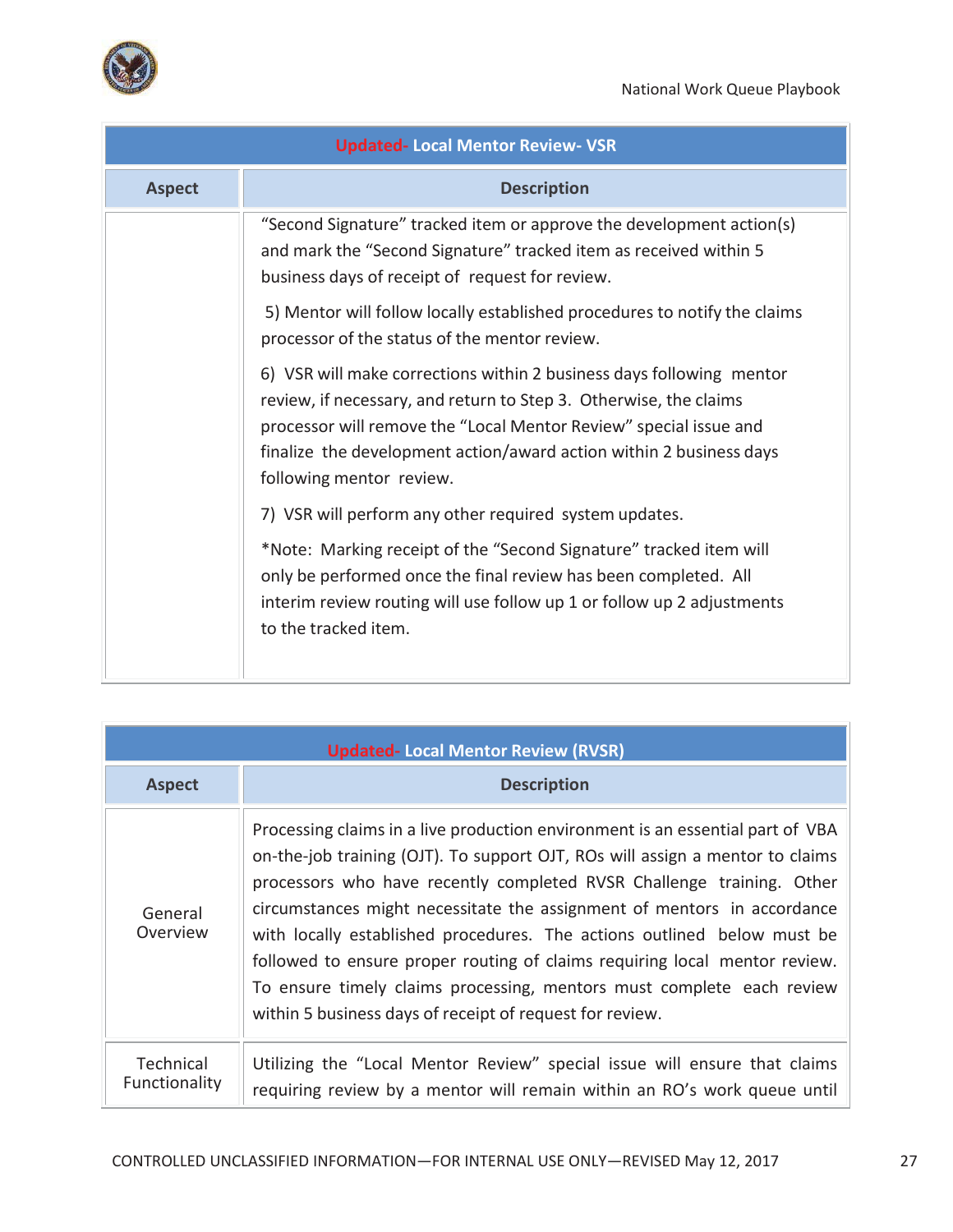

| <b>Updated-Local Mentor Review (RVSR)</b> |                                                                                                                                                                                                                                                                                                                                                                                                               |
|-------------------------------------------|---------------------------------------------------------------------------------------------------------------------------------------------------------------------------------------------------------------------------------------------------------------------------------------------------------------------------------------------------------------------------------------------------------------|
| <b>Aspect</b>                             | <b>Description</b>                                                                                                                                                                                                                                                                                                                                                                                            |
|                                           | completion of the mentor review and either removal of the "Local Mentor<br>Review" special issue or authorization activity clears the rating EP.                                                                                                                                                                                                                                                              |
| User<br>Responsibility                    | 1) RVSR completes an action requiring mentor review within 5 business<br>days of receiving the claim in their work queue (e.g., generates a<br>rating decision).<br>2) RVSR adds the "Local Mentor Review" special issue prior to adding<br>any necessary tracked item.                                                                                                                                       |
|                                           | 3) RVSR Mentor will review the draft document(s) and will either return<br>the draft for corrections using the follow up functionality associated<br>with the "Second Signature" tracked item or approve the decision<br>within 5 business days of receipt of request for review. If required,<br>the mentor will provide a signed 21-0961 to the RVSR, in accordance<br>with locally established procedures. |
|                                           | 4) RVSR Mentor will follow locally established procedures to notify the<br>RVSR of the status of the mentor review.                                                                                                                                                                                                                                                                                           |
|                                           | 5) RVSR will make corrections within 2 business days following mentor<br>review, if necessary, and return to Step 3. Otherwise, the RVSR will<br>remove the "Local Mentor Review" special issue, mark the second<br>signature tracked item as completed, and finalize the decision within<br>2 business days following mentor review.                                                                         |
|                                           | 6) RVSR will upload either the decision and/or VA Form 21-0961 to the<br>correct VBMS eFolder, if necessary, and perform any other required<br>system updates.                                                                                                                                                                                                                                                |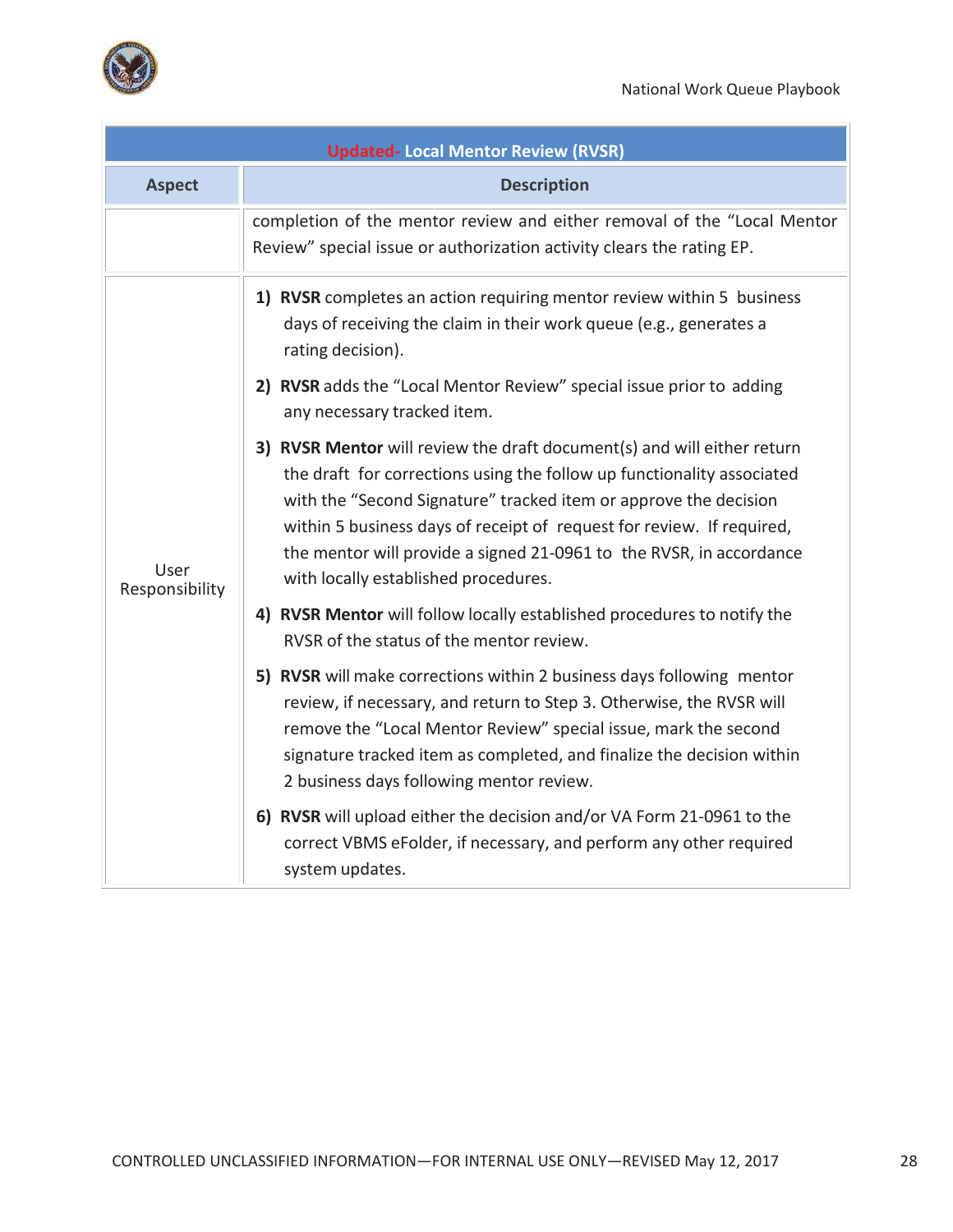

m)

| <b>Updated-Administrative and Rating Decisions Requiring Second and Third Signatures</b> |                                                                                                                                                                                                                                                                                                                                                                                                                                            |  |  |  |
|------------------------------------------------------------------------------------------|--------------------------------------------------------------------------------------------------------------------------------------------------------------------------------------------------------------------------------------------------------------------------------------------------------------------------------------------------------------------------------------------------------------------------------------------|--|--|--|
| <b>Aspect</b>                                                                            | <b>Description</b>                                                                                                                                                                                                                                                                                                                                                                                                                         |  |  |  |
| General<br>Overview                                                                      | Administrative decisions require additional review by either claims<br>processors or supervisory staff. If a VSR completes either an administrative<br>decision which requires additional review and signatures, follow the actions<br>outlined below to ensure proper claim routing and timely claims processing.                                                                                                                         |  |  |  |
| Technical<br>Functionality                                                               | Claims requiring additional review and signatures prior to finalization will<br>remain within an RO's work queue until completion of the review and<br>removal of the following special issues: Administrative Decision Review-Level<br>1, and Administrative Decision Review-Level 2.                                                                                                                                                     |  |  |  |
|                                                                                          | <b>Decisions Requiring Second Signature</b>                                                                                                                                                                                                                                                                                                                                                                                                |  |  |  |
| User<br>Responsibility                                                                   | 1) VSR will add either the "Administrative Decision Review- Level 1"<br>special issue to the claim, upon completion of the draft administrative or<br>rating decision (respectively).<br>2) VSR will add a custom "Admin Decision" tracked item and follow<br>locally established procedures to notify the second signer and make the<br>draft decision and, if required, an electronic signature VA Form 21-0961<br>available for review. |  |  |  |
|                                                                                          | 3) Second signer will review the draft decision and will either return the<br>draft for corrections using the follow up functionality associated with<br>the "Admin Decision" tracked item, or provide the requested signature<br>within 2 business days of receipt of request for review.                                                                                                                                                 |  |  |  |
|                                                                                          | Note: Once the decision is approved, if a third signer is required, second<br>signer should proceed to the following section. Step 4 should not be<br>completed at this time.                                                                                                                                                                                                                                                              |  |  |  |
|                                                                                          | 4) If the decision has been approved, the second signer should mark<br>the custom "Administrative Decision" tracked item as received and<br>remove the special issue flash, "Administration Decision Review - Level<br>1.''                                                                                                                                                                                                                |  |  |  |
|                                                                                          | Note: The second signer should ensure the claim level suspense is<br>updated to correctly route for continued development, or notification to                                                                                                                                                                                                                                                                                              |  |  |  |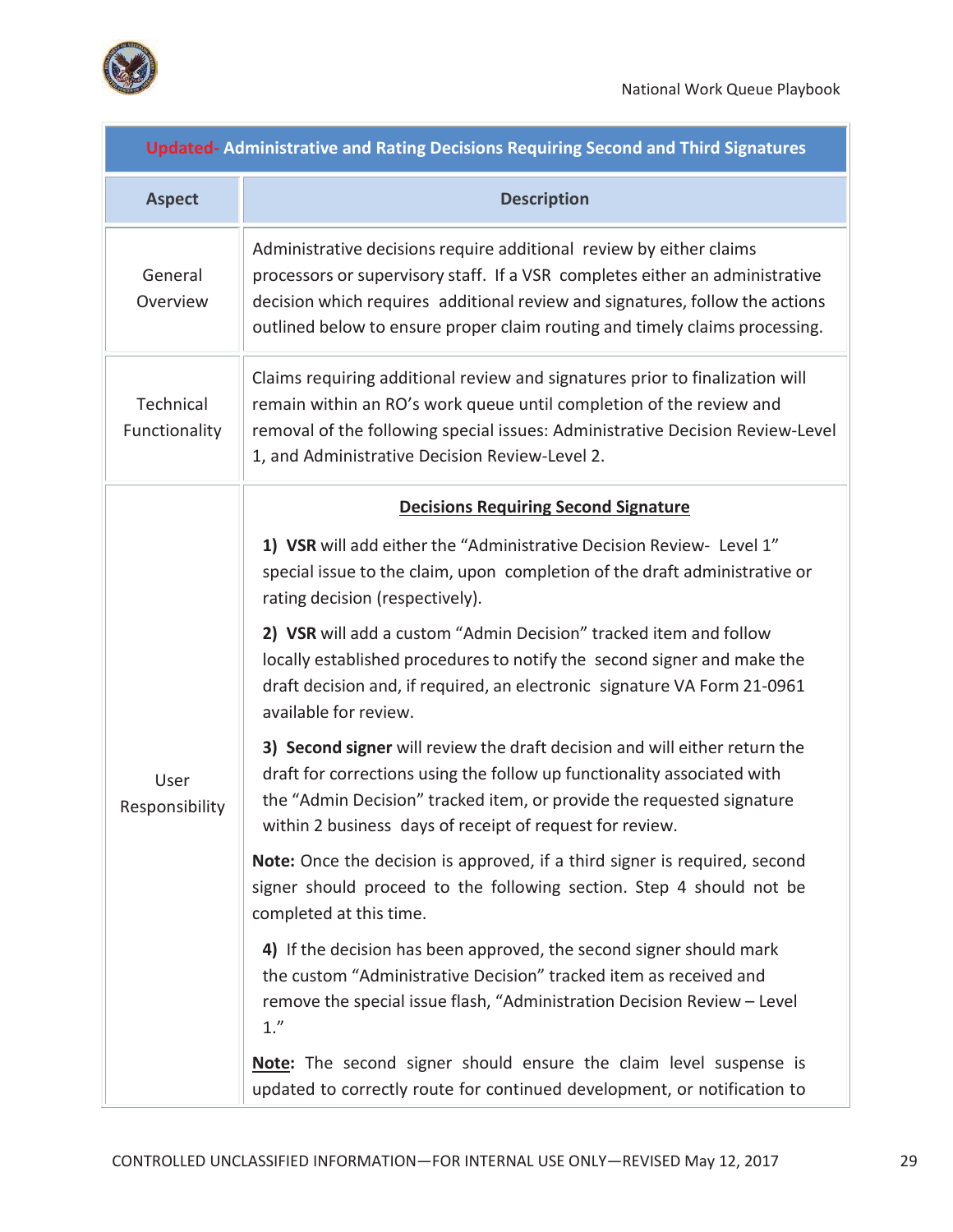

m)

| <b>Updated-Administrative and Rating Decisions Requiring Second and Third Signatures</b> |                                                                                                                                                                                                                                                                                                                                                                                                                                                                                                                                                                                                                                                |  |  |
|------------------------------------------------------------------------------------------|------------------------------------------------------------------------------------------------------------------------------------------------------------------------------------------------------------------------------------------------------------------------------------------------------------------------------------------------------------------------------------------------------------------------------------------------------------------------------------------------------------------------------------------------------------------------------------------------------------------------------------------------|--|--|
| <b>Aspect</b>                                                                            | <b>Description</b>                                                                                                                                                                                                                                                                                                                                                                                                                                                                                                                                                                                                                             |  |  |
|                                                                                          | the claimant of the decision.<br>Corrective action or finalization must occur within 2 business days following<br>second signature review.                                                                                                                                                                                                                                                                                                                                                                                                                                                                                                     |  |  |
|                                                                                          | <b>Decisions Requiring Third Signature</b>                                                                                                                                                                                                                                                                                                                                                                                                                                                                                                                                                                                                     |  |  |
| User<br>Responsibility                                                                   | 1) Second signer will remove the "Administrative Decision Review- Level<br>1" special issue from the claim, upon signing the draft administrative or<br>rating decision. Second signer will add the "Administrative Decision<br>Review- Level 2" special issue and complete the work item to assign to<br>the third signer and follow locally established procedures to notify the<br>third signer of the pending review and make the draft decision and, if<br>required, the VA Form 21-0961.                                                                                                                                                 |  |  |
|                                                                                          | 2) Third signer will review the draft decision and will either return the<br>draft for corrections using the follow up functionality associated with the<br>custom "Admin Decision" tracked item or approve the draft and provide<br>the requested signature within 2 business days of receipt of request for<br>review.<br>5) Claims processor will make required corrections and return to Step 2.<br>Otherwise, the claims processor will finalize the decision and, if necessary,<br>upload either the decision and/or VA Form 21-0961 to the correct VBMS e-<br>folder. Corrective actions or finalization should occur within 2 business |  |  |
|                                                                                          | days following third signature review.                                                                                                                                                                                                                                                                                                                                                                                                                                                                                                                                                                                                         |  |  |
|                                                                                          | 6) Third signer will mark the custom "Admin Decision" tracked item as<br>received and remove the "Administrative Decision Review- Level 2" or<br>special issue.                                                                                                                                                                                                                                                                                                                                                                                                                                                                                |  |  |
|                                                                                          | Note: The third signer should ensure the claim level suspense is updated to<br>correctly route for continued development, or notification to the claimant of<br>the decision.                                                                                                                                                                                                                                                                                                                                                                                                                                                                  |  |  |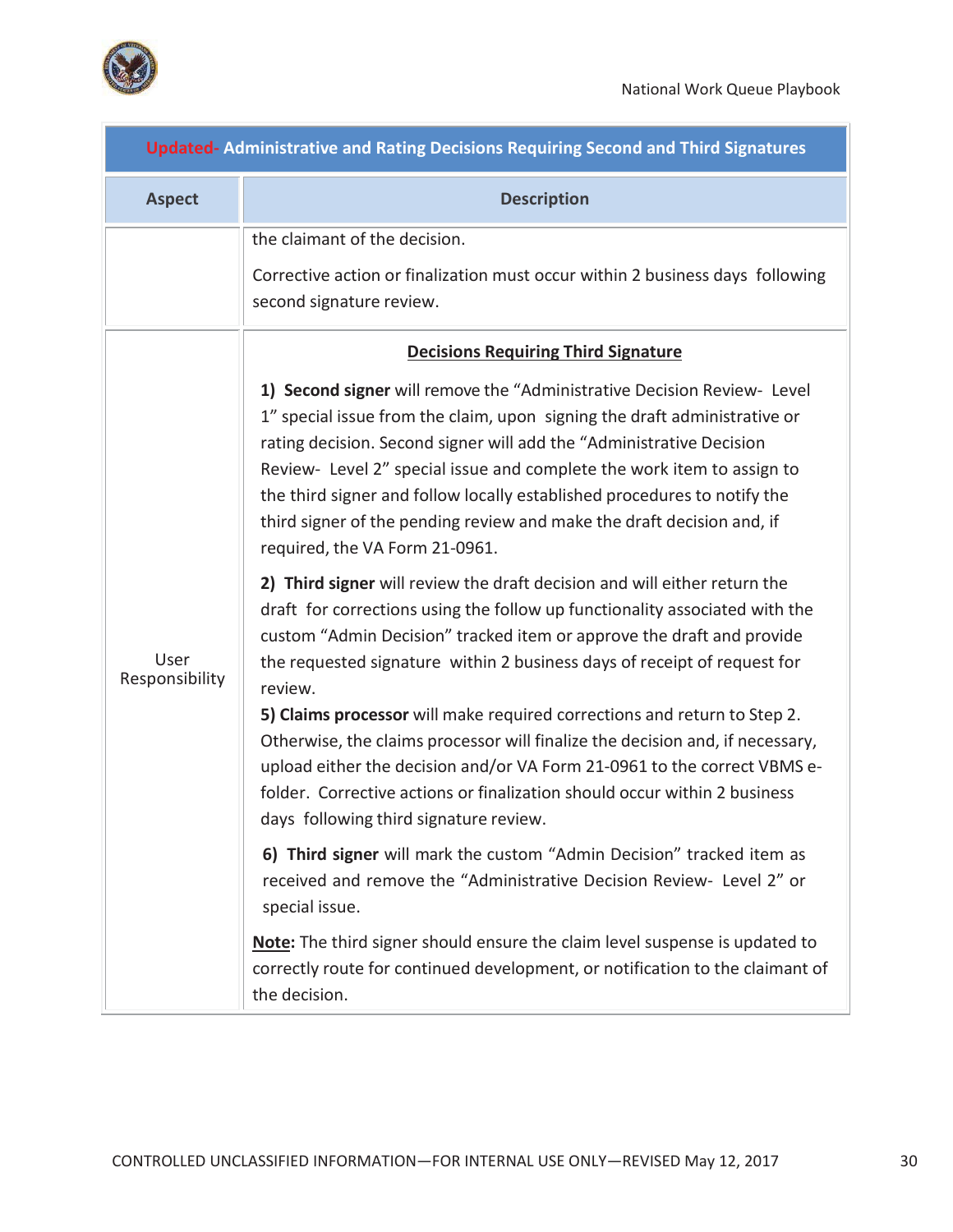

| <b>Updated- Rating Decisions Requiring Second and Third Signatures</b> |                                                                                                                                                                                                                                                                                                                                                                                                                                  |  |  |  |
|------------------------------------------------------------------------|----------------------------------------------------------------------------------------------------------------------------------------------------------------------------------------------------------------------------------------------------------------------------------------------------------------------------------------------------------------------------------------------------------------------------------|--|--|--|
| <b>Aspect</b>                                                          | <b>Description</b>                                                                                                                                                                                                                                                                                                                                                                                                               |  |  |  |
| General<br>Overview                                                    | Certain rating decisions require additional review by either claims processors<br>or supervisory staff. If a claims processor completes a rating decision which<br>requires additional review and signatures, follow the actions outlined below<br>to ensure proper claim routing and timely claims processing.<br>Note: A rating decision should not be finalized until necessary 2nd and 3rd<br>signatures have been obtained. |  |  |  |
| Technical<br>Functionality                                             | Claims requiring additional review and signatures prior to finalization will<br>remain within an RO's work queue until completion of the review and<br>removal of the following special issues: Administrative Decision Review-Level<br>1, and Administrative Decision Review-Level 2.                                                                                                                                           |  |  |  |
|                                                                        | <b>Decisions Requiring Second Signature</b>                                                                                                                                                                                                                                                                                                                                                                                      |  |  |  |
|                                                                        | 1) RVSR will add the "Rating Decision Review-Level 1" special issue to the<br>first contention.                                                                                                                                                                                                                                                                                                                                  |  |  |  |
| User<br>Responsibility                                                 | 2) RVSR will navigate to the "Complete Work Item" to reassign to the<br>second signature. (Claim State should be RDC; Select appropriate second<br>signature, input a permanent reassignment note: Pending Mentor review;<br>Select Submit).                                                                                                                                                                                     |  |  |  |
|                                                                        | 3) RVSR will navigate to the "Edit Claim Details" screen and update the<br>suspense reason to "Second Signature Review" with 2 day suspense, and<br>then select save.                                                                                                                                                                                                                                                            |  |  |  |
|                                                                        | 4) RVSR will follow locally established procedures to notify the second<br>signer and, if required, an electronic signature VA Form 21-0961<br>available for review.                                                                                                                                                                                                                                                             |  |  |  |
|                                                                        | 5) If no $3^{rd}$ signature is required:                                                                                                                                                                                                                                                                                                                                                                                         |  |  |  |
|                                                                        | a) RVSR Second Signer will upload the signed VA Form 21-0961.                                                                                                                                                                                                                                                                                                                                                                    |  |  |  |
|                                                                        | b) Navigate to the "Complete Work Item" to reassign the case to<br>the post employee. (Claim state: RDC; Select appropriate post<br>employee; Input permanent note: Gap/Authorization required;                                                                                                                                                                                                                                  |  |  |  |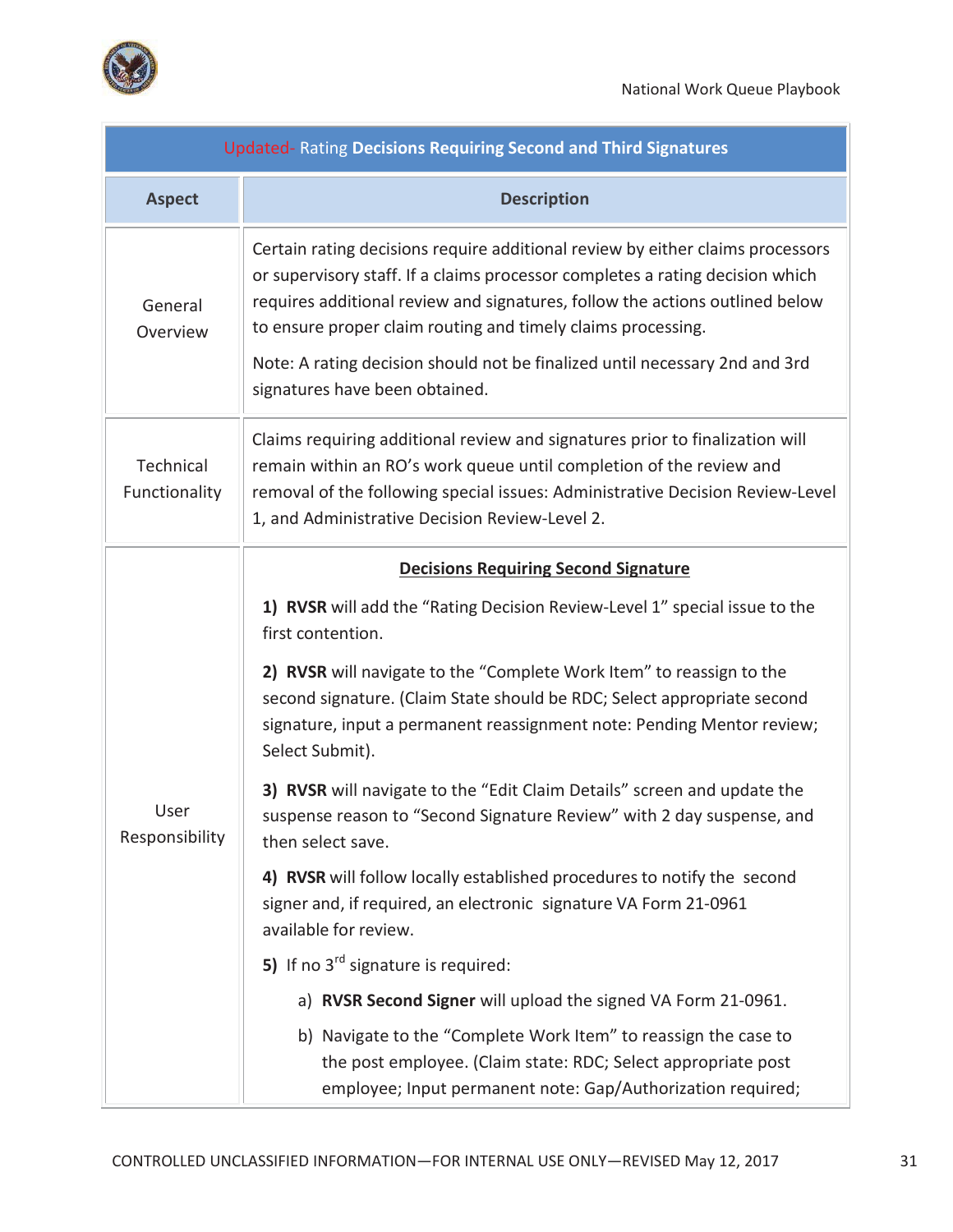

 $\overline{\phantom{a}}$ 

| <b>Updated- Rating Decisions Requiring Second and Third Signatures</b> |                                                                                                                                                                                                                                                     |  |
|------------------------------------------------------------------------|-----------------------------------------------------------------------------------------------------------------------------------------------------------------------------------------------------------------------------------------------------|--|
| <b>Aspect</b>                                                          | <b>Description</b>                                                                                                                                                                                                                                  |  |
|                                                                        | and submit.)                                                                                                                                                                                                                                        |  |
|                                                                        | c) RVSR Second Signer will navigate to the "Edit Claim Detail" and<br>update the suspense reason and date to "Rating Decision<br>Complete" with a 2 day suspense, then select save.                                                                 |  |
|                                                                        | <b>Rating Decisions Requiring Third Signatures</b>                                                                                                                                                                                                  |  |
|                                                                        | 1) If 3rd signature is required, the second signature will take the<br>following actions:                                                                                                                                                           |  |
|                                                                        | a) RVSR Second Signer will remove the "Rating Review - Level 1"<br>special issue and add "Rating Review-Level 2" special issue.                                                                                                                     |  |
|                                                                        | b) Navigate to "Complete Work Item" to reassign to the<br>appropriate 3 <sup>rd</sup> signature RVSR. (Claim Status: RDC; Select<br>appropriate 3 <sup>rd</sup> signature employee; Input Permanent Note:<br>Third Signature Required; and submit.) |  |
|                                                                        | RVSR Second Signer will navigate to the "Edit Claim Detail" and update the<br>suspense reason and date to "Rating Decision Complete" with a 2 day<br>suspense, then select save.                                                                    |  |
|                                                                        | a) The 3rd signature will sign the VA Form 21-0961 (or reassign<br>the case using the complete work item for corrections.)                                                                                                                          |  |
|                                                                        | b) Remove the Rating Review - Level 2 special issue.                                                                                                                                                                                                |  |
|                                                                        | c) Upload the VA Form 21-0961                                                                                                                                                                                                                       |  |
|                                                                        | d) Navigate to the "Complete Work Item" to reassign the case<br>for post processing (Claim State: RDC; Select appropriate post<br>employee; Input Permanent Note: Gap/Authorization<br>required; and submit.)                                       |  |
|                                                                        | e) Navigate to the "Edit Claim Detail" and update the suspense<br>to Rating Decision Complete with a 2 day suspense, then<br>select save.                                                                                                           |  |
|                                                                        | 2) Third signer will remove the - "Rating Decision Review- Level 2"<br>special issue.                                                                                                                                                               |  |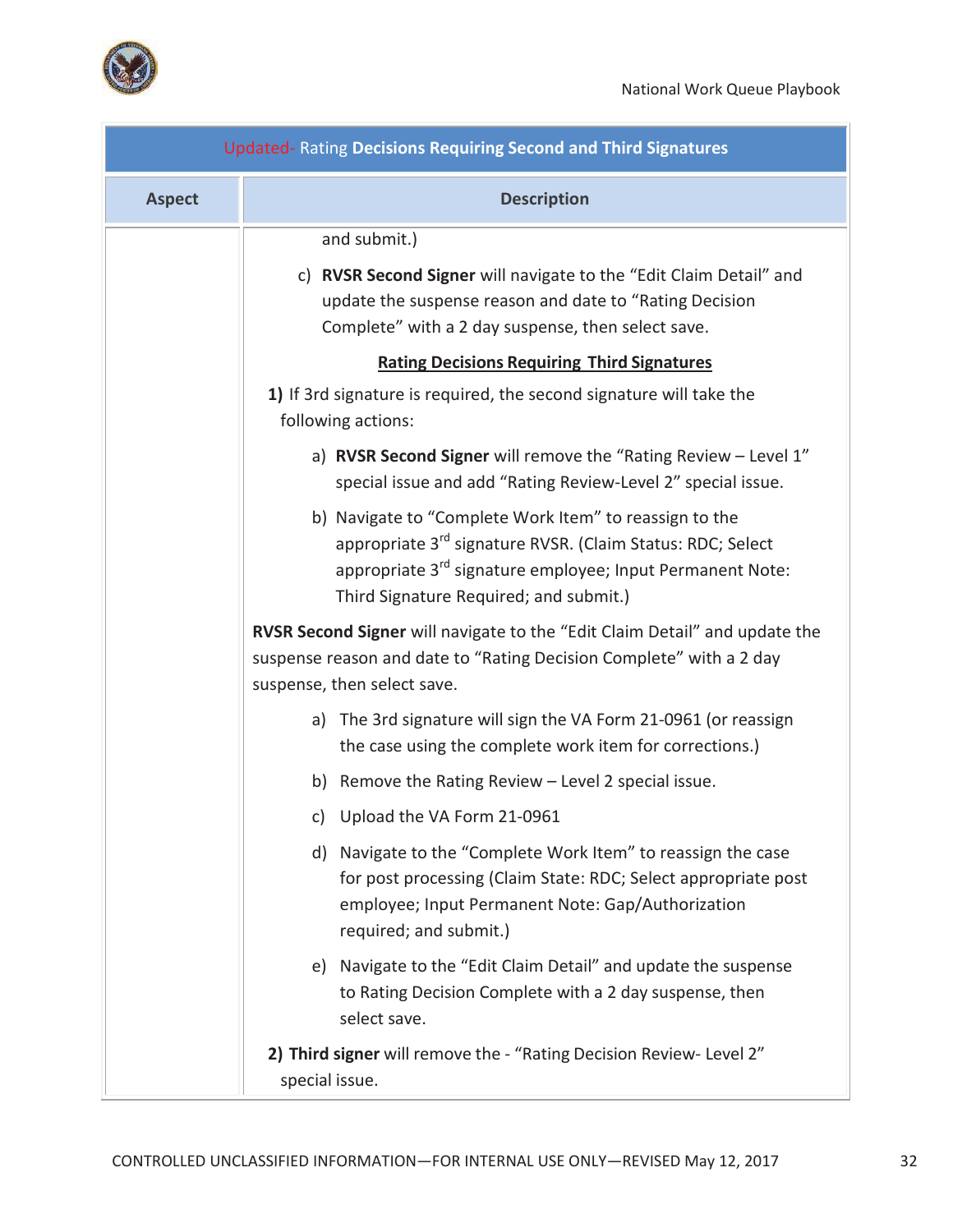

| <b>Requests for Compensation Service Review</b> |                                                                                                                                                                                                                                                                                                                                                                                                                                                                                                                    |                                                                                                                                                                                                                                                                                                                       |                                                                                                                                                                                                                                                                            |                            |
|-------------------------------------------------|--------------------------------------------------------------------------------------------------------------------------------------------------------------------------------------------------------------------------------------------------------------------------------------------------------------------------------------------------------------------------------------------------------------------------------------------------------------------------------------------------------------------|-----------------------------------------------------------------------------------------------------------------------------------------------------------------------------------------------------------------------------------------------------------------------------------------------------------------------|----------------------------------------------------------------------------------------------------------------------------------------------------------------------------------------------------------------------------------------------------------------------------|----------------------------|
| <b>Aspect</b>                                   |                                                                                                                                                                                                                                                                                                                                                                                                                                                                                                                    | <b>Description</b>                                                                                                                                                                                                                                                                                                    |                                                                                                                                                                                                                                                                            |                            |
| General<br>Overview                             |                                                                                                                                                                                                                                                                                                                                                                                                                                                                                                                    | For claims which require review by Compensation Service, follow the actions<br>outlined below to ensure proper routing. All actions taken prior to<br>submission for Compensation Service review must occur within the<br>timeframes provided below and the timeframes provided in the cross-<br>referenced sections. |                                                                                                                                                                                                                                                                            |                            |
| Technical<br>Functionality                      | Using the appropriate special issue as listed below and appropriate tracked<br>item, claims will be removed from an RO's work queue and routed to<br>Compensation Service personnel. Claims will remain under the jurisdiction of<br>Compensation Service until Compensation Service personnel close the<br>tracked item and remove the special issue. Upon closure of the tracked item<br>and removal of the special issue, NWQ will return the claim to the RO who<br>initiated the Compensation Service review. |                                                                                                                                                                                                                                                                                                                       |                                                                                                                                                                                                                                                                            |                            |
|                                                 |                                                                                                                                                                                                                                                                                                                                                                                                                                                                                                                    | 1)                                                                                                                                                                                                                                                                                                                    | <b>Claims processor</b> will follow manual guidance regarding actions to<br>take prior to submission for VSCM review. Manual guidance varies<br>based on the specific type of claim and the type of review required.<br>Manual references include, but are not limited to, |                            |
| User<br>Responsibility                          |                                                                                                                                                                                                                                                                                                                                                                                                                                                                                                                    | <b>Special Issue</b><br><b>Name</b>                                                                                                                                                                                                                                                                                   | <b>Description of Use</b>                                                                                                                                                                                                                                                  | <b>Manual</b><br>Reference |
|                                                 |                                                                                                                                                                                                                                                                                                                                                                                                                                                                                                                    | Compensation<br>Service Review -<br>Opinion                                                                                                                                                                                                                                                                           | Used when requesting an<br>Advisory Opinion,<br>Administrative Review, or<br>Administrative<br>Determination on a<br>Difference of Opinion from<br><b>Compensation Service</b>                                                                                             | $M21-1,$<br>III.vi.1.A     |
|                                                 |                                                                                                                                                                                                                                                                                                                                                                                                                                                                                                                    | Compensation<br>Service Review-<br>Extra-scheduler                                                                                                                                                                                                                                                                    | Used when requesting a<br>determination on extra-<br>scheduler entitlement to                                                                                                                                                                                              | $M21-1,$<br>III.vi.6.B.4.c |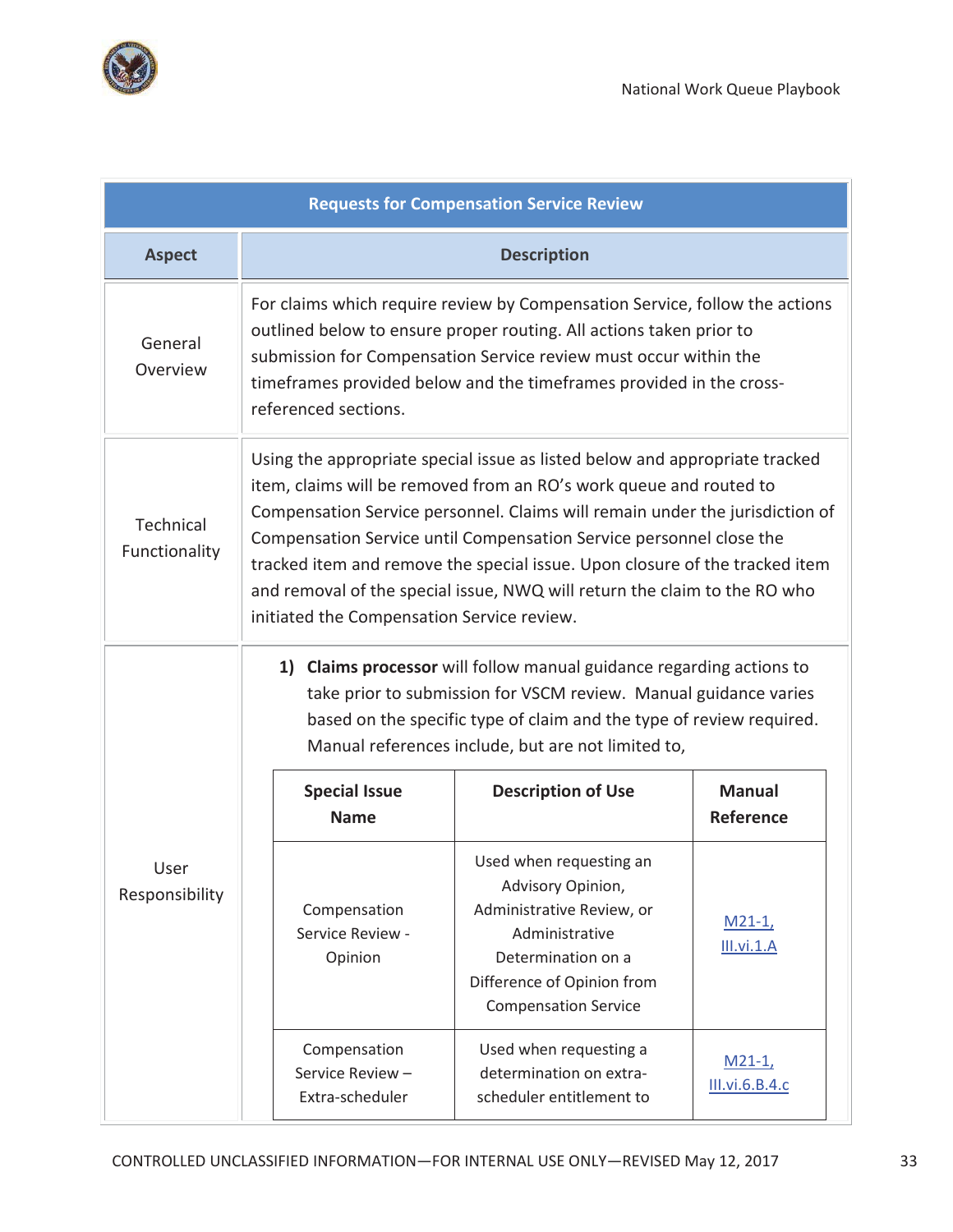

| <b>Requests for Compensation Service Review</b> |                                                      |                                                                                                                                                                                                                                                                                                                                                                |                          |
|-------------------------------------------------|------------------------------------------------------|----------------------------------------------------------------------------------------------------------------------------------------------------------------------------------------------------------------------------------------------------------------------------------------------------------------------------------------------------------------|--------------------------|
| <b>Aspect</b>                                   |                                                      | <b>Description</b>                                                                                                                                                                                                                                                                                                                                             |                          |
|                                                 |                                                      | TDIU and/or evaluation<br>from Compensation Service                                                                                                                                                                                                                                                                                                            |                          |
|                                                 | Compensation<br>Service Review -<br>Radiation        | Used for referral to<br><b>Compensation Service to</b><br>obtain a medical opinion<br>from the USH                                                                                                                                                                                                                                                             | $M21-1,$<br>IV.ii.1.C.5  |
|                                                 | Compensation<br>Service Review -<br>Equitable Relief | Used to refer claims for<br>Equitable Relief to<br>Compensation Service,<br>including TBI Equitable<br>Relief                                                                                                                                                                                                                                                  | $M21-1,$<br>III.vi.1.B.1 |
|                                                 | Compensation<br>Service Review -<br>POW              | Used for submission of an<br>FPOW Determination for<br><b>Compensation Service</b>                                                                                                                                                                                                                                                                             | $M21-1,$<br>III.v.1.C.3  |
|                                                 | Compensation<br>Service Review -<br>Over \$25K       | Used when requesting<br><b>Compensation Service</b><br>approval of administrative<br>decisions involving<br>erroneous payments of<br>\$25,000 or greater due to<br>administrative error                                                                                                                                                                        | $M21-1,$<br>III.v.1.1    |
|                                                 |                                                      | 2) Claims processor will follow steps 1-3 as listed in the Updated-<br><b>Administrative and Rating Decisions Requiring Second and Third</b><br>section to ensure the claim remains within the RO work queue during the<br>review process. The claims processor must complete these actions within 5<br>business days of receipt of claim in their work queue. |                          |
|                                                 | business days of receipt of request for review.      | 3) VSCM or designee will perform the review as outlined by the manual<br>reference applicable to the type of claim and review required within 5                                                                                                                                                                                                                |                          |
|                                                 |                                                      | 4) VSCM or designee will ensure all supporting documents (applicable to the                                                                                                                                                                                                                                                                                    |                          |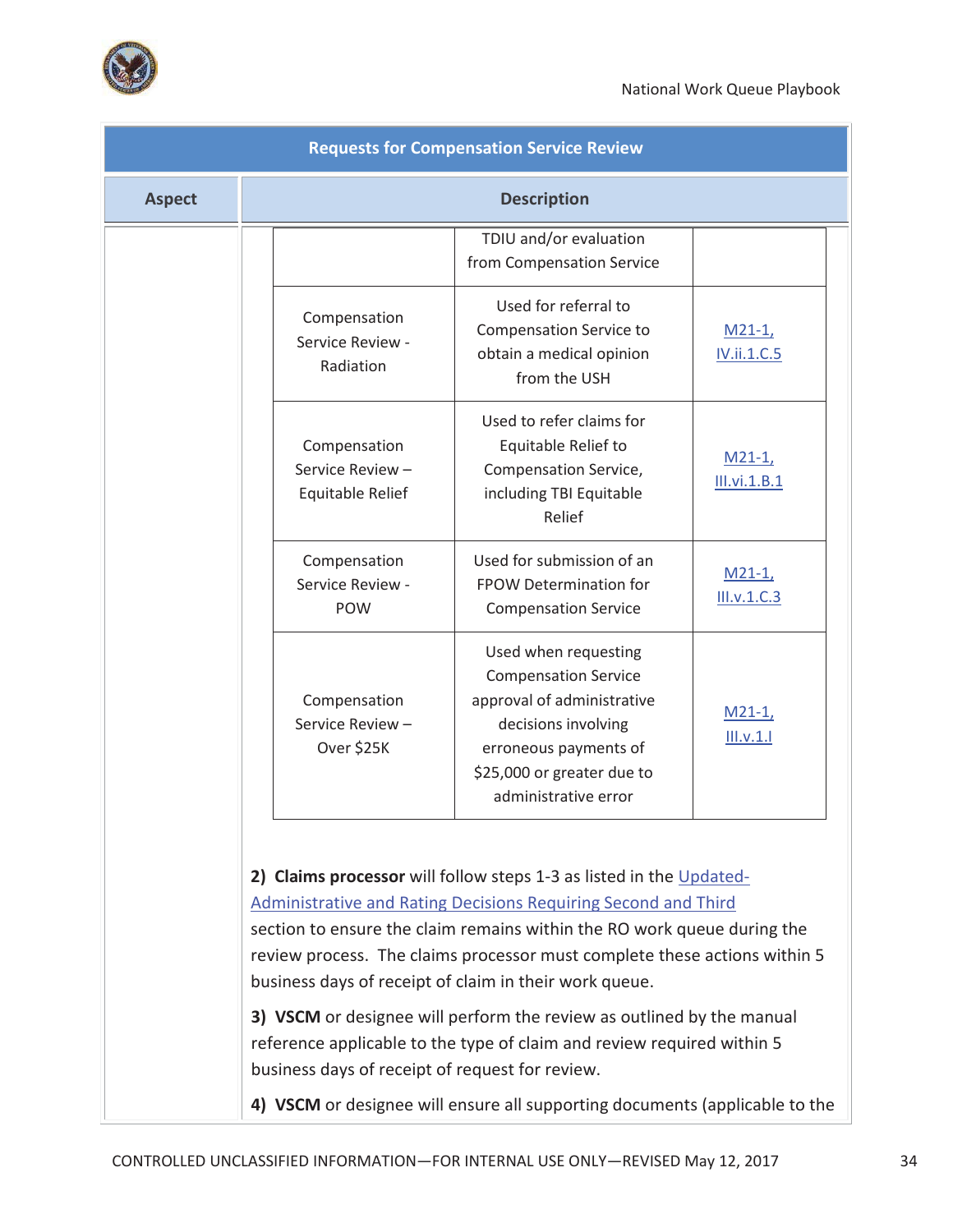| <b>Requests for Compensation Service Review</b> |                                                                                                                                                                                                                                                                                                                                                                                                                                   |  |
|-------------------------------------------------|-----------------------------------------------------------------------------------------------------------------------------------------------------------------------------------------------------------------------------------------------------------------------------------------------------------------------------------------------------------------------------------------------------------------------------------|--|
| <b>Aspect</b>                                   | <b>Description</b>                                                                                                                                                                                                                                                                                                                                                                                                                |  |
|                                                 | type of claim and review required) are uploaded and available within the<br>appropriate VBMS eFolder.                                                                                                                                                                                                                                                                                                                             |  |
|                                                 | 5) VSCM or designee will remove either the "Administrative Decision<br>Review-Level 1" or "Rating Decision Review-Level 1" special issue if the VSCM<br>authorizes Compensation Service review.                                                                                                                                                                                                                                   |  |
|                                                 | 6) VSCM or designee will add the VBMS tracked item "Compensation Service<br>Case Review."                                                                                                                                                                                                                                                                                                                                         |  |
|                                                 | 7) VSCM or designee will add the appropriate special issue. Please note<br>steps 3 through 7 must occur within 5 business days of receipt of request for<br>review.                                                                                                                                                                                                                                                               |  |
|                                                 | 8) VSCM or designee: For action where the M21-1 requires a memo or<br>recommendation to be provided to the Service line via email, please<br>continue to do so. Ensure that the email, when sent, has the subject line of<br>"Routed in NWQ". This will allow Compensation Service to ensure proper<br>control of cases. In addition to sending via email, ensure all necessary<br>documentation is uploaded to the VBMS efolder. |  |
|                                                 | 9) Compensation Service personnel will close the tracked item<br>"Compensation Service Case Review" and remove the special issue upon<br>completion of their review.                                                                                                                                                                                                                                                              |  |

| <b>Updated- VBMS Deferrals</b> |                                                                                                                                                                                                                                                                                                                                                                                                                                                                                                                                                             |  |
|--------------------------------|-------------------------------------------------------------------------------------------------------------------------------------------------------------------------------------------------------------------------------------------------------------------------------------------------------------------------------------------------------------------------------------------------------------------------------------------------------------------------------------------------------------------------------------------------------------|--|
| <b>Aspect</b>                  | <b>Description</b>                                                                                                                                                                                                                                                                                                                                                                                                                                                                                                                                          |  |
| General<br>Overview            | Electronic deferral functionality within VBMS allows a claims processor to<br>return a claim to an earlier place within the claims cycle to correct avoidable<br>and unavoidable erroneous actions. VBMS categorizes deferrals as either<br><i>avoidable</i> or <i>unavoidable</i> based on the selected reason for deferral.<br>Avoidable deferrals indicate erroneous claims processing associated with<br>failure to follow established regulations, policies, or procedures.<br>Unavoidable deferrals indicate erroneous claims processing caused by an |  |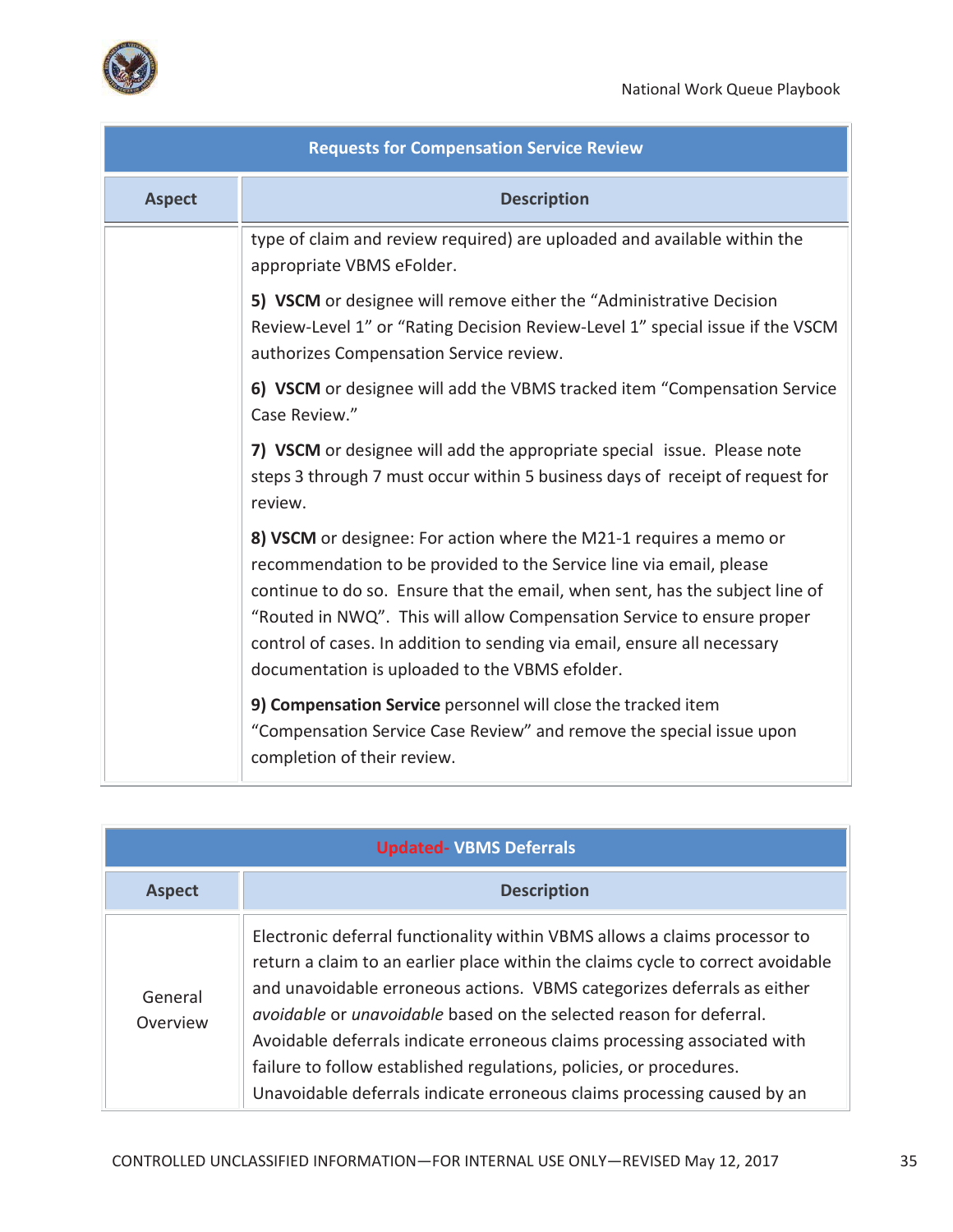

| <b>Updated- VBMS Deferrals</b> |                                                                                                                                                                                                                                                                                                                                                                                                         |  |  |
|--------------------------------|---------------------------------------------------------------------------------------------------------------------------------------------------------------------------------------------------------------------------------------------------------------------------------------------------------------------------------------------------------------------------------------------------------|--|--|
| <b>Aspect</b>                  | <b>Description</b>                                                                                                                                                                                                                                                                                                                                                                                      |  |  |
|                                | action outside of the control of the claims processor.                                                                                                                                                                                                                                                                                                                                                  |  |  |
|                                | Using VBMS deferral functionality is required for any situation in which a<br>claim returns to a previous step in the process, including claims within the<br>same RO. Claims processors must follow the actions outlined below to<br>ensure proper claim routing. Unless noted otherwise, all actions must occur<br>within 5 business days of deferral receipt.                                        |  |  |
|                                | NWQ will route deferred claims based on the claim's cycle and automatic<br>categorization of the deferral as either avoidable or unavoidable.                                                                                                                                                                                                                                                           |  |  |
|                                | <b>Unavoidable Deferrals:</b>                                                                                                                                                                                                                                                                                                                                                                           |  |  |
| Technical<br>Functionality     | Claims deferred during the development, evidence and decision<br>cycles will be routed to any RO based upon claim priority and<br>productive capacity. These claims will run against local VBMS<br>assignment configuration rules.<br>Claims deferred during either the award, authorization, or concur<br>$\bullet$<br>cycles will be routed to the claims processor who took the last action.         |  |  |
|                                | <b>Avoidable deferrals:</b>                                                                                                                                                                                                                                                                                                                                                                             |  |  |
|                                | Claims deferred during the development, evidence and decision<br>$\bullet$<br>cycles will be reassigned to the RO of the claims processor who<br>completed the last action. These claims will run against local VBMS<br>assignment configuration rules.<br>Claims deferred during either the award, authorization, or concur<br>cycles will be routed to the claims processor who took the last action. |  |  |
|                                | 1) Claims Processor initiating the deferral will:                                                                                                                                                                                                                                                                                                                                                       |  |  |
| User<br>Responsibility         | Select most appropriate reason(s) for deferral<br>Bookmark relevant eFolder documents, if necessary<br>If adding a deferral bookmark, the claims processor must<br>$\circ$<br>associate the bookmarked document with the deferral reason<br>Add all relevant details to deferral to include a manual reference<br>and/or direct link to CPKM guidance<br>VA Form 21-6789 will not be required           |  |  |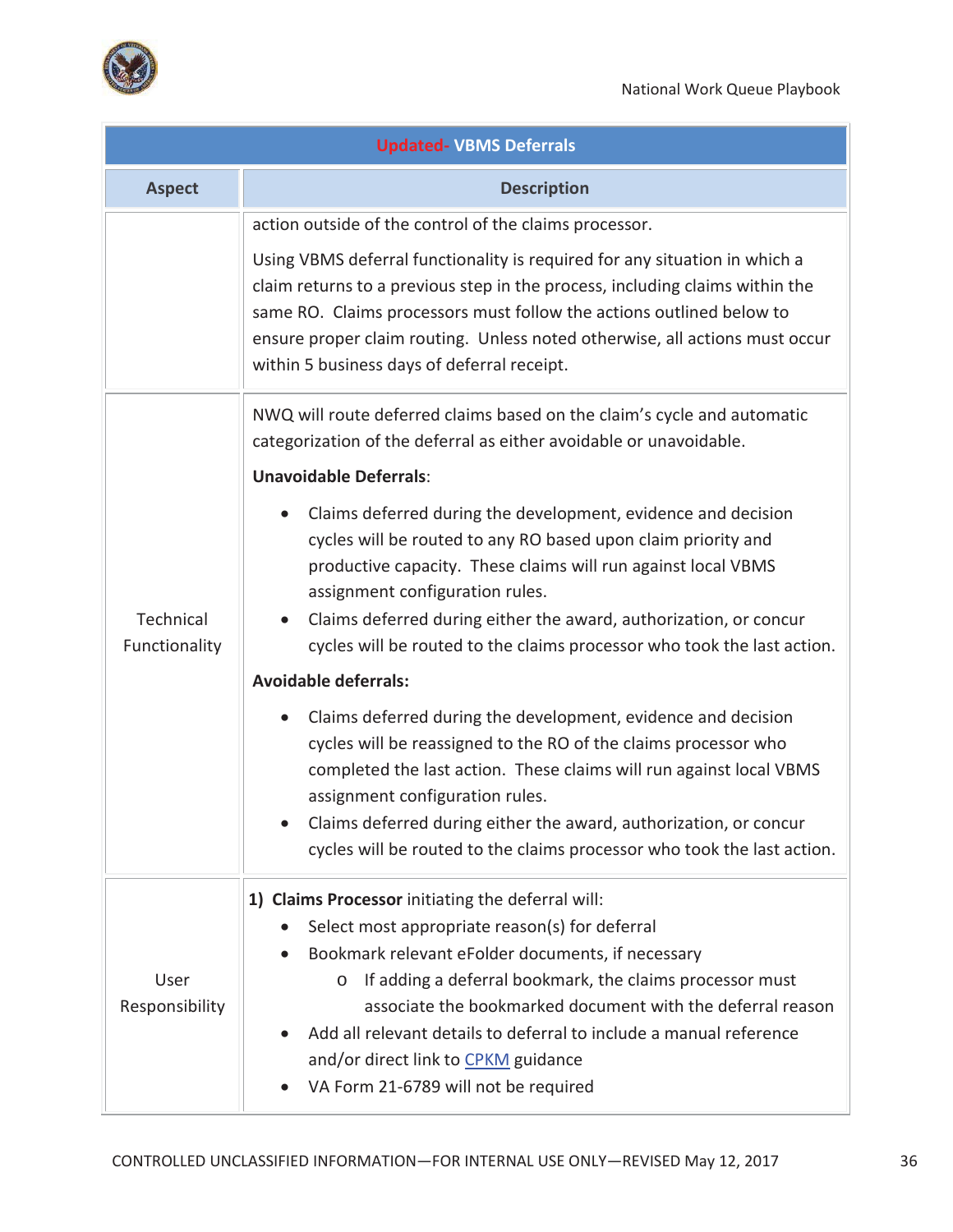

| <b>Updated- VBMS Deferrals</b> |                                                                                                                                                                                                                                                                                                                                                                                                                                                                                                                                                      |  |
|--------------------------------|------------------------------------------------------------------------------------------------------------------------------------------------------------------------------------------------------------------------------------------------------------------------------------------------------------------------------------------------------------------------------------------------------------------------------------------------------------------------------------------------------------------------------------------------------|--|
| <b>Aspect</b>                  | <b>Description</b>                                                                                                                                                                                                                                                                                                                                                                                                                                                                                                                                   |  |
|                                | 2) NWQ and VBMS will route deferrals as outlined in the technical<br>functionality section.                                                                                                                                                                                                                                                                                                                                                                                                                                                          |  |
|                                | 3) RO leadership will ensure any deferrals assigned to the RO unassigned<br>queue are manually assigned to the appropriate claims processor.                                                                                                                                                                                                                                                                                                                                                                                                         |  |
|                                | 4) Claims processor who receives the deferral will complete the directed<br>action within 5 business days of receiving the deferral in their work queue.<br>In the event a claims processor disagrees with a deferral, follow the actions<br>outlined in the section below titled "Deferral Reviews."                                                                                                                                                                                                                                                |  |
|                                | 5) Front-line supervisors will monitor their employees' work queues and<br>reassign deferrals routed to employees either on extended leave or<br>otherwise unable to complete an assigned deferral.                                                                                                                                                                                                                                                                                                                                                  |  |
|                                | 6) Front-line supervisors will monitor deferral trends and take action to<br>address the training needs of any employee whose work frequently results in<br>avoidable deferrals and any employee who frequently submits deferrals<br>lacking merit. Supervisors may submit erroneous deferral trends to RO<br>leadership and RO leadership may submit this information to their district<br>office. Districts may consult the Office of Field Operations for any issues that<br>cannot be resolved at the district level.                            |  |
|                                | <b>Deferral Reviews</b>                                                                                                                                                                                                                                                                                                                                                                                                                                                                                                                              |  |
| User<br>Responsibility         | 1) Claims processor in disagreement with the deferral will email a brief<br>narrative to their Quality Review Team (QRT) supervisor and copy their<br>supervisor within 5 business days of receipt of the deferral. The narrative<br>must identify why the claims processor disagrees with the deferral and<br>provide a reference to support the disagreement. Do not modify any claim<br>attributes (i.e., tracked item, special issue, flash) prior to the conclusion of<br>the deferral review process as this will impact proper claim routing. |  |
|                                | 2) QRT supervisor will assign a QRS to review the deferral disagreement.                                                                                                                                                                                                                                                                                                                                                                                                                                                                             |  |
|                                | 3) QRS will review all relevant documents and determine if the deferral is<br>appropriate within 2 business days of receipt of QRT supervisor.                                                                                                                                                                                                                                                                                                                                                                                                       |  |
|                                | 4) QRS will email the results of the deferral review to the QRT supervisor                                                                                                                                                                                                                                                                                                                                                                                                                                                                           |  |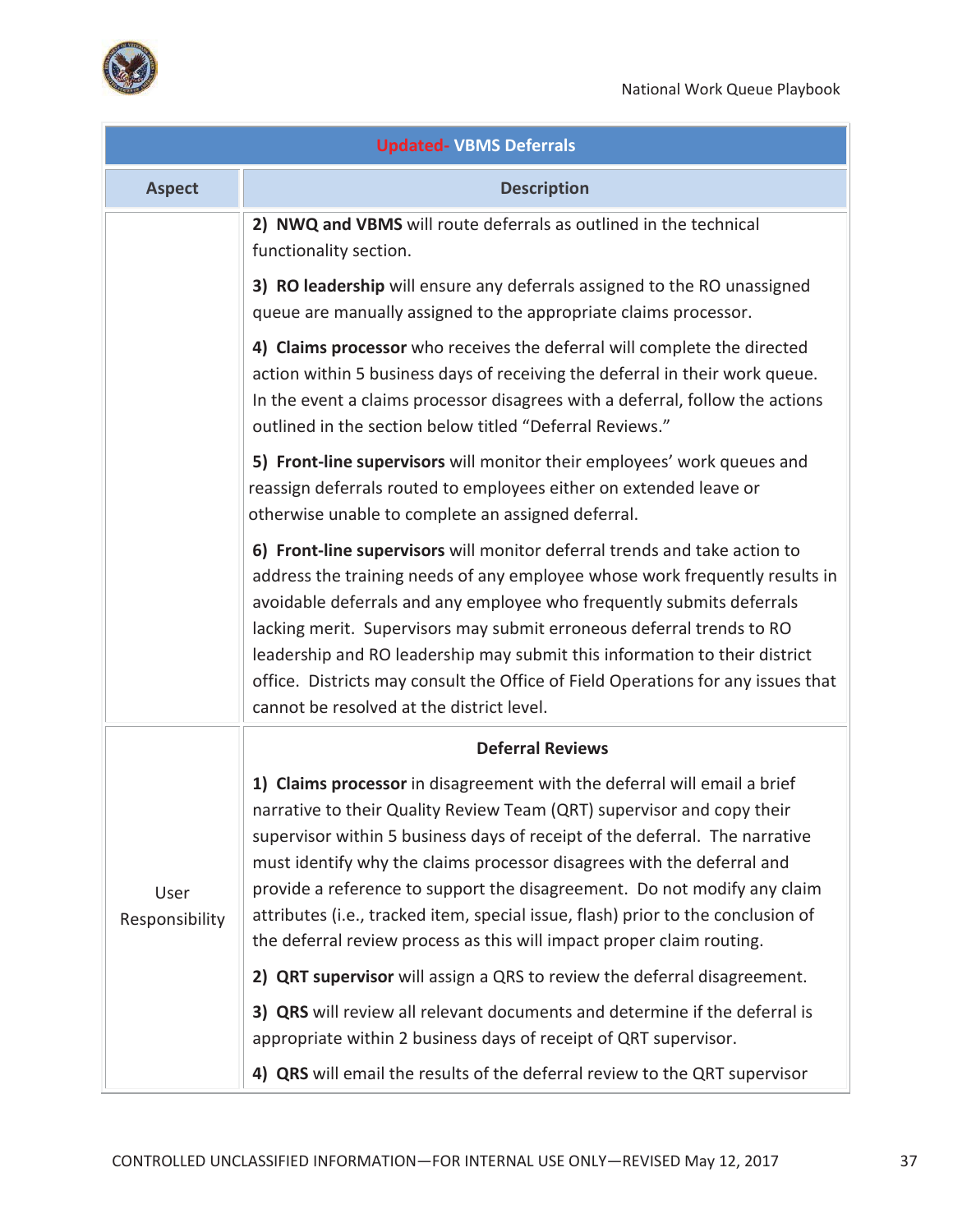

| <b>Updated- VBMS Deferrals</b> |                                                                                                                                                                                                                                                                                                                                                                                                                  |  |
|--------------------------------|------------------------------------------------------------------------------------------------------------------------------------------------------------------------------------------------------------------------------------------------------------------------------------------------------------------------------------------------------------------------------------------------------------------|--|
| <b>Aspect</b>                  | <b>Description</b>                                                                                                                                                                                                                                                                                                                                                                                               |  |
|                                | and the claims processor's supervisor.                                                                                                                                                                                                                                                                                                                                                                           |  |
|                                | 5) Claims processor's supervisor will notify the claims processor of the<br>outcome of the deferral review. For erroneous deferrals, the claims<br>processor's supervisor will resolve the deferral from VBMS using the<br>"Mitigate" button.                                                                                                                                                                    |  |
|                                | The mitigate button should not be used to resolve accurate deferrals<br>because claims processors must take the corrective actions outlined<br>in all accurate deferrals. The button should only be used to resolve<br>erroneous deferrals.<br>The mitigate button will resolve the entire deferral. Current<br>$\bullet$<br>functionality does not support the mitigation of a partially erroneous<br>deferral. |  |
|                                | 6) Claims processor will take the action directed in the deferral, if QRT<br>upholds the deferral. If QRT finds the deferral to be in error, the claims<br>processor will take the necessary actions to move the claim to the next stage<br>of processing. All actions must be completed within 3 business days<br>following QRT review.                                                                         |  |

| <b>Non-ADL Letters</b> |                                                                                                                                                                                                                                                                                                                                                                                                                                                            |  |
|------------------------|------------------------------------------------------------------------------------------------------------------------------------------------------------------------------------------------------------------------------------------------------------------------------------------------------------------------------------------------------------------------------------------------------------------------------------------------------------|--|
| <b>Aspect</b>          | <b>Description</b>                                                                                                                                                                                                                                                                                                                                                                                                                                         |  |
| General<br>Overview    | Automated Decision Letters (ADLs) are designed to support most rating-<br>related end product award notification scenarios. In the event a user<br>generates a letter using Personal Computer Generated Letters (PCGL), the<br>draft copy of the letter will not be available to users in another RO;<br>therefore, claims associated with PCGL notification letters will remain within<br>the jurisdiction of the RO from which the letter was generated. |  |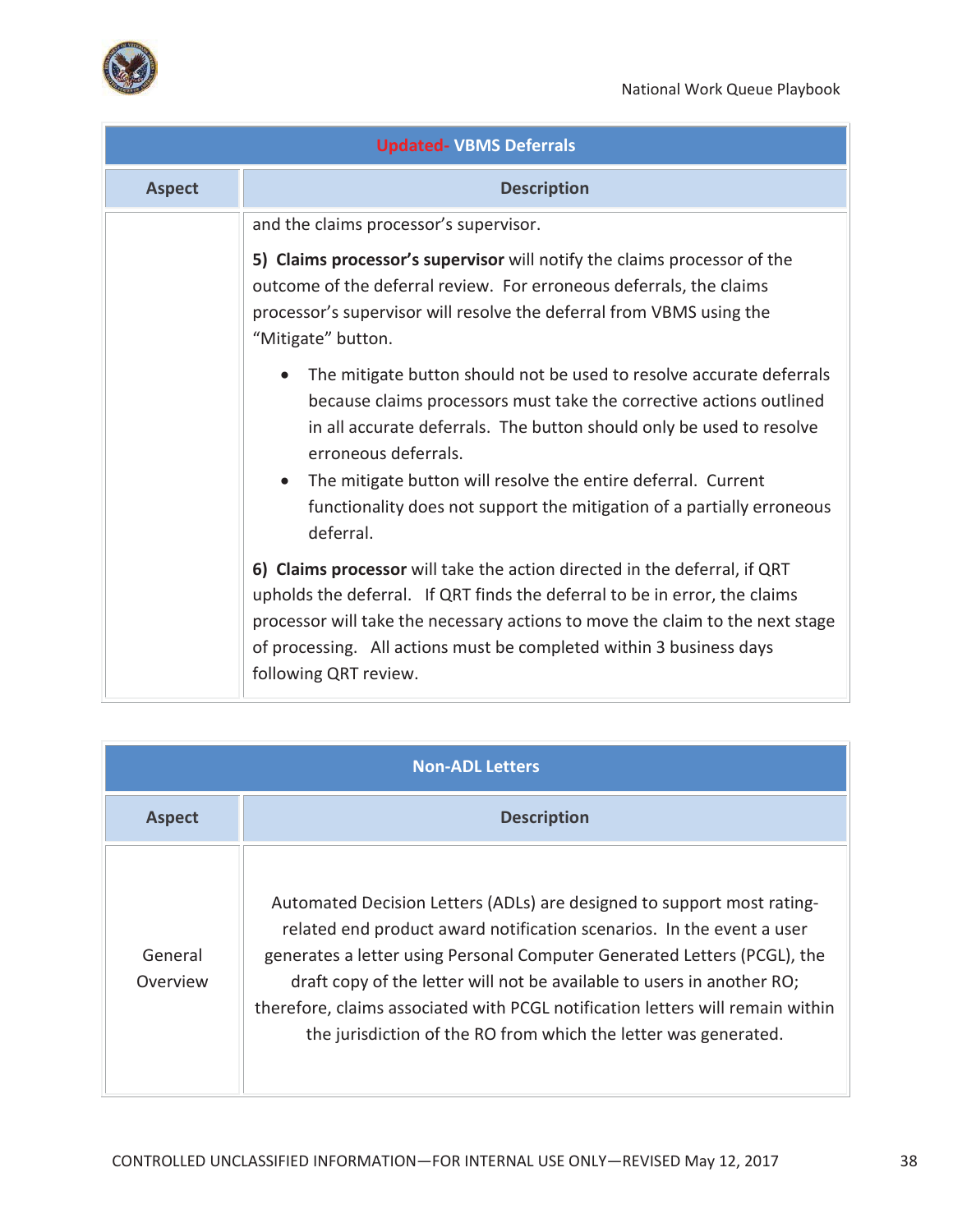

|                            | <b>Non-ADL Letters</b>                                                                                                                                                                                                                                                                                                                                                                                                                                                                                                                                                                                                                                                                                                                                                     |  |  |  |  |
|----------------------------|----------------------------------------------------------------------------------------------------------------------------------------------------------------------------------------------------------------------------------------------------------------------------------------------------------------------------------------------------------------------------------------------------------------------------------------------------------------------------------------------------------------------------------------------------------------------------------------------------------------------------------------------------------------------------------------------------------------------------------------------------------------------------|--|--|--|--|
| <b>Aspect</b>              | <b>Description</b>                                                                                                                                                                                                                                                                                                                                                                                                                                                                                                                                                                                                                                                                                                                                                         |  |  |  |  |
| Technical<br>Functionality | Using the "Non-ADL Notification Letter" special issue, claims requiring PCGL<br>notification will remain within an RO's work queue until either the removal<br>of the special issue (for claims continued at authorization) or completion of<br>the EP.                                                                                                                                                                                                                                                                                                                                                                                                                                                                                                                    |  |  |  |  |
|                            | 1) Employee generates a PCGL letter within 5 business days of receipt of the<br>claim in their work queue and saves the draft to a shared drive in accordance<br>with locally established procedures.                                                                                                                                                                                                                                                                                                                                                                                                                                                                                                                                                                      |  |  |  |  |
|                            | 2) PCGL generating employee adds the "Non-ADL Notification Letter"<br>special issue.                                                                                                                                                                                                                                                                                                                                                                                                                                                                                                                                                                                                                                                                                       |  |  |  |  |
|                            | 3) PCGL generating employee will follow locally established procedures to<br>notify the authorizing employee of the PGCL letter and pending award.                                                                                                                                                                                                                                                                                                                                                                                                                                                                                                                                                                                                                         |  |  |  |  |
|                            | 4) Authorizing employee completes authorization activity to include<br>authorizing the award and dating, releasing, and uploading into the VBMS<br>eFolder the final version of the PCGL letter within 5 business days of<br>notification of pending award.                                                                                                                                                                                                                                                                                                                                                                                                                                                                                                                |  |  |  |  |
|                            | 5) Authorizing Employee removes the "Non-ADL Notification Letter" special<br>issue if the award is continued at authorization.                                                                                                                                                                                                                                                                                                                                                                                                                                                                                                                                                                                                                                             |  |  |  |  |
| User<br>Responsibility     | Note: If a PCGL notification is not available in the Veteran's eFolder, the<br>employee's supervisor (or designee identified by the VSCM) should email the<br>VSC corporate mailbox of the RO which cleared the end product associated<br>with the missing notification letter. The subject line should read Missing<br>Notification Letter and the body of the email should provide enough<br>information to identify the prior claim and request a search of locally stored<br>PCGL notifications. When an RO receives an email with that subject line, the<br>RO must perform the search and upload the PCGL notification, if found. The<br>RO should notify the requesting RO of the outcome of the search within two<br>business days of receiving the email request. |  |  |  |  |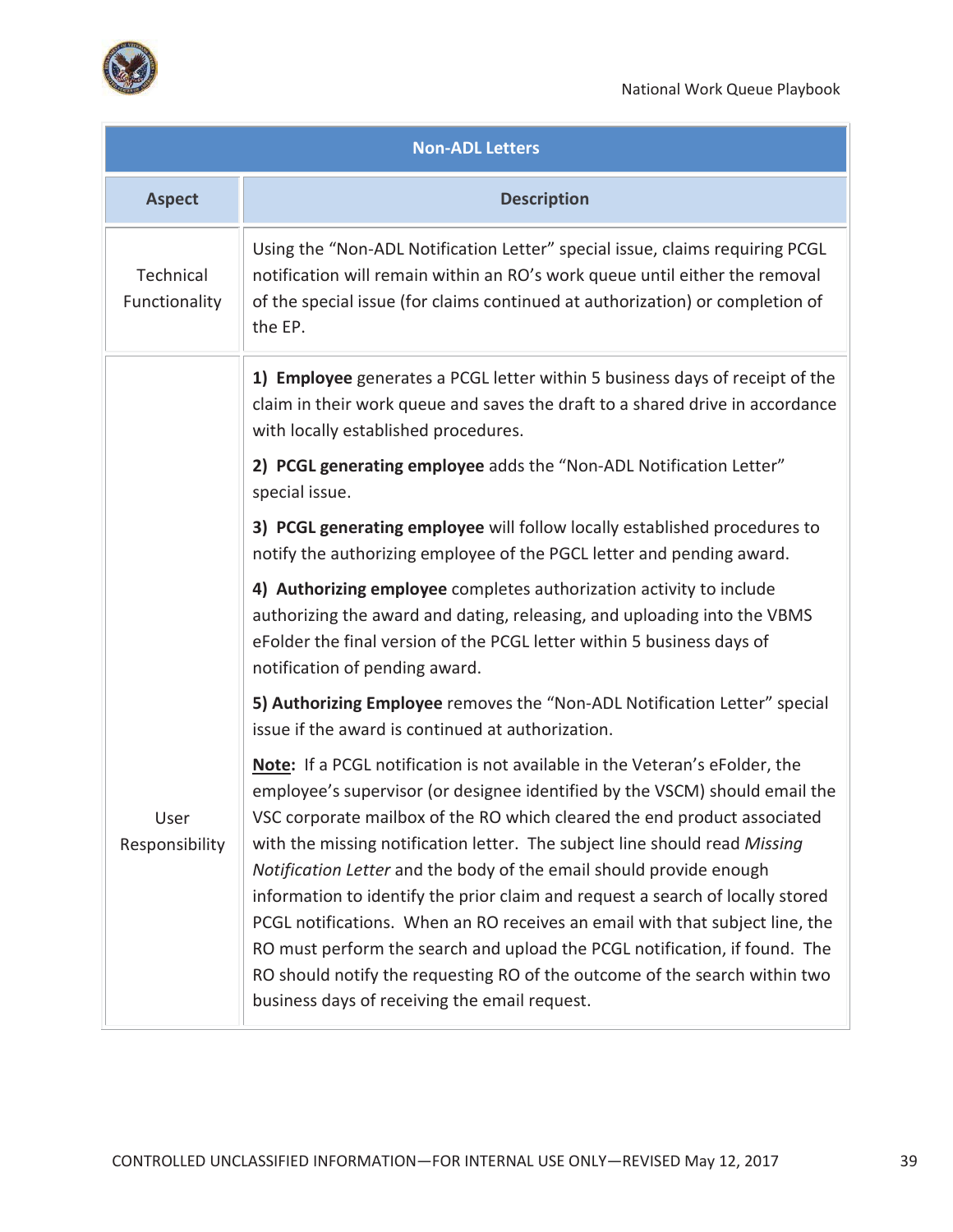



| <b>Awards Pending Concur</b> |                                                                                                                                                                                                                                                                                                                                                                                                                                                                                                                                                                                                                                                                                                                                                                                                                                                                         |  |  |  |  |
|------------------------------|-------------------------------------------------------------------------------------------------------------------------------------------------------------------------------------------------------------------------------------------------------------------------------------------------------------------------------------------------------------------------------------------------------------------------------------------------------------------------------------------------------------------------------------------------------------------------------------------------------------------------------------------------------------------------------------------------------------------------------------------------------------------------------------------------------------------------------------------------------------------------|--|--|--|--|
| <b>Aspect</b>                | <b>Description</b>                                                                                                                                                                                                                                                                                                                                                                                                                                                                                                                                                                                                                                                                                                                                                                                                                                                      |  |  |  |  |
| General<br>Overview          | Awards with retroactive payments greater than \$25K and awards generated<br>with a manual override require concurrence. Awards must be either<br>concurred or returned for corrections within 5 business days following<br>award authorization.                                                                                                                                                                                                                                                                                                                                                                                                                                                                                                                                                                                                                         |  |  |  |  |
| Technical<br>Functionality   | Upon authorization, both VBMS-A and VETSNET will automatically update<br>claim status to "Pending Concur." Claims processors are not required to<br>perform additional steps to support this functionality.<br>Awards in "Pending Concur" status will remain under the jurisdiction of the<br>RO who authorized the award.                                                                                                                                                                                                                                                                                                                                                                                                                                                                                                                                              |  |  |  |  |
| User<br>Responsibility       | 1) Authorizing employee will follow locally established procedures to notify<br>the concurring employee of an award requiring concurrence. This action<br>should occur immediately following authorization of the award.<br>2) Concurring employee will review the authorized award and provide<br>concurrence within 5 business days of receiving notification of the<br>authorized award. If an error is found, the concurring employee must return<br>the award within 5 business days of receiving notification of the authorized<br>award.<br>3) Concurring employee will follow locally established procedures to ensure<br>that the authorizer and/or award generator corrects the error, returns the<br>award to pending concur status, and follows locally established procedures<br>to notify the concurring employee within 2 business days of award return. |  |  |  |  |
|                              | 4) Concurring employee must provide concurrence within 2 business days<br>of receipt of the corrected award.                                                                                                                                                                                                                                                                                                                                                                                                                                                                                                                                                                                                                                                                                                                                                            |  |  |  |  |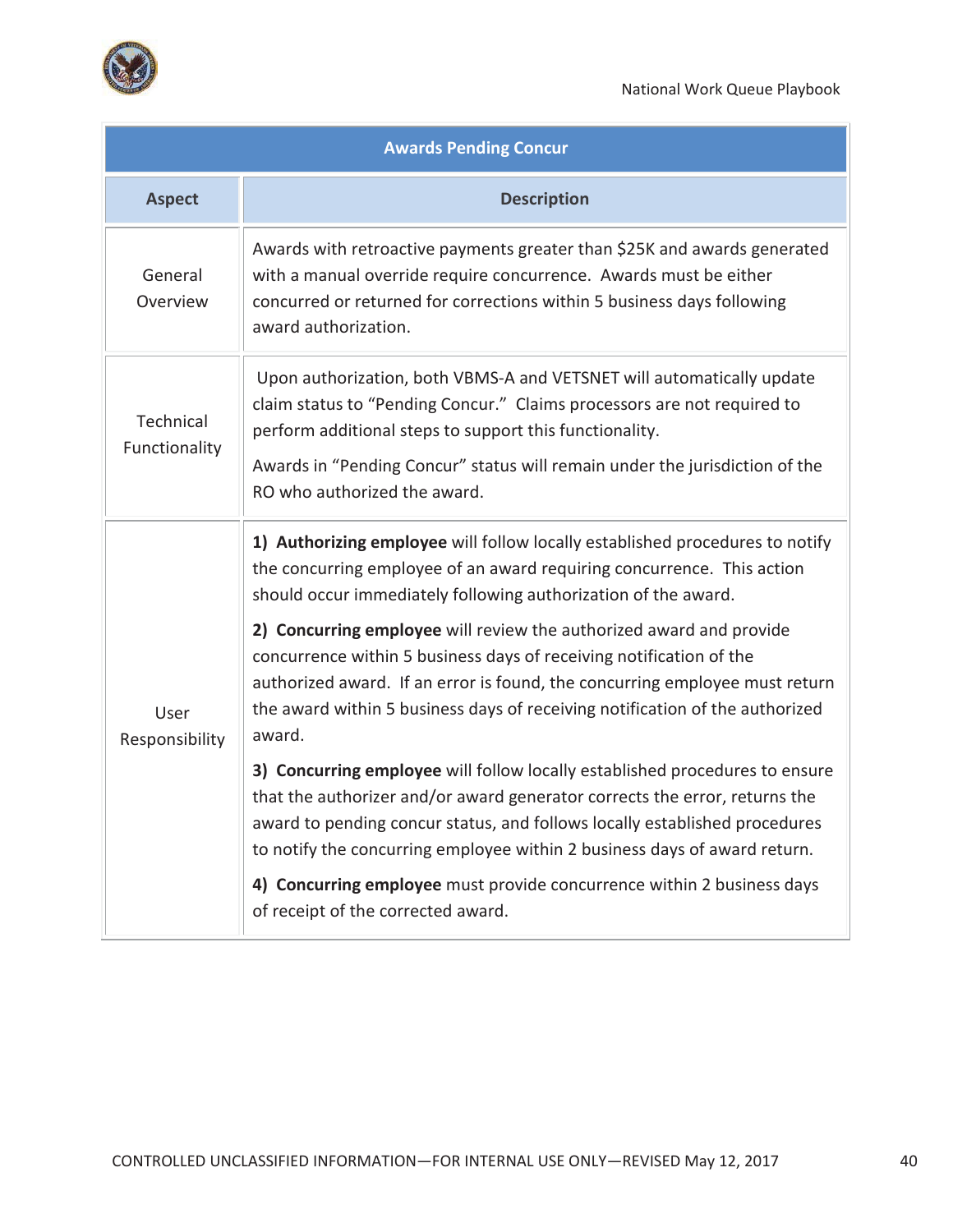

. i

|                            | <b>Updated- Claim Review by Quality Review Specialists</b>                                                                                                                                                                                                                                                                                                                                                                                                                                                                               |  |  |  |  |
|----------------------------|------------------------------------------------------------------------------------------------------------------------------------------------------------------------------------------------------------------------------------------------------------------------------------------------------------------------------------------------------------------------------------------------------------------------------------------------------------------------------------------------------------------------------------------|--|--|--|--|
| <b>Aspect</b>              | <b>Description</b>                                                                                                                                                                                                                                                                                                                                                                                                                                                                                                                       |  |  |  |  |
| General<br>Overview        | Quality review specialists (QRS) perform Individual Quality Reviews (IQR) and<br>In-process Reviews (IPR). Follow the actions outlined below to ensure<br>proper claim routing and timely claims processing.                                                                                                                                                                                                                                                                                                                             |  |  |  |  |
| Technical<br>Functionality | Using either the "Local Quality Review" special issue or the EP 930 "Local<br>Quality Review Correction" claim label, claims under review and/or requiring<br>corrective action will remain within an RO's work queue until completion of<br>the review and/or corrective action and either removal of the "Local Quality<br>Review" special issue, change of the EP 930 "Local Quality Review<br>Correction" claim label, authorization activity clears the EP 930, or the QRT<br>supervisor cancels an erroneously established EP 930. |  |  |  |  |
|                            | <b>IPR/IQR for Pending EP</b>                                                                                                                                                                                                                                                                                                                                                                                                                                                                                                            |  |  |  |  |
|                            | 1) QRS will add the "Local Quality Review" special issue upon selection of a<br>claim for either IPR or IQR that is under the jurisdiction of their RO.                                                                                                                                                                                                                                                                                                                                                                                  |  |  |  |  |
|                            | For claims with jurisdiction at either 499 or another RO, do not<br>request jurisdiction unless corrective action is required<br>If corrective action is required, follow locally established procedures<br>$\bullet$<br>to notify supervisor(s) authorized to request claim jurisdiction and<br><b>QRT</b> supervisor<br>Once claim jurisdiction has been obtained, add the "Local Quality<br>Review" special issue                                                                                                                     |  |  |  |  |
| User<br>Responsibility     | 2) QRS will perform the review and notify the claims processor of the<br>IQR/IPR results per locally established procedures.                                                                                                                                                                                                                                                                                                                                                                                                             |  |  |  |  |
|                            | 3) QRS will remove the special issue after the review if no corrective action<br>is required. If corrective action is required, do not remove the special issue<br>and proceed to Step 4.                                                                                                                                                                                                                                                                                                                                                |  |  |  |  |
|                            | 4) QRT supervisor will assign the claim to the claims processor for corrective<br>action.                                                                                                                                                                                                                                                                                                                                                                                                                                                |  |  |  |  |
|                            | 5) Claims processor will take corrective action and notify their supervisor,<br>QRS, and the QRT supervisor after completion of corrective action. All                                                                                                                                                                                                                                                                                                                                                                                   |  |  |  |  |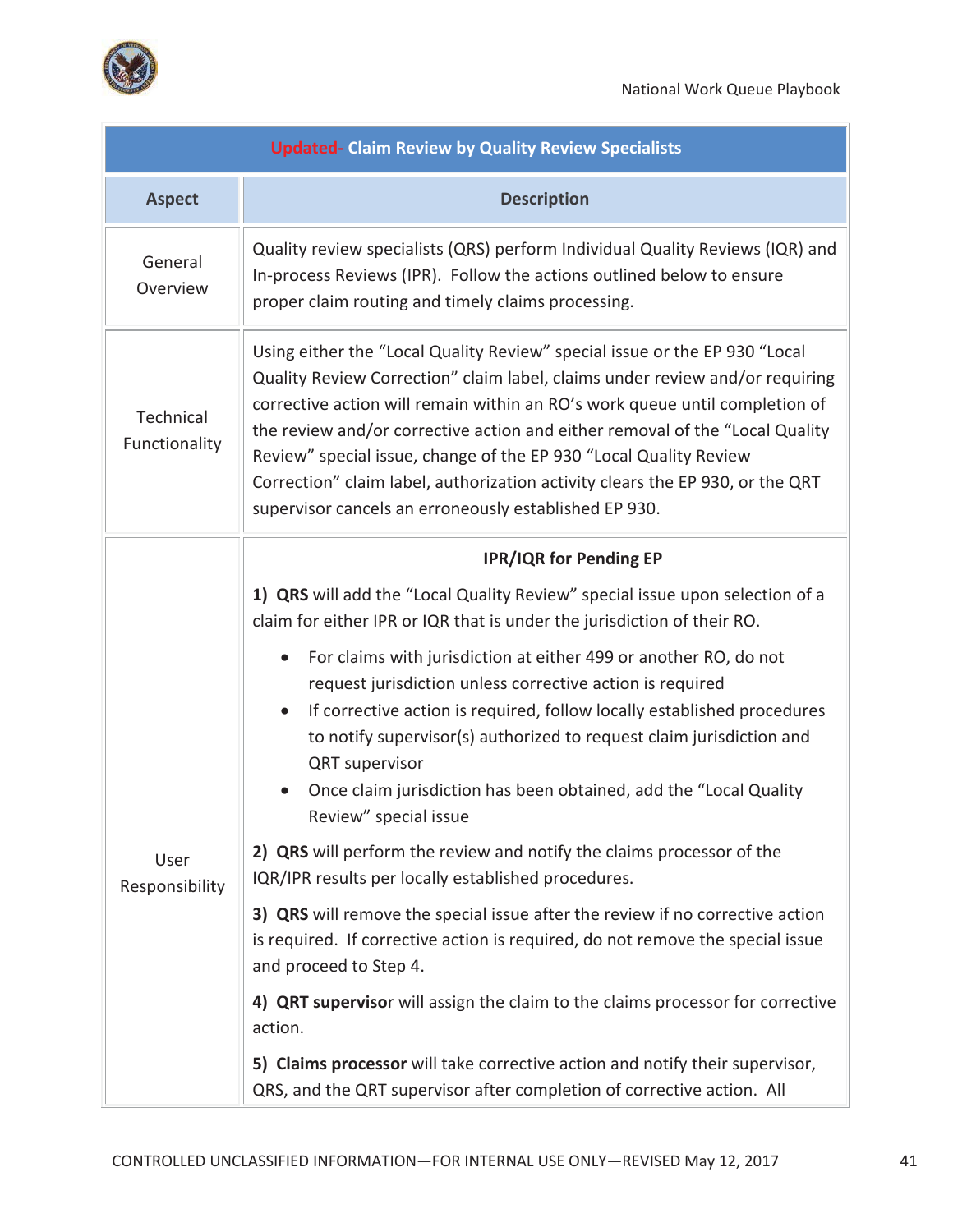

| <b>Updated- Claim Review by Quality Review Specialists</b>                                                                                                                                                                                                                                                                                                                                                                                                                                                                                                                                                                                                                                                                              |                                                                                                                                                                                                                                                                                                        |  |  |  |  |  |  |
|-----------------------------------------------------------------------------------------------------------------------------------------------------------------------------------------------------------------------------------------------------------------------------------------------------------------------------------------------------------------------------------------------------------------------------------------------------------------------------------------------------------------------------------------------------------------------------------------------------------------------------------------------------------------------------------------------------------------------------------------|--------------------------------------------------------------------------------------------------------------------------------------------------------------------------------------------------------------------------------------------------------------------------------------------------------|--|--|--|--|--|--|
| <b>Aspect</b>                                                                                                                                                                                                                                                                                                                                                                                                                                                                                                                                                                                                                                                                                                                           | <b>Description</b>                                                                                                                                                                                                                                                                                     |  |  |  |  |  |  |
|                                                                                                                                                                                                                                                                                                                                                                                                                                                                                                                                                                                                                                                                                                                                         | corrective action must be completed within 5 business days of receiving the<br>claim in their work queue.                                                                                                                                                                                              |  |  |  |  |  |  |
|                                                                                                                                                                                                                                                                                                                                                                                                                                                                                                                                                                                                                                                                                                                                         | 6) A member of the QRT will review the claim to ensure the error was<br>corrected and remove the special issue.                                                                                                                                                                                        |  |  |  |  |  |  |
| <b>Note:</b> If corrective action is required for a claim pending under the<br>jurisdiction of another RO, the QRT supervisor (or designee identified by the<br>VSCM) must request jurisdiction of the pending claim from the RO by<br>emailing the RO's VSC corporate mailbox and copying their assigned District<br>and NWQ analyst. The subject line of the email should read IQR Error:<br>Transfer Claim. The body of the email should provide enough information to<br>identify the claim and the reason for the request to transfer jurisdiction.<br>When an RO receives an email with that subject line, the RO must utilize<br>VBMS brokering functionality to send the claim to the requesting RO within<br>one business day. |                                                                                                                                                                                                                                                                                                        |  |  |  |  |  |  |
|                                                                                                                                                                                                                                                                                                                                                                                                                                                                                                                                                                                                                                                                                                                                         | <b>Corrective Action Required: No Pending Rating EP</b>                                                                                                                                                                                                                                                |  |  |  |  |  |  |
|                                                                                                                                                                                                                                                                                                                                                                                                                                                                                                                                                                                                                                                                                                                                         | 1) QRS will establish an EP 930 with the "Local Quality Review Correction"<br>special issue, and appropriate claim label, and notify the claims processor of<br>the IQR/IPR results per locally established procedures.                                                                                |  |  |  |  |  |  |
|                                                                                                                                                                                                                                                                                                                                                                                                                                                                                                                                                                                                                                                                                                                                         | 2) QRT supervisor will assign the claim to the claims processor for corrective<br>action, upon receipt of the claim into the RO's work queue.                                                                                                                                                          |  |  |  |  |  |  |
| User<br>Responsibility                                                                                                                                                                                                                                                                                                                                                                                                                                                                                                                                                                                                                                                                                                                  | 3) Claims processor will take corrective action and notify their supervisor,<br>QRS, and the QRT supervisor after completion of corrective action. All<br>corrective action must be completed within 5 business days of receiving the<br>claim in their work queue.                                    |  |  |  |  |  |  |
|                                                                                                                                                                                                                                                                                                                                                                                                                                                                                                                                                                                                                                                                                                                                         | 4) Claims processor's supervisor will ensure claim is worked to completion<br>and notify QRT supervisor once EP 930 has been cleared.                                                                                                                                                                  |  |  |  |  |  |  |
|                                                                                                                                                                                                                                                                                                                                                                                                                                                                                                                                                                                                                                                                                                                                         | Note: If the corrective action is a development action, the claim should not<br>remain with the station while awaiting development. Once the supervisor<br>confirms the corrective development action has been initiated, the<br>supervisor should remove the EP 930 "Local Quality Review Correction" |  |  |  |  |  |  |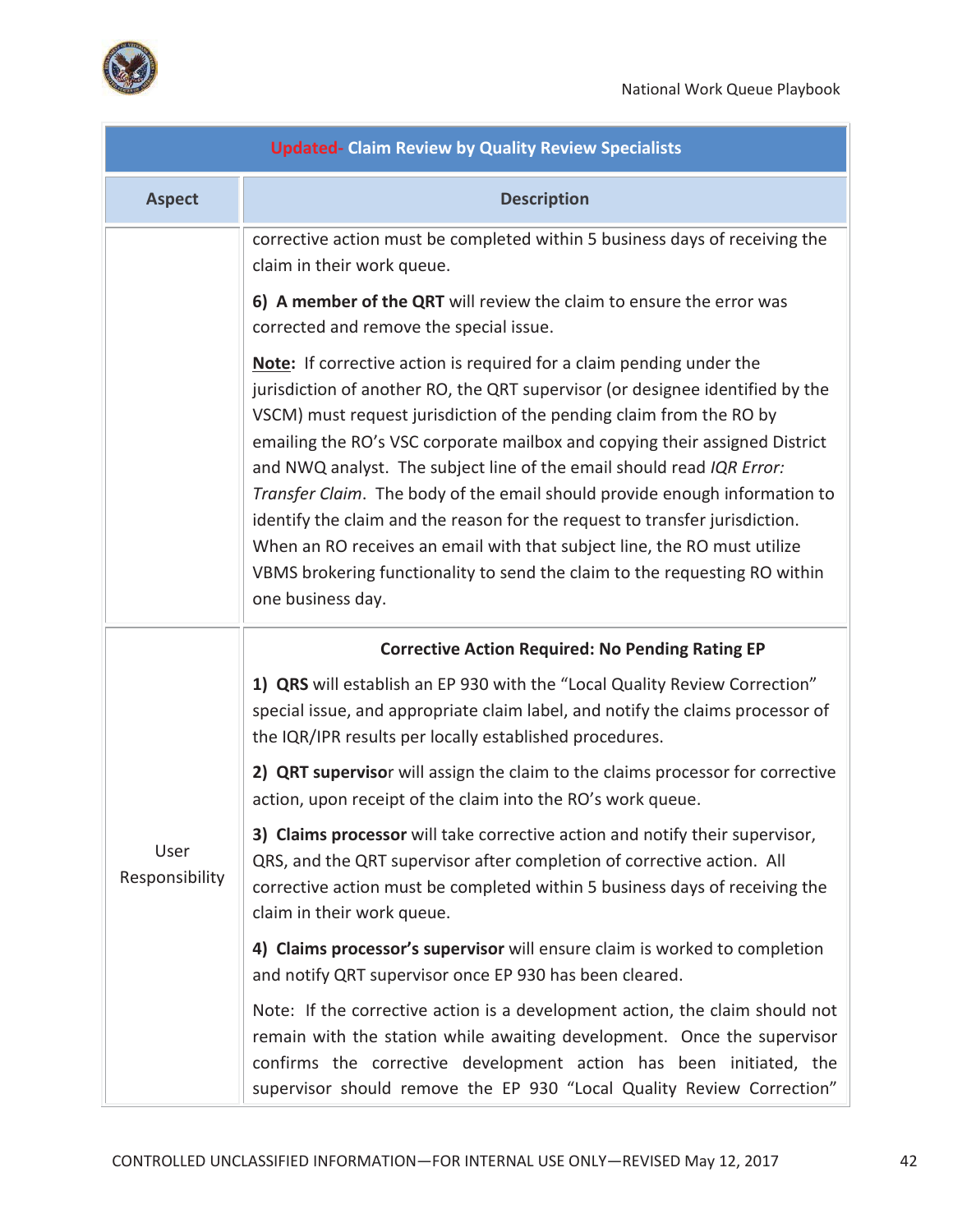

| <b>Updated- Claim Review by Quality Review Specialists</b> |                                                                                                                                                                                                                                                                                                                                                                                                                                                                                                                                                                                                                                                                                                                                                                                                                                                                                                     |  |  |  |  |
|------------------------------------------------------------|-----------------------------------------------------------------------------------------------------------------------------------------------------------------------------------------------------------------------------------------------------------------------------------------------------------------------------------------------------------------------------------------------------------------------------------------------------------------------------------------------------------------------------------------------------------------------------------------------------------------------------------------------------------------------------------------------------------------------------------------------------------------------------------------------------------------------------------------------------------------------------------------------------|--|--|--|--|
| <b>Aspect</b>                                              | <b>Description</b>                                                                                                                                                                                                                                                                                                                                                                                                                                                                                                                                                                                                                                                                                                                                                                                                                                                                                  |  |  |  |  |
|                                                            | special issue.<br>5) A member of the QRT will review the claim to ensure the error was<br>corrected and the EP 930 cleared, or the EP 930 special issue was removed<br>to allow the claim to recall if the claim must remain pending while awaiting<br>development after corrective action is completed.                                                                                                                                                                                                                                                                                                                                                                                                                                                                                                                                                                                            |  |  |  |  |
| User<br>Responsibility                                     | <b>IQR Error Rebuttals</b><br>1) QRS and QRT supervisor will follow the steps outlined in the appropriate<br>section above.<br>2) Claims processor initiates rebuttal process per locally established<br>procedures. During the IQR error rebuttal process, the "Local Quality<br>Review" special issue must remain pending to ensure the claim remains<br>under the RO's jurisdiction during the rebuttal process.*<br>If the IQR error is upheld, follow the steps for corrective action as<br>$\bullet$<br>outlined in the appropriate section above.<br>If the IQR error is overturned, the QRT supervisor will either remove<br>the "Local Quality Review" special issue or cancel the "Local Quality<br>Review Correction" EP 930.<br><b>Note:</b> ROs should ensure their IQR error rebuttal process (if present) meets<br>the 5 business day time-in-queue expectations outlined on page 4. |  |  |  |  |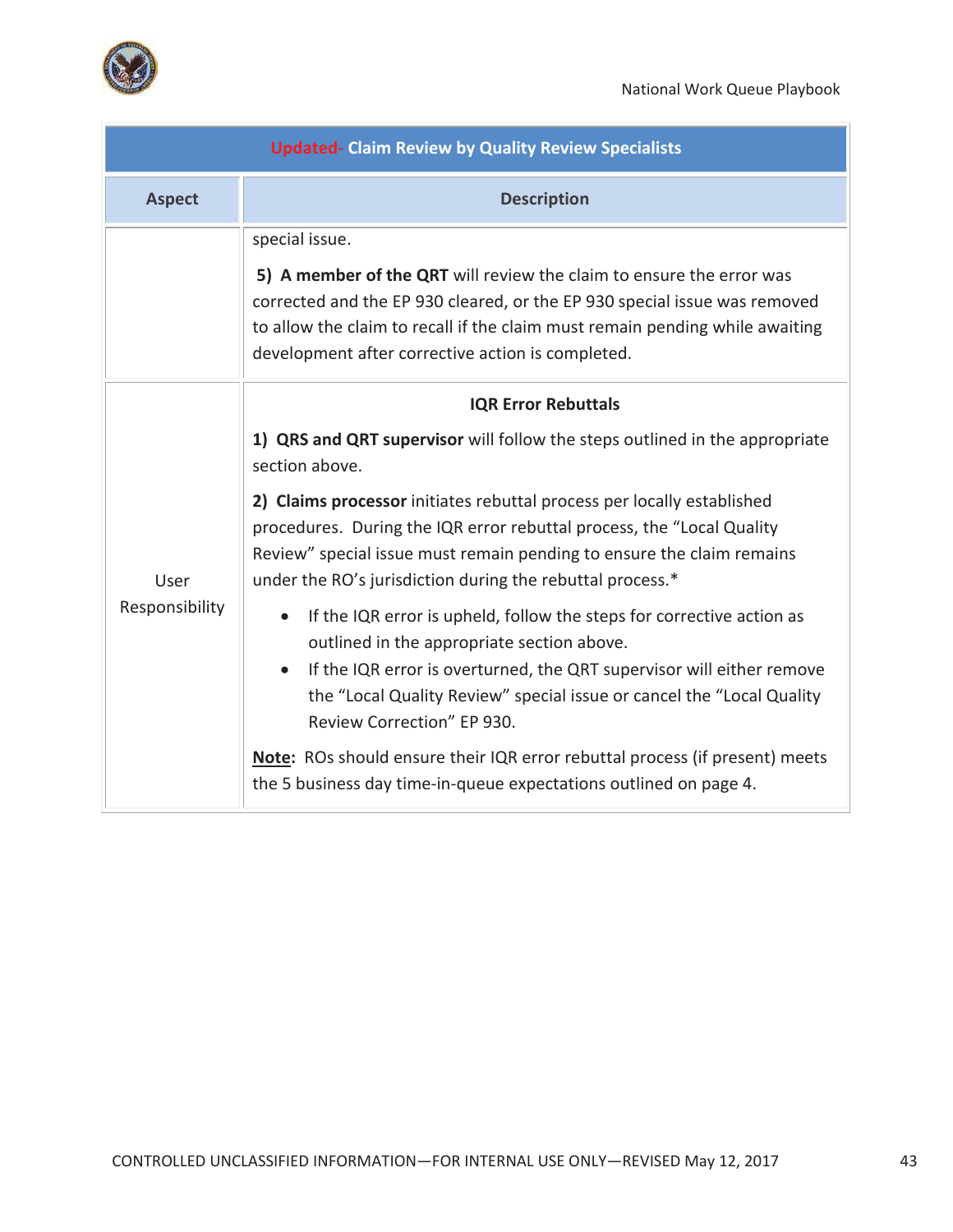

# **Appendix A: Special Issue Guide**

NWQ routing rules and VBMS assignment configuration rules utilize special issues to manage the claims workload. The following special issues have been created to support special routing within NWQ and VBMS:

| <b>Special Issue</b>                                         | <b>Intended</b><br><b>Destination</b>     | <b>When Added</b>                                            | <b>When Removed</b>               |
|--------------------------------------------------------------|-------------------------------------------|--------------------------------------------------------------|-----------------------------------|
| <b>Administrative Decision</b><br><b>Review</b><br>- Level 1 | <b>Designated First</b><br>Reviewer       | <b>Draft Decision</b><br>Completed                           | Decision<br>Approved              |
| <b>Administrative Decision</b><br><b>Review</b>              | Designated<br><b>Second Reviewer</b>      | Level 1 Approval<br>Completed                                | Decision<br>Approved              |
| <b>Rating Decision Review</b><br>- Level 1                   | <b>Designated First</b><br>Reviewer       | <b>Draft Decision</b><br>Completed                           | Decision<br>Approved              |
| <b>Rating Decision Review</b><br>- Level 2                   | Designated<br>Second Reviewer             | Level 1 Approval<br>Completed                                | Decision<br>Approved              |
| <b>Local Mentor Review</b>                                   | <b>Assigned Mentor</b>                    | Draft Letter,<br>Decision, or<br><b>Award Completed</b>      | <b>Action Approved</b>            |
| <b>Non-ADL Notification Letter</b>                           | Same-RO<br>Authorization                  | Non-ADL Letter<br>Claim Authorized<br>Generated              |                                   |
| <b>RVSR Examination</b>                                      | <b>RVSR</b> for<br>Examination<br>Review  | As Needed, after<br><b>VSR Examination</b><br>Review         | <b>After RVSR</b><br>Review       |
| <b>IDES Transfer to DRAS</b>                                 | <b>DRAS</b>                               | <b>IDES Claim</b><br>Ready for DRAS                          | Claim Authorized                  |
| <b>JSRRC Request</b>                                         | <b>RO Designated</b><br><b>JSRRC User</b> | <b>JSRRC Request</b><br>Needed                               | <b>JSRRC Request</b><br>Submitted |
| <b>Specialized Records Request</b>                           | <b>Military Records</b><br>Specialist     | <b>Specialized MRS</b><br><b>Request Needed</b>              | Request<br>Submitted              |
| <b>Simultaneous Award</b><br><b>Adjustment Not Permitted</b> | <b>Awards VSR</b>                         | If simultaneous<br>award<br>adjustments are<br>not permitted | Claim Authorized                  |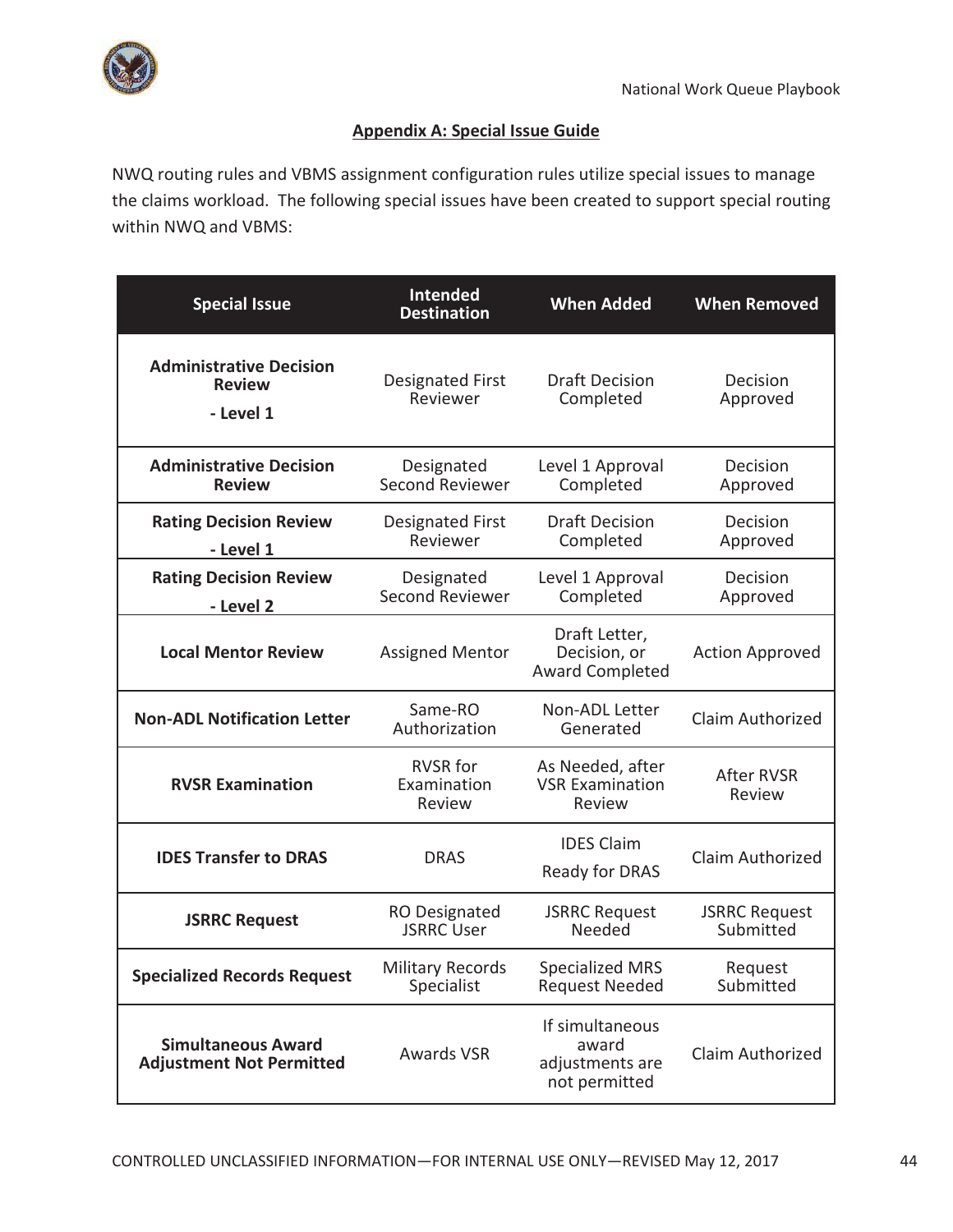

National Work Queue Playbook

| <b>Compensation Service</b><br><b>Review -</b><br><b>Opinion</b>               | Comp Service<br><b>Policy Staff</b>                  | Local Approval<br>Completed | Comp Service<br><b>Action Complete</b>        |
|--------------------------------------------------------------------------------|------------------------------------------------------|-----------------------------|-----------------------------------------------|
| <b>Compensation Service</b><br>$Review -$<br>Extra-<br>scheduler               | Comp Service<br><b>Policy Staff</b>                  | Local Approval<br>Completed | Comp Service<br><b>Action Complete</b>        |
| <b>Compensation Service</b><br><b>Review -</b><br><b>Radiation</b>             | Comp Service<br><b>Policy Staff</b>                  | Local Approval<br>Completed | Comp Service<br><b>Action Complete</b>        |
| <b>Compensation Service</b><br>$Review -$<br><b>Equitable</b><br><b>Relief</b> | Comp Service<br><b>Policy Staff</b>                  | Local Approval<br>Completed | Comp Service<br><b>Action Complete</b>        |
| <b>Compensation Service</b><br><b>Review - POW</b>                             | <b>Comp Service</b><br><b>Policy Staff</b>           | Local Approval<br>Completed | <b>Comp Service</b><br><b>Action Complete</b> |
| <b>Compensation Service</b><br><b>Review - Over</b><br><b>\$25K</b>            | Comp Service<br>Quality<br>Assurance<br><b>Staff</b> | Local Approval<br>Completed | <b>Comp Service</b><br><b>Action Complete</b> |

Step-by-step instructions for adding or removing special issues are found in the VBMS User Guide.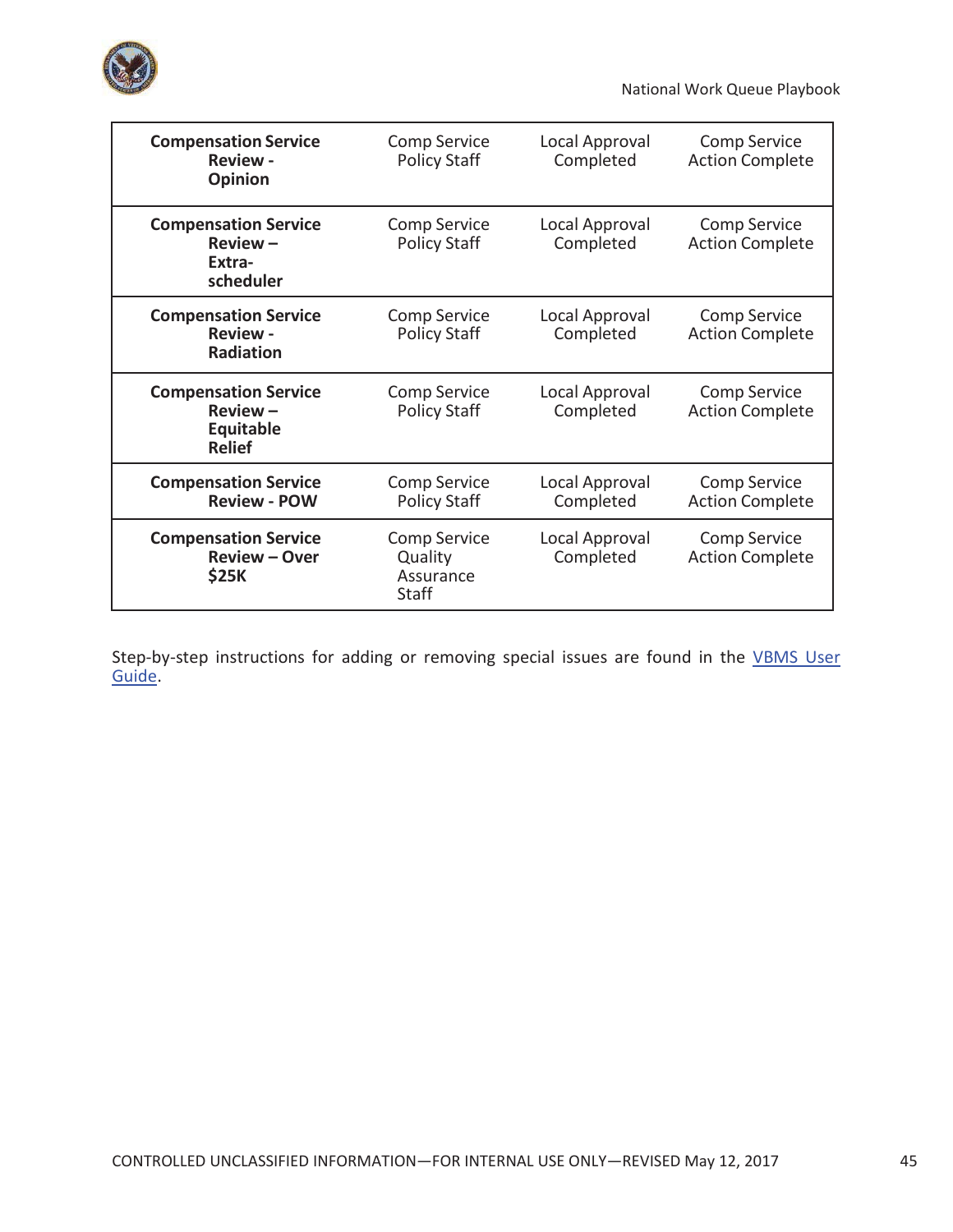

# **New- Appendix B: NWQ Phase 2 Non-Rating End Products**

Non-rating end products will now be routed within NWQ along with rating end products. Below is information specific to non-rating end products and how they will interface in the NWQ environment.

| <b>Rating End Products</b> |                                                                                                                 |     |     |     |  |
|----------------------------|-----------------------------------------------------------------------------------------------------------------|-----|-----|-----|--|
| Aspect                     | Description                                                                                                     |     |     |     |  |
| General<br>Overview        | The following list of EPs is classified as Rating EPs and is eligible to be<br>recalled and distributed by NWQ. |     |     |     |  |
|                            | 010                                                                                                             | 111 | 142 | 313 |  |
|                            | 011                                                                                                             | 112 | 143 | 315 |  |
|                            | 012                                                                                                             | 113 | 144 | 316 |  |
|                            | 013                                                                                                             | 114 | 145 | 317 |  |
|                            | 014                                                                                                             | 115 | 146 | 318 |  |
|                            | 015                                                                                                             | 116 | 147 | 319 |  |
|                            | 016                                                                                                             | 117 | 148 | 320 |  |
|                            | 017                                                                                                             | 118 | 149 | 321 |  |
| List of EPs                | 018                                                                                                             | 119 | 180 | 322 |  |
|                            | 019                                                                                                             | 120 | 181 | 323 |  |
|                            | 020                                                                                                             | 121 | 182 | 324 |  |
|                            | 021                                                                                                             | 122 | 183 | 325 |  |
|                            | 022                                                                                                             | 123 | 184 | 326 |  |
|                            | 023                                                                                                             | 124 | 185 | 327 |  |
|                            | 024                                                                                                             | 125 | 186 | 328 |  |
|                            | 025                                                                                                             | 126 | 187 | 329 |  |
|                            | 026                                                                                                             | 127 | 188 | 405 |  |
|                            | 027                                                                                                             | 128 | 189 | 409 |  |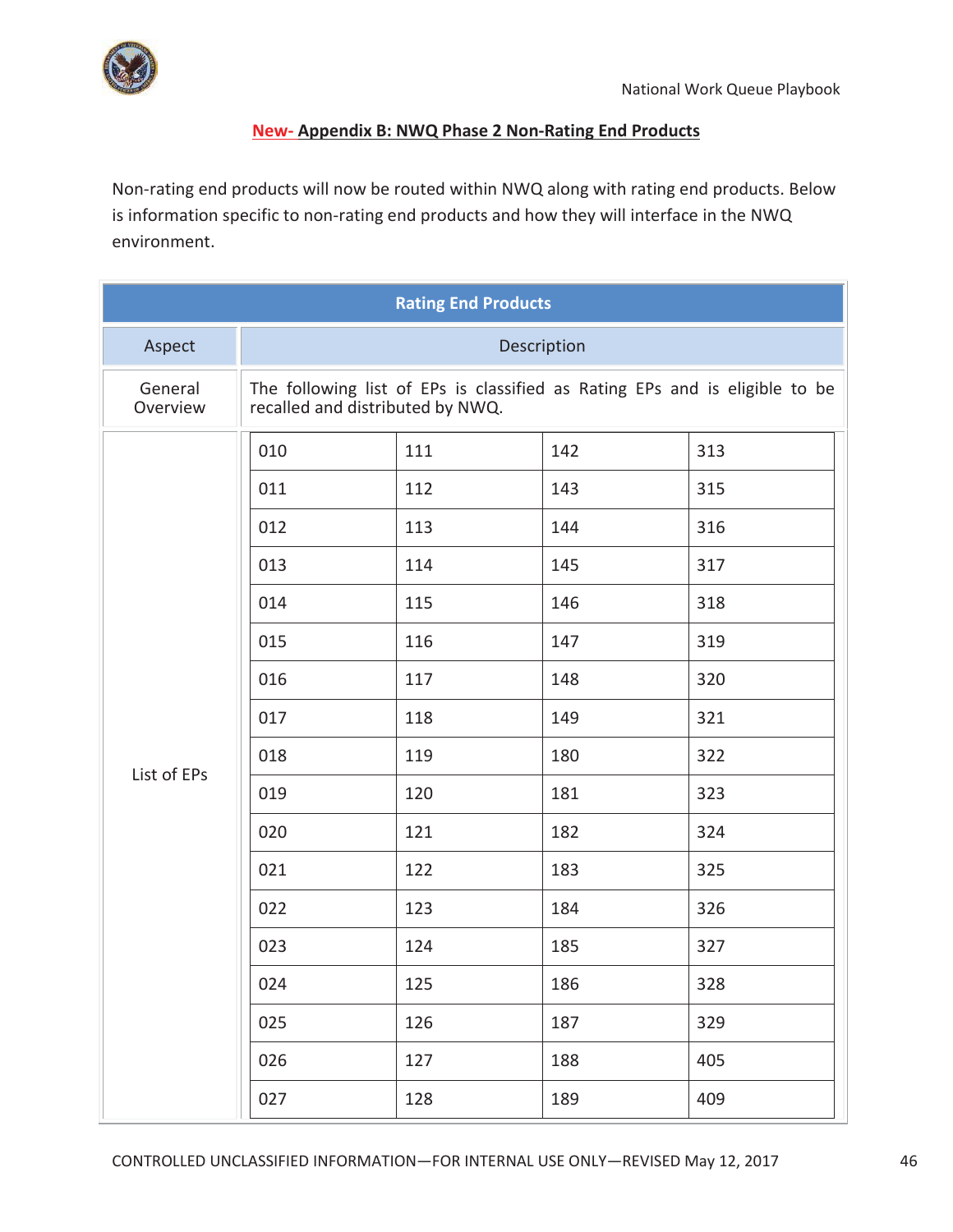

| 028 | 129 | 310 | 681 |
|-----|-----|-----|-----|
| 029 | 140 | 311 | 687 |
| 110 | 141 | 312 |     |

| <b>Non- Rating End Products</b>                                                                       |                                                                                                       |                                                                                                       |                                                                                                       |                                                                                                       |                                                                                 |
|-------------------------------------------------------------------------------------------------------|-------------------------------------------------------------------------------------------------------|-------------------------------------------------------------------------------------------------------|-------------------------------------------------------------------------------------------------------|-------------------------------------------------------------------------------------------------------|---------------------------------------------------------------------------------|
| <b>Description</b>                                                                                    |                                                                                                       |                                                                                                       |                                                                                                       |                                                                                                       |                                                                                 |
|                                                                                                       |                                                                                                       |                                                                                                       |                                                                                                       |                                                                                                       |                                                                                 |
| 095<br>130<br>131<br>132<br>133<br>134<br>135<br>136<br>137<br>138<br>139<br>150<br>151<br>152<br>153 | 196<br>197<br>198<br>199<br>290<br>291<br>292<br>293<br>294<br>295<br>296<br>297<br>298<br>299<br>314 | 414<br>415<br>416<br>417<br>418<br>419<br>420<br>421<br>422<br>423<br>424<br>425<br>426<br>427<br>428 | 501<br>502<br>503<br>504<br>505<br>506<br>507<br>508<br>509<br>510<br>511<br>512<br>513<br>514<br>515 | 682<br>683<br>684<br>685<br>686<br>688<br>689<br>690<br>691<br>692<br>693<br>694<br>695<br>696<br>697 |                                                                                 |
|                                                                                                       |                                                                                                       |                                                                                                       | recalled and distributed by NWQ.                                                                      |                                                                                                       | The following list of EPs is classified as Non-Rating EPs and is eligible to be |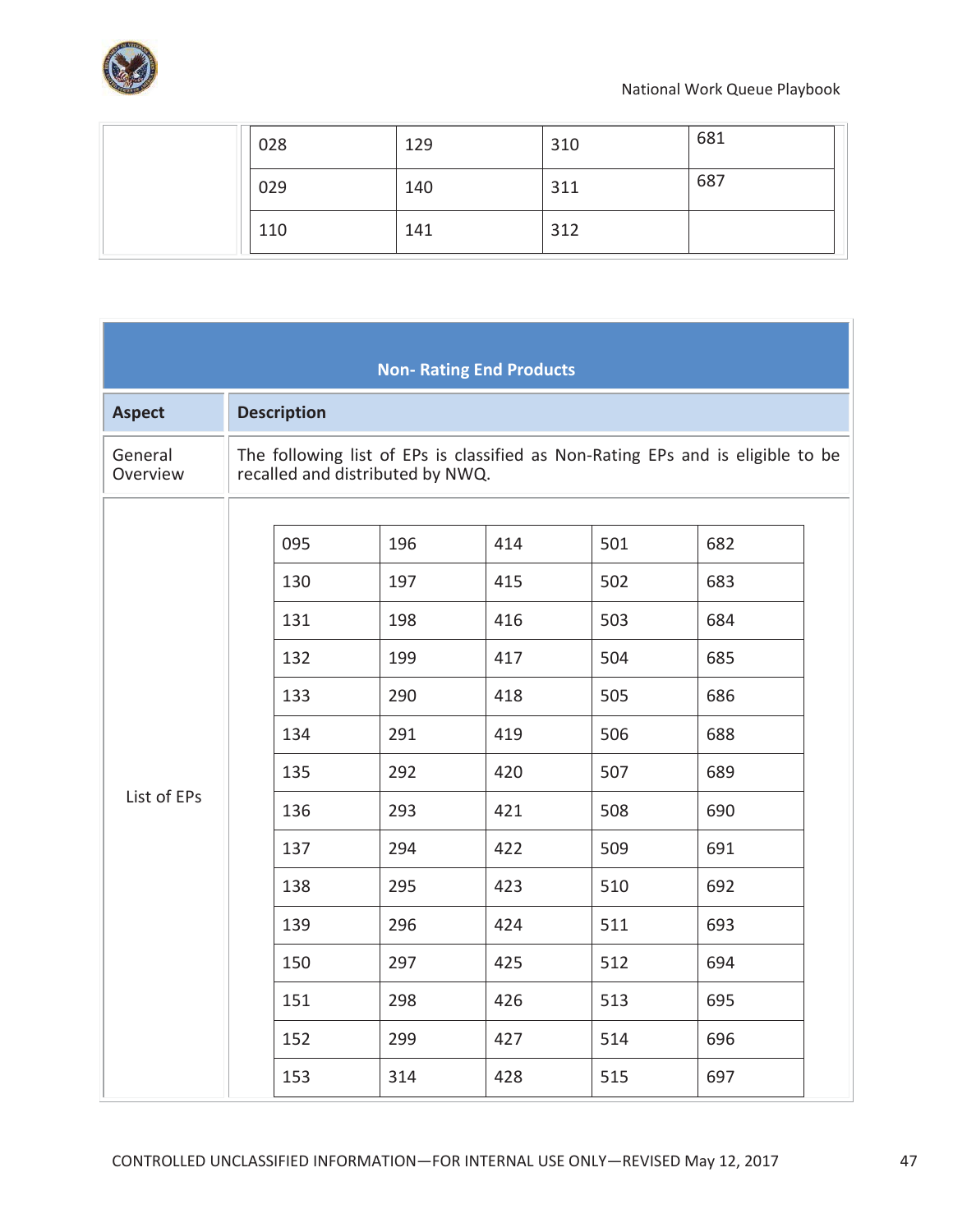

| 154 | 330 | 429 | 516 | 698 |
|-----|-----|-----|-----|-----|
| 155 | 331 | 450 | 517 | 699 |
| 156 | 332 | 451 | 518 | 930 |
| 157 | 333 | 452 | 519 | 931 |
| 158 | 334 | 453 | 590 | 932 |
| 159 | 335 | 454 | 591 | 933 |
| 160 | 336 | 455 | 593 | 934 |
| 161 | 337 | 456 | 594 | 935 |
| 162 | 338 | 457 | 595 | 936 |
| 163 | 339 | 458 | 596 | 937 |
| 164 | 400 | 459 | 597 | 938 |
| 165 | 401 | 470 | 600 | 939 |
| 166 | 402 | 471 | 601 | 960 |
| 167 | 403 | 472 | 602 | 961 |
| 168 | 404 | 473 | 603 | 962 |
| 169 | 406 | 474 | 604 | 693 |
| 190 | 407 | 475 | 605 | 694 |
| 191 | 408 | 476 | 606 | 965 |
| 192 | 410 | 477 | 607 | 966 |
| 193 | 411 | 478 | 608 | 967 |
| 194 | 412 | 479 | 609 | 968 |
| 195 | 413 | 500 | 680 | 969 |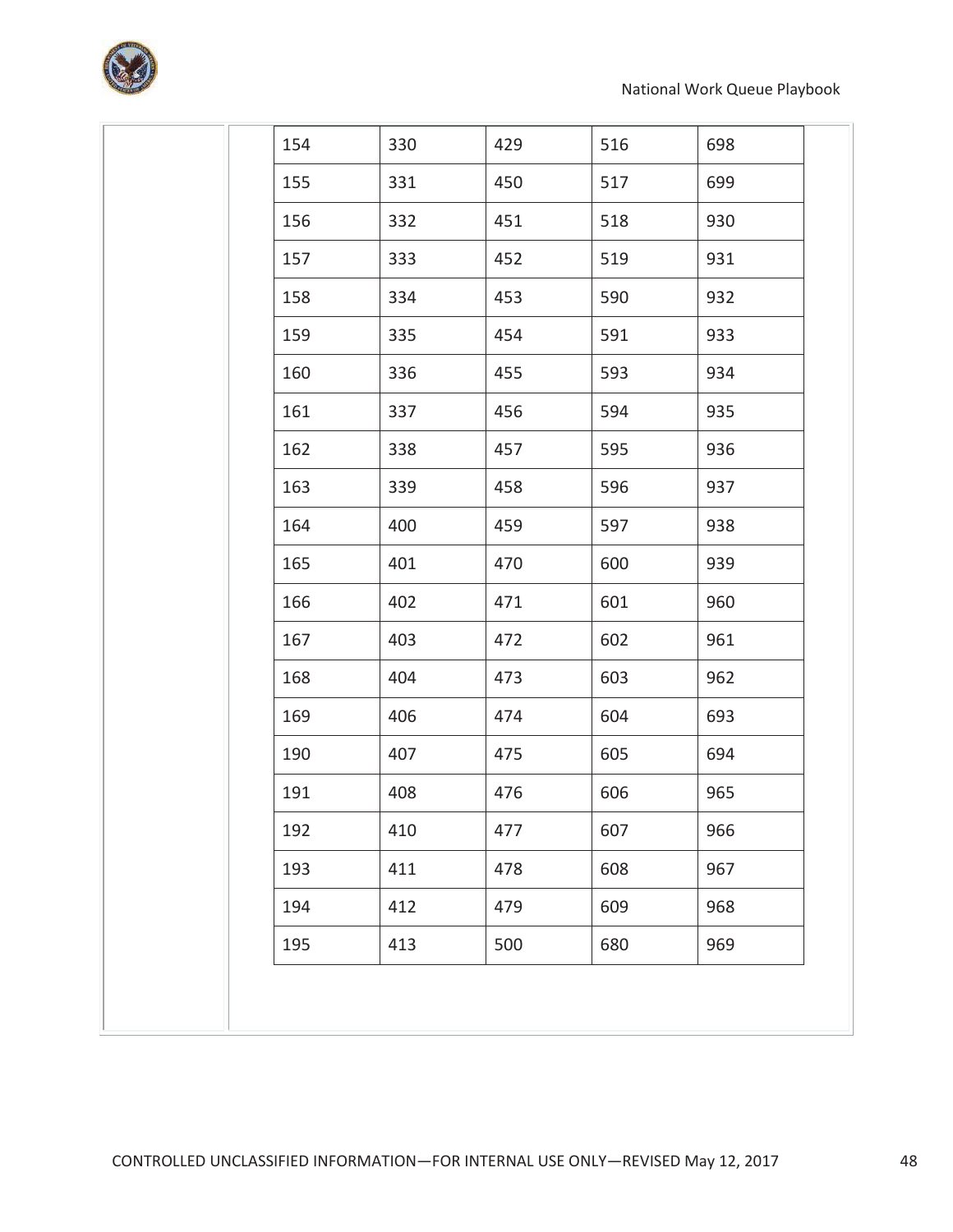

| <b>Work Items</b>     |                    |                                                                                |     |  |  |
|-----------------------|--------------------|--------------------------------------------------------------------------------|-----|--|--|
| <b>Aspect</b>         | <b>Description</b> |                                                                                |     |  |  |
| General<br>Overview   | NWQ.               | The following list of Work Items is eligible to be recalled and distributed by |     |  |  |
|                       | 800                | 821                                                                            | 842 |  |  |
|                       | 801                | 822                                                                            | 843 |  |  |
|                       | 802                | 823                                                                            | 844 |  |  |
|                       | 803                | 824                                                                            | 845 |  |  |
|                       | 804                | 825                                                                            | 846 |  |  |
|                       | 805                | 826                                                                            | 847 |  |  |
|                       | 806                | 827                                                                            | 848 |  |  |
|                       | 807                | 828                                                                            | 849 |  |  |
|                       | 808                | 829                                                                            | 850 |  |  |
|                       | 809                | 830                                                                            | 851 |  |  |
| List of Work<br>Items | 810                | 831                                                                            | 852 |  |  |
|                       | 811                | 832                                                                            | 890 |  |  |
|                       | 812                | 833                                                                            |     |  |  |
|                       | 813                | 834                                                                            |     |  |  |
|                       | 814                | 835                                                                            |     |  |  |
|                       | 815                | 836                                                                            |     |  |  |
|                       | 816                | 837                                                                            |     |  |  |
|                       | 817                | 838                                                                            |     |  |  |
|                       | 818                | 839                                                                            |     |  |  |
|                       | 819                | 840                                                                            |     |  |  |
|                       | 820                | 841                                                                            |     |  |  |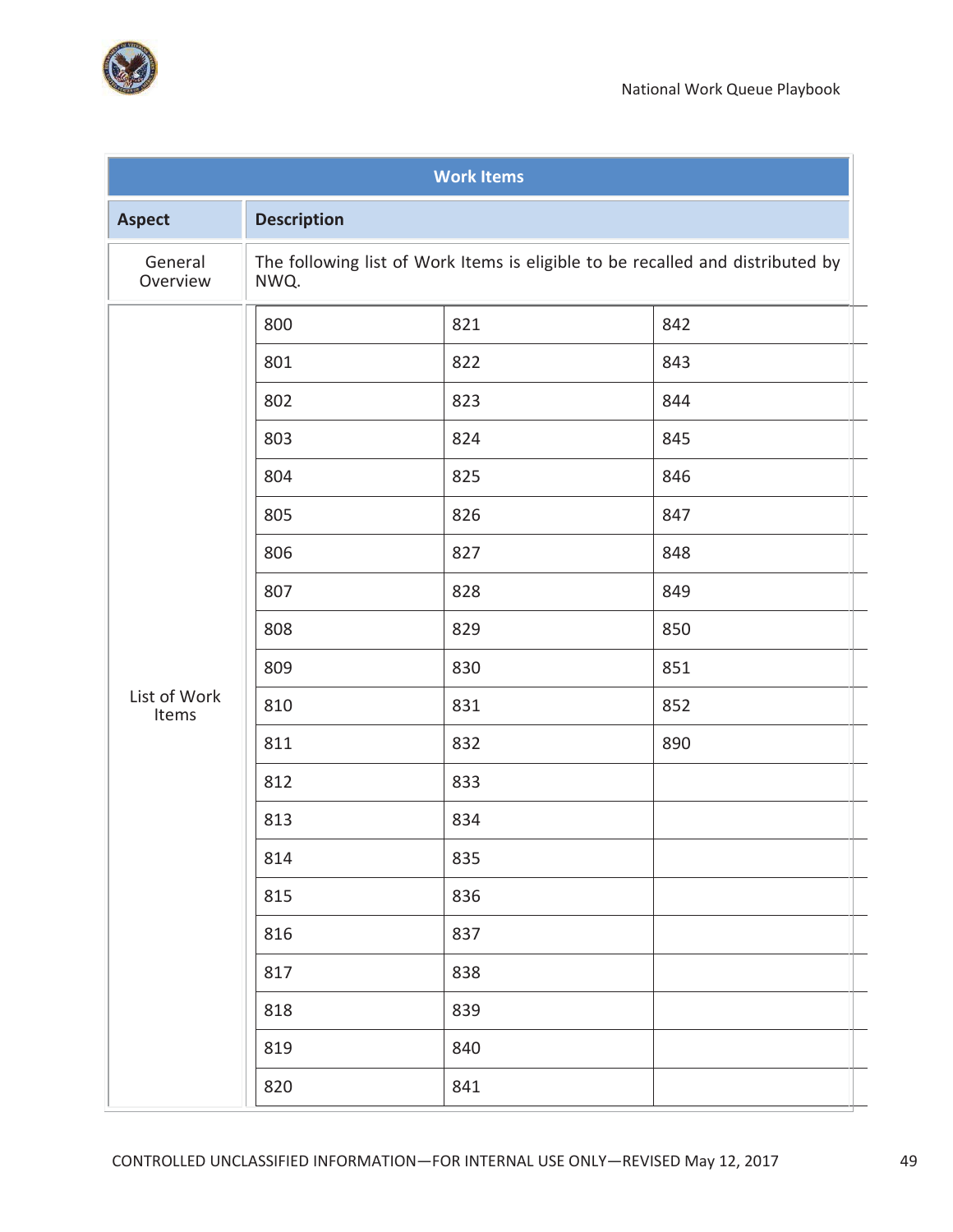

**Note:** Work items will not be included in the phase 2 aspect of NWQ. They will be included at a future date. Until the time that they are included, regional offices should continue to establish respective end products from their work item workload management lists. Following establishment, the NWQ will route the end products accordingly.

| <b>Private Attorneys</b>   |                                                                                                                                                                                                                                                                                                                         |  |
|----------------------------|-------------------------------------------------------------------------------------------------------------------------------------------------------------------------------------------------------------------------------------------------------------------------------------------------------------------------|--|
| <b>Aspect</b>              | <b>Description</b>                                                                                                                                                                                                                                                                                                      |  |
|                            | Veterans and claimants may appoint accredited representatives of a service<br>organizations, agents and attorneys as their power of attorney (POA).                                                                                                                                                                     |  |
|                            | 38 CFR 14.636 authorizes the Department of Veterans Affairs (VA) to make<br>direct payment of fees to accredited agents and accredited attorneys if the<br>following conditions are met:                                                                                                                                |  |
| General<br>Overview        | A notice of disagreement has been filed                                                                                                                                                                                                                                                                                 |  |
|                            | The agent or attorney has complied with the POA requirements of 38<br>CFR 14.631                                                                                                                                                                                                                                        |  |
|                            | The fee agreement requirements in 38 CFR 14.636(g) are satisfied.                                                                                                                                                                                                                                                       |  |
|                            | The attorney fee program's policies and procedures are discussed in M21-1<br>1.3.C.                                                                                                                                                                                                                                     |  |
| Technical<br>Functionality | If a claim or appeal has the potential for attorney fees, the "Private Attorney"<br>- Fees Payable" or the "Private Attorney - Fees Non Payable" flashes must<br>be applied so that NWQ will automatically route these attorney fee claims in<br>the award / authorization to the Veteran's local regional office (RO). |  |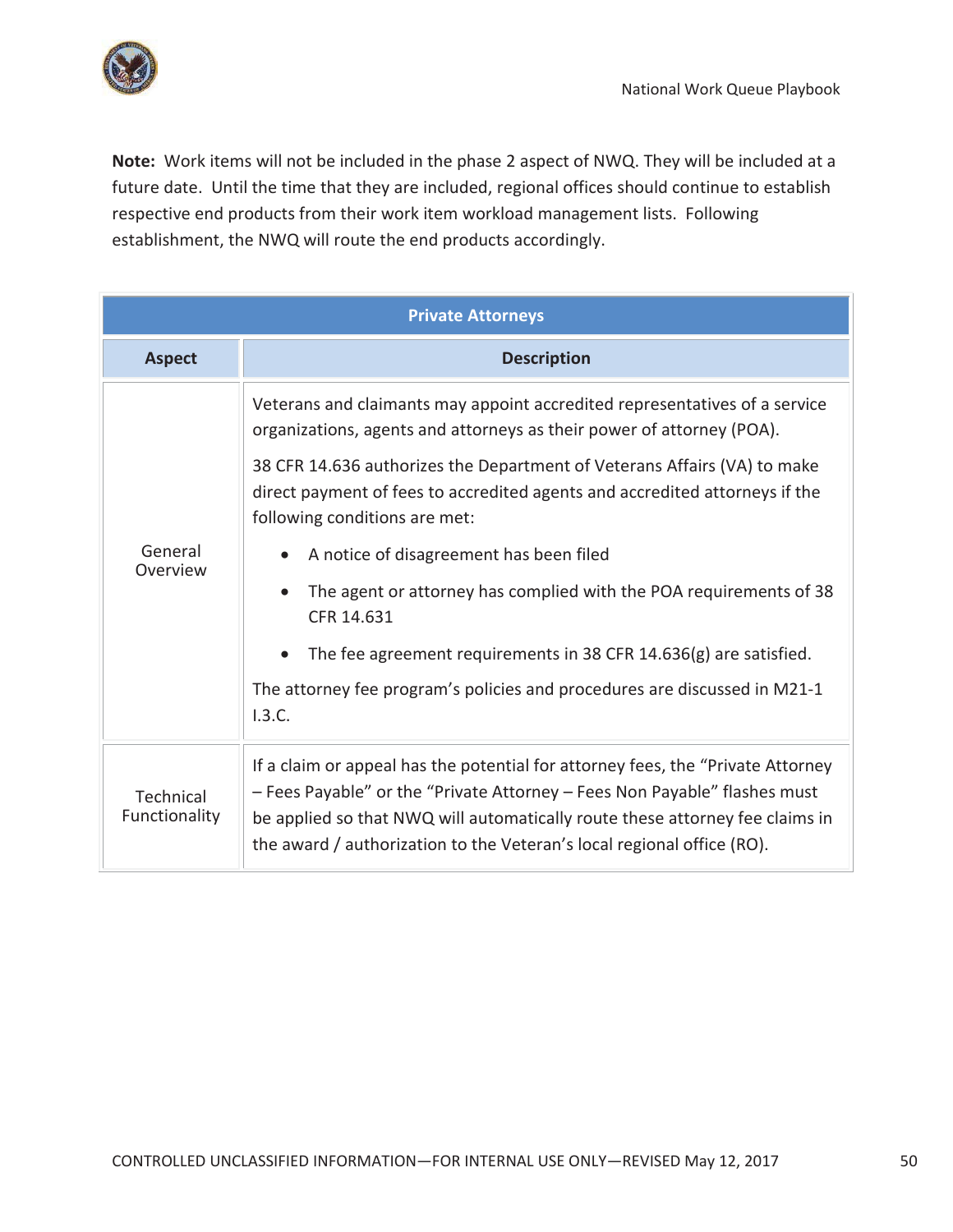

| <b>Private Attorneys</b> |                                                                                                                                                                                                                                   |  |  |
|--------------------------|-----------------------------------------------------------------------------------------------------------------------------------------------------------------------------------------------------------------------------------|--|--|
| <b>Aspect</b>            | <b>Description</b>                                                                                                                                                                                                                |  |  |
| User<br>Responsibility   | 1) Employee will determine if the POA is a private attorney or agent and<br>notify the Agent and Attorney Fee Coordinator (AAFC) so that he/she can<br>determine if there is a fee agreement as discussed in M21-1 III.ii.3.C.5.b |  |  |
|                          | 2) AAFC reviews the case and ensures the systems are updated to reflect the<br>applicable POA code for each agent or attorney who is accredited as<br>discussed in M21-1 I.3.C.d.                                                 |  |  |
|                          | 3) AAFC will enter the appropriate corporate flashes if there are potential<br>attorney fees:                                                                                                                                     |  |  |
|                          | "Private Attorney - Fees Payable"                                                                                                                                                                                                 |  |  |
|                          | "Private Attorney - Fees Non-Payable"                                                                                                                                                                                             |  |  |
|                          | 4) NWQ will only route claims in award/authorization lifecycles with<br>attorney fees payable to the Veteran's local RO                                                                                                           |  |  |

| <b>Non-Rating End Products (IDES) and Ancillary Benefits</b> |                                                                                                                                                     |        |                                       |
|--------------------------------------------------------------|-----------------------------------------------------------------------------------------------------------------------------------------------------|--------|---------------------------------------|
| Aspect                                                       | Description                                                                                                                                         |        |                                       |
| General<br>Overview                                          | The DRAS of jurisdiction is responsible for processing claims for dependency<br>and ancillary benefits for participants currently enrolled in IDES. |        |                                       |
|                                                              | NWQ will route the following EPs concurrently with pending EP 689 and/or<br>pending EP 010/110/020 with DES claim labels:                           |        |                                       |
|                                                              |                                                                                                                                                     | EP 290 | DRAS Automobile Allowance             |
| Technical                                                    |                                                                                                                                                     | EP 290 | DRAS Character of Discharge           |
| Functionality                                                |                                                                                                                                                     | EP 290 | <b>DRAS Clothing Allowance</b>        |
|                                                              |                                                                                                                                                     | EP 290 | DRAS CRSC/CRDP Processing             |
|                                                              |                                                                                                                                                     | EP 290 | DRAS Drill Pay Adjustment             |
|                                                              |                                                                                                                                                     | EP 290 | <b>DRAS Eligibility Determination</b> |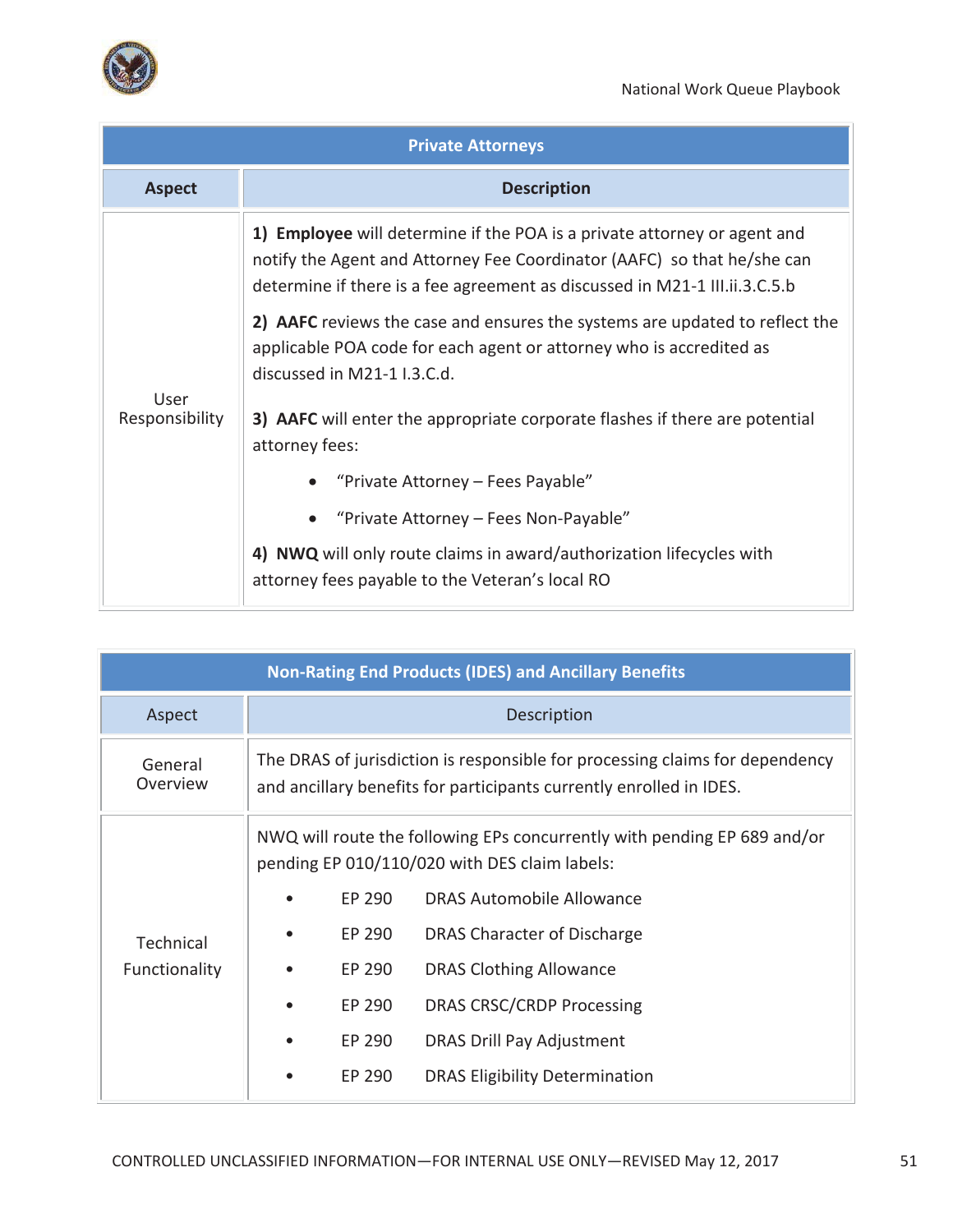

| <b>Non-Rating End Products (IDES) and Ancillary Benefits</b> |                                                                                                                                                                                                                                                                                                                           |  |  |
|--------------------------------------------------------------|---------------------------------------------------------------------------------------------------------------------------------------------------------------------------------------------------------------------------------------------------------------------------------------------------------------------------|--|--|
| Aspect                                                       | Description                                                                                                                                                                                                                                                                                                               |  |  |
|                                                              | EP 290<br>DRAS Military Pay in Lieu of Comp                                                                                                                                                                                                                                                                               |  |  |
|                                                              | EP 290<br>DRAS Retired Pay Waiver/Election                                                                                                                                                                                                                                                                                |  |  |
|                                                              | EP 290<br>DRAS Return to Active Duty                                                                                                                                                                                                                                                                                      |  |  |
|                                                              | EP 290<br><b>DRAS Special Home Adaptation</b>                                                                                                                                                                                                                                                                             |  |  |
|                                                              | EP 290<br><b>DRAS Specially Adapted Housing</b>                                                                                                                                                                                                                                                                           |  |  |
|                                                              | EP 290<br>DRAS Vehicular Adaptive Equipment                                                                                                                                                                                                                                                                               |  |  |
|                                                              | EP 600<br><b>DRAS Predetermination Notice</b>                                                                                                                                                                                                                                                                             |  |  |
|                                                              | EP 130<br><b>DRAS Dependency</b>                                                                                                                                                                                                                                                                                          |  |  |
| User<br>Responsibility                                       | DRAS employees are responsible for processing claims for dependency and<br>ancillary benefits for participants currently enrolled in IDES according to<br>standard procedures.<br>Users must manually request pending non-rating EPs if the claim was not<br>concurrently routed to the DRAS with the pending IDES claim. |  |  |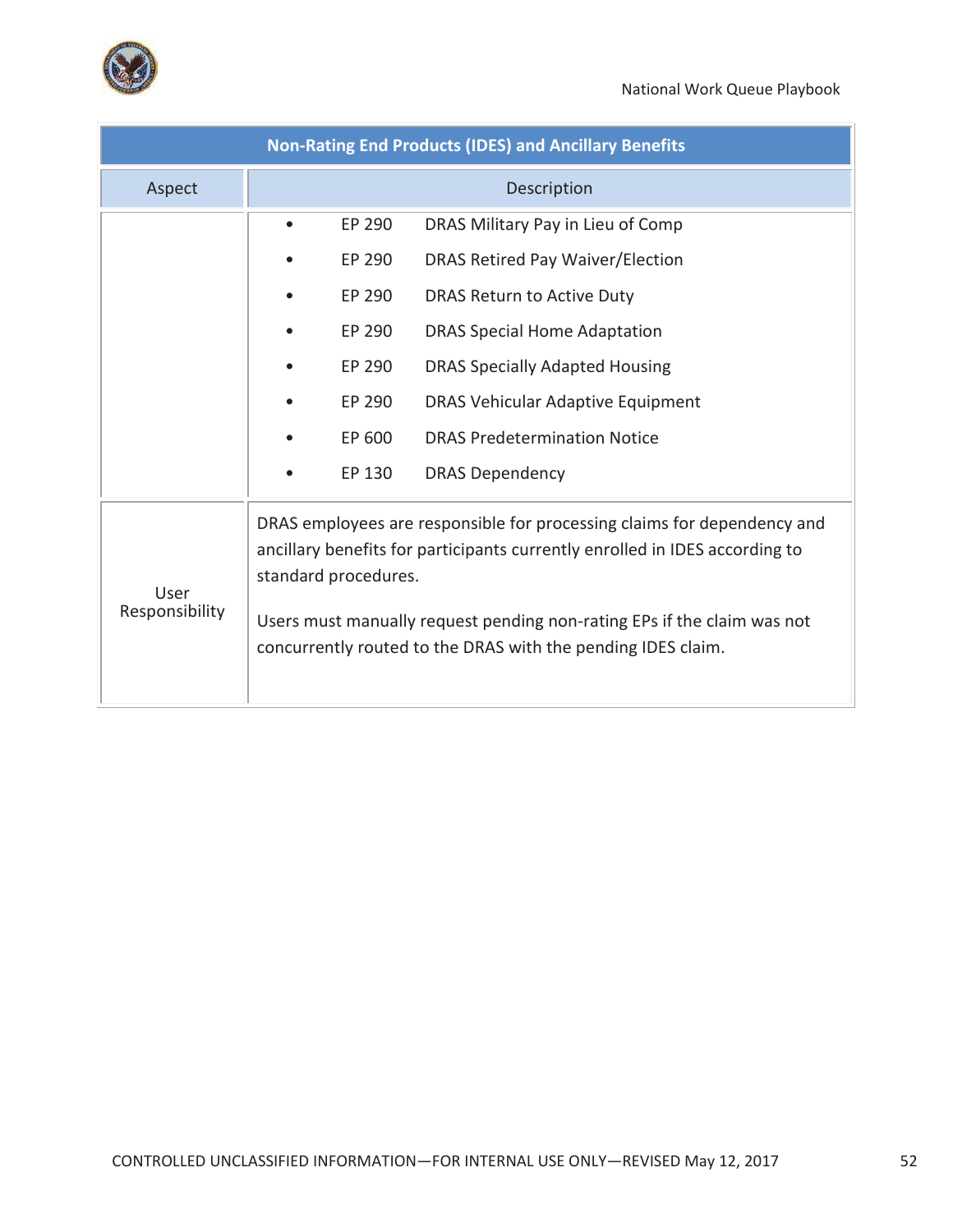

п

| Special Correspondence- Freedom Of Information Act and Privacy Act Requests |                                                                                                                                                                                                                              |                                                      |  |
|-----------------------------------------------------------------------------|------------------------------------------------------------------------------------------------------------------------------------------------------------------------------------------------------------------------------|------------------------------------------------------|--|
| Aspect                                                                      | Description                                                                                                                                                                                                                  |                                                      |  |
| General<br>Overview                                                         | Freedom of Information Act (FOIA) and Privacy Act (PA) requests will be<br>processed by the Records Management Center (RMC) or regional office (RO)<br>based on rules established in M21-1, III, ii.1.E.4.a and M27-1, I, 7. |                                                      |  |
| Technical<br>Functionality                                                  | NWQ will route claims for FOIA/PA requests for records covered by the<br>Centralized FOIA/Privacy Act jurisdiction to the RMC and those excluded from<br>Centralized FOIA/Privacy Act to the ROJ.                            |                                                      |  |
|                                                                             |                                                                                                                                                                                                                              |                                                      |  |
|                                                                             | If a FOIA/PA request is                                                                                                                                                                                                      | The employee will                                    |  |
| User<br>Responsibility                                                      | Received by a member of the<br><b>Public Contact Team</b>                                                                                                                                                                    | Follow guidance outlined in M27-1, I, 7<br>$\bullet$ |  |
|                                                                             | Received by a member of the<br><b>Intake Processing Center</b>                                                                                                                                                               | Follow guidance outlined in<br>$\bullet$             |  |
|                                                                             |                                                                                                                                                                                                                              | M21-1, III, ii, 1, E.4. a.                           |  |
|                                                                             |                                                                                                                                                                                                                              |                                                      |  |

| EP 120 Pension Claims Received After the Initial Eligibility Decision / 190 Initial Survivors<br><b>Pension Claims</b> |                                                                                                                                                                                                                                                                                                   |  |
|------------------------------------------------------------------------------------------------------------------------|---------------------------------------------------------------------------------------------------------------------------------------------------------------------------------------------------------------------------------------------------------------------------------------------------|--|
| Aspect                                                                                                                 | Description                                                                                                                                                                                                                                                                                       |  |
| General<br>Overview                                                                                                    | The EP 120 series applies to Veterans Pension or Survivors Pension claims<br>received after an initial eligibility decision has been made under EP 180 series<br>or EP 190 series. Unless otherwise noted, the EP will not be cleared until all<br>issues raised by the claim have been resolved. |  |
|                                                                                                                        | <b>Special monthly pension (SMP)</b> : EP 120 series also applies to claims for<br>entitlement to SMP.                                                                                                                                                                                            |  |
| Technical<br>Functionality                                                                                             | The EP 120 series and all subsequent EPs related to the EP 120 series must be<br>established in VBMS, to include all payee codes. Once the appropriate EP 165                                                                                                                                     |  |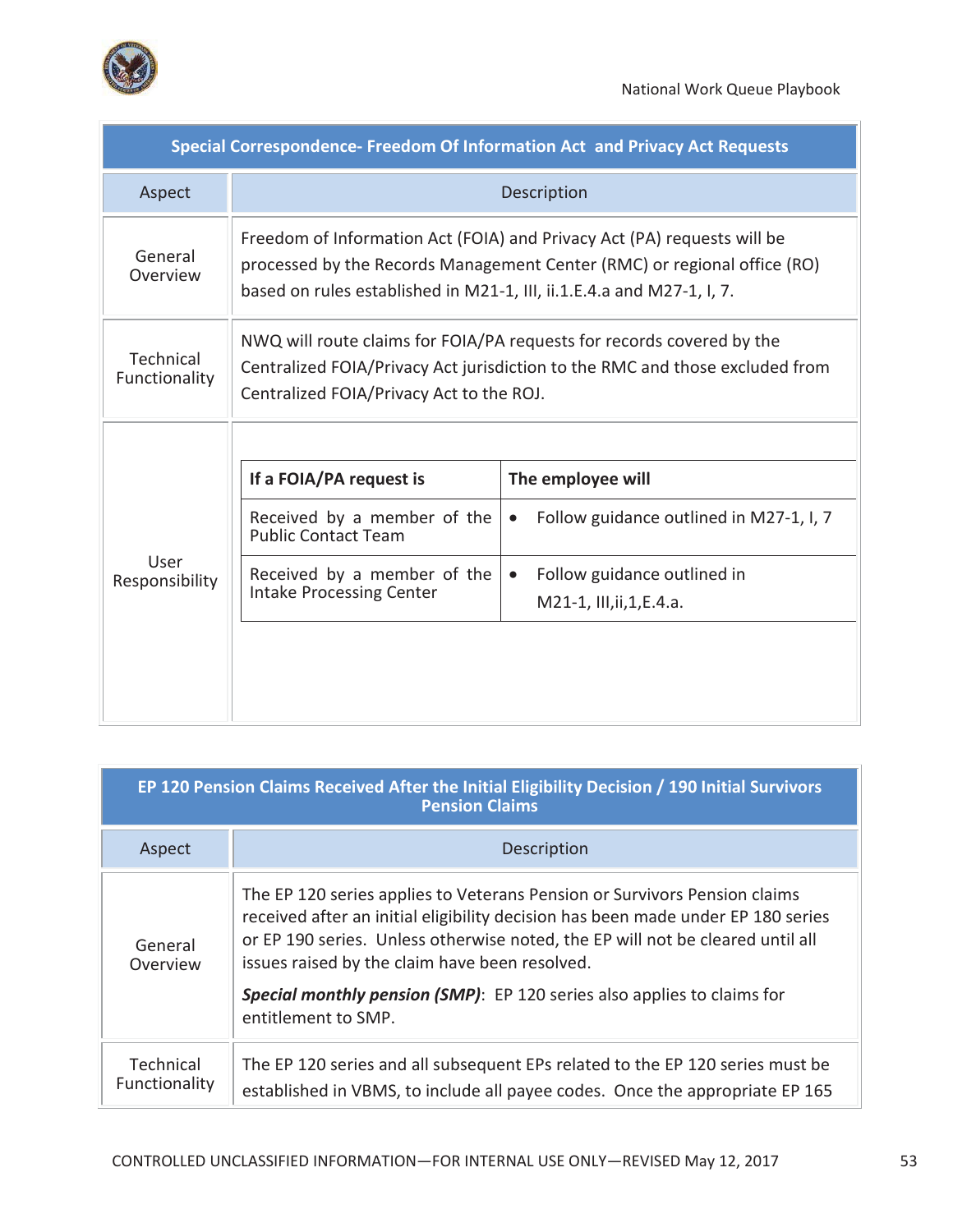

| EP 120 Pension Claims Received After the Initial Eligibility Decision / 190 Initial Survivors<br><b>Pension Claims</b> |                                                                                                                                                                                                                                                                                                                                                                                                                                                                                                                                                                                                         |  |  |
|------------------------------------------------------------------------------------------------------------------------|---------------------------------------------------------------------------------------------------------------------------------------------------------------------------------------------------------------------------------------------------------------------------------------------------------------------------------------------------------------------------------------------------------------------------------------------------------------------------------------------------------------------------------------------------------------------------------------------------------|--|--|
| Aspect                                                                                                                 | Description                                                                                                                                                                                                                                                                                                                                                                                                                                                                                                                                                                                             |  |  |
|                                                                                                                        | has been established and the claim label "Substitution of Claimant" has been<br>added, NWQ will route the case to the appropriate Veterans Service Center<br>accordingly.                                                                                                                                                                                                                                                                                                                                                                                                                               |  |  |
|                                                                                                                        | During establishment of the EP 165, the most appropriate claim label should be<br>associated with the EP. After further review if it is determined that the case<br>needs to transfer jurisdiction from a VSC to PMC or vice versa, the appropriate<br>claim label should be updated to trigger NWQ recall and distribution.                                                                                                                                                                                                                                                                            |  |  |
|                                                                                                                        | Note: Claim label with "PMC" in the title will be routed to a PMC as<br>appropriate. Claim labels without "PMC" in the title will be routed to a VSC as<br>appropriate.                                                                                                                                                                                                                                                                                                                                                                                                                                 |  |  |
| User<br>Responsibility                                                                                                 | The PMC determines if the Veteran had a claim or appeal for Disability<br>Compensation pending at the time of death. If the Veteran did have a claim or<br>appeal for Disability Compensation pending at the time of death, the PMC will<br>review the evidence of record to ensure consideration for service connected<br>death does not apply, make a decision on the claim for Survivors Pension (EP<br>120 series /EP 190 series), establish an EP 165 with the appropriate claim label<br>to control for the accrued claim. Following claim establishment, NWQ will<br>route the EP appropriately. |  |  |

| EP 130 - Pension/DIC       |                                                                                                                                                                                                                                                                                                          |  |
|----------------------------|----------------------------------------------------------------------------------------------------------------------------------------------------------------------------------------------------------------------------------------------------------------------------------------------------------|--|
| Aspect                     | Description                                                                                                                                                                                                                                                                                              |  |
| General<br>Overview        | In special circumstances, simultaneous award adjustments pertaining to<br>Compensation and Pension benefit awards can occur. As these types of claims<br>require special awards processing, end users are required to follow the actions<br>below to efficiently process simultaneous award adjustments. |  |
| Technical<br>Functionality | Identify special issue "Simultaneous Award Adjustment Not Permitted" as 'do<br>not recall' to allow next day award processing by the RO/PMC.                                                                                                                                                             |  |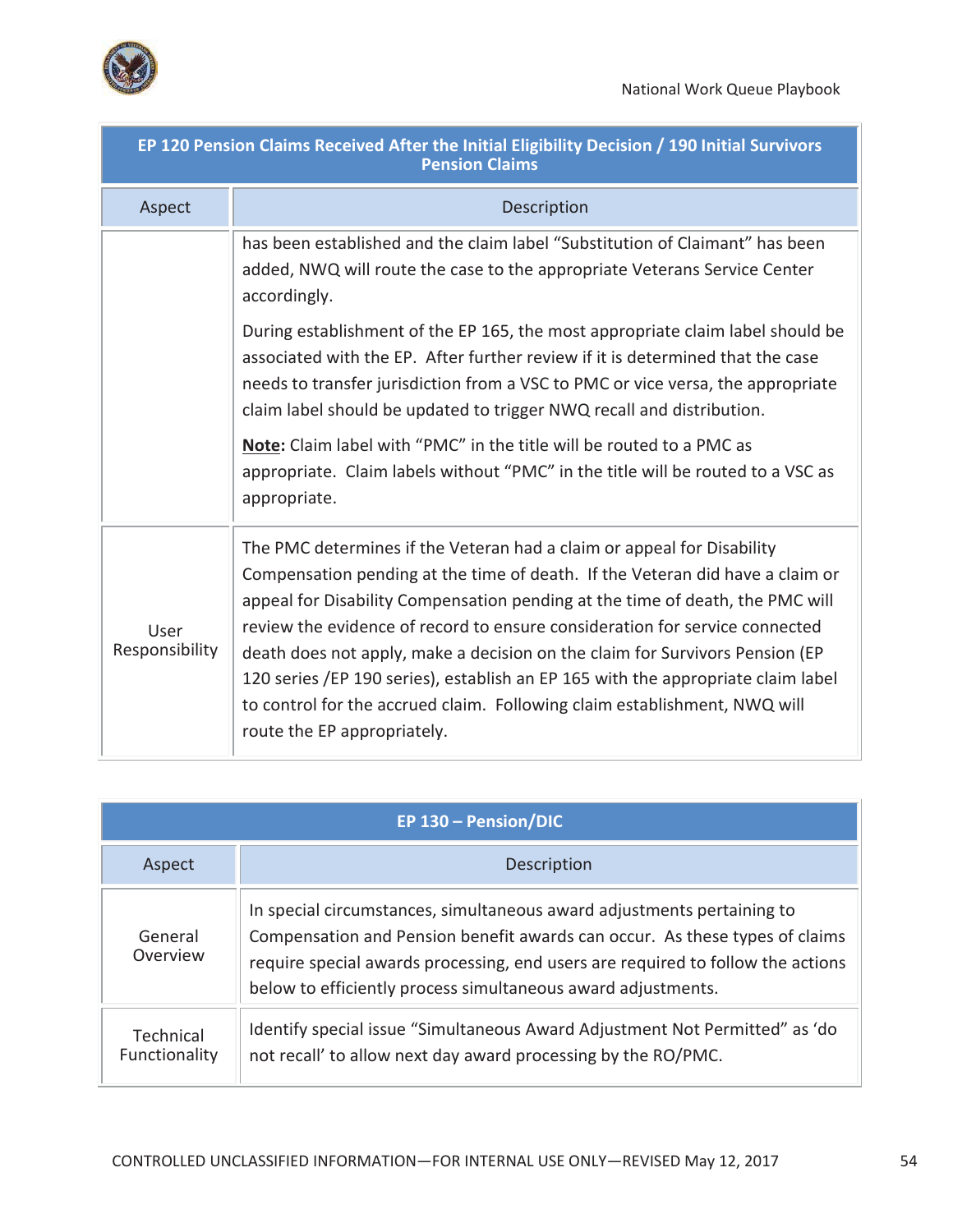

| EP 130 - Pension/DIC   |                                                                                                              |                                                                                                                                                                                                                                                                                                                                                                                                                                                                                    |
|------------------------|--------------------------------------------------------------------------------------------------------------|------------------------------------------------------------------------------------------------------------------------------------------------------------------------------------------------------------------------------------------------------------------------------------------------------------------------------------------------------------------------------------------------------------------------------------------------------------------------------------|
| Aspect                 |                                                                                                              | Description                                                                                                                                                                                                                                                                                                                                                                                                                                                                        |
| User<br>Responsibility | If simultaneous award<br>adjustments are not permitted<br>If simultaneous award<br>adjustments are permitted | Follow guidance outlined in M21-<br>$\bullet$<br>1.111.vi.2.A.2.c.<br>Insert special issue "Simultaneous"<br>$\bullet$<br>Award Adjustment Not Permitted"<br>to the remaining EP referenced in<br>Step 4 of the above reference.<br>Follow guidance outlined in M21-<br>$\bullet$<br>$1.$ III.vi.2.A.2.a<br>Do not apply special issue<br>$\bullet$<br>"Simultaneous Award Adjustment<br>Not Permitted"<br>To an EP as the awards can be<br>$\bullet$<br>processed simultaneously. |

| EP 140 Initial Death Compensation and DIC Claims / 029 Reopened (DIC) Claims |                                                                                                                                                                                                                                                                                                                                                                                                                                                                                                |  |  |
|------------------------------------------------------------------------------|------------------------------------------------------------------------------------------------------------------------------------------------------------------------------------------------------------------------------------------------------------------------------------------------------------------------------------------------------------------------------------------------------------------------------------------------------------------------------------------------|--|--|
| Aspect                                                                       | Description                                                                                                                                                                                                                                                                                                                                                                                                                                                                                    |  |  |
| General<br>Overview                                                          | Review of the claims file shows an application was received for a request to<br>substitute. Review of VBA systems shows the Veteran had a claim or appeal<br>for Disability Compensation pending at the time of death.<br>EP 140 series is limited to initial DIC or death compensation claims or initial<br>dual claims for service-connected death and survivors pension (including<br>accrued) and REPS claims, if no prior claim for survivors benefits has been<br>filed and adjudicated. |  |  |
| <b>Technical</b><br>Functionality                                            | The EP 140 series and all subsequent EPs related to the EP 140 series must<br>be established in VBMS, to include all payee codes. Upon establishment of<br>the appropriate EP 165 with the appropriate "Substitution of Claimant" claim<br>label, NWQ will route the case to the appropriate Veterans Service Center.<br>During establishment of the EP 165, the most appropriate claim label should                                                                                           |  |  |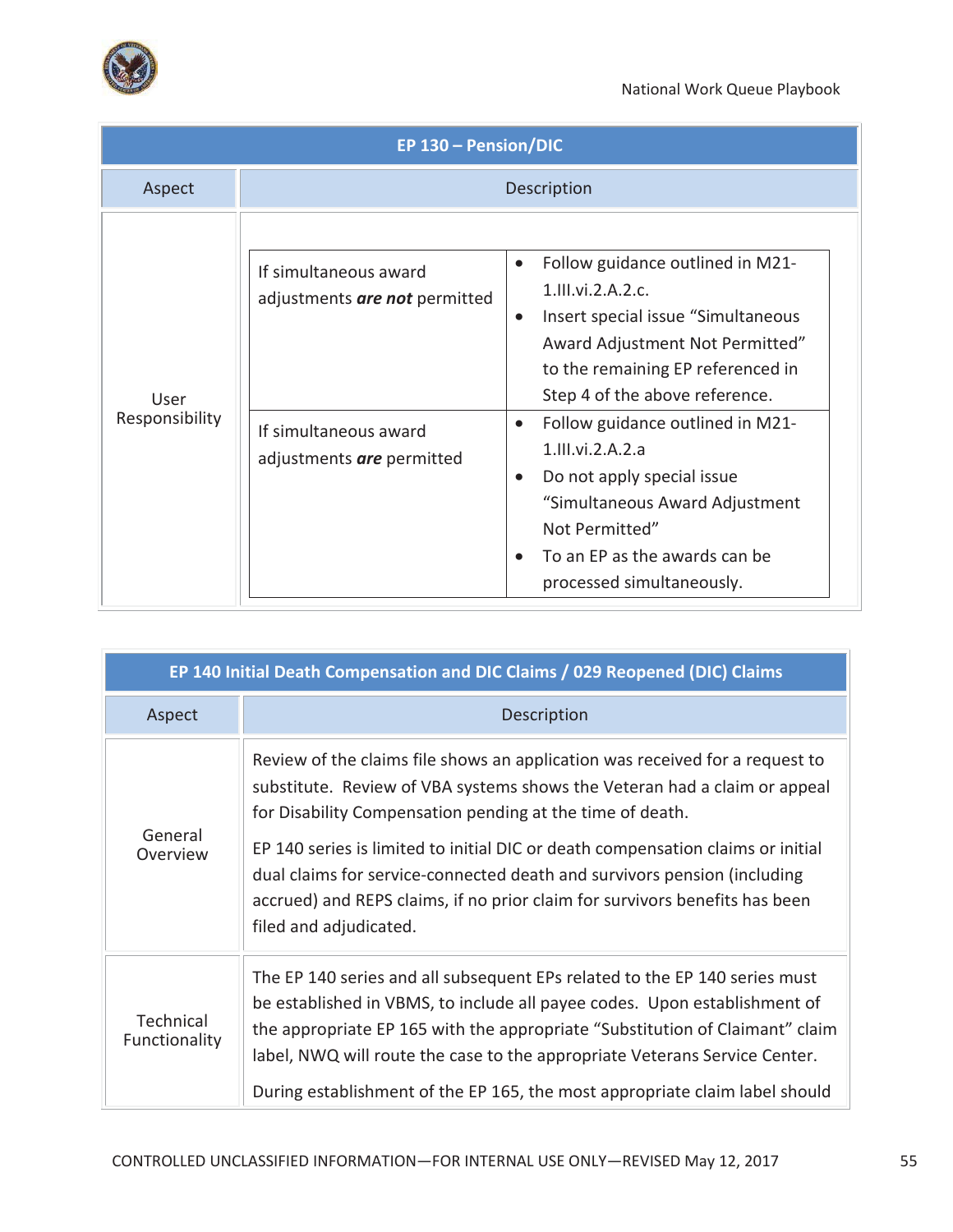

| EP 140 Initial Death Compensation and DIC Claims / 029 Reopened (DIC) Claims |                                                                                                                                                                                                                                                                                                                                                                                                                                                                                                                                                                                                                                                                                                                                                                                                                                                       |  |  |
|------------------------------------------------------------------------------|-------------------------------------------------------------------------------------------------------------------------------------------------------------------------------------------------------------------------------------------------------------------------------------------------------------------------------------------------------------------------------------------------------------------------------------------------------------------------------------------------------------------------------------------------------------------------------------------------------------------------------------------------------------------------------------------------------------------------------------------------------------------------------------------------------------------------------------------------------|--|--|
| Aspect                                                                       | Description                                                                                                                                                                                                                                                                                                                                                                                                                                                                                                                                                                                                                                                                                                                                                                                                                                           |  |  |
|                                                                              | be associated with the EP. After further review if it is determined that the<br>case needs to transfer jurisdiction between a VSC and PMC, update the claim<br>label to trigger NWQ recall and redistribution.                                                                                                                                                                                                                                                                                                                                                                                                                                                                                                                                                                                                                                        |  |  |
|                                                                              | Note: Claim label with "PMC" in the title will be routed to a PMC as<br>appropriate. Claim labels without "PMC" in the title will be routed to a VSC<br>as appropriate.                                                                                                                                                                                                                                                                                                                                                                                                                                                                                                                                                                                                                                                                               |  |  |
| User<br>Responsibility                                                       | The PMC determines if the Veteran's cause of death is intertwined with the<br>Veteran's claim for Disability Compensation pending at the time of death. If<br>intertwined, no additional routing is needed (PMC will make a decision on<br>DIC [EP 140 series /EP 020 series] and accrued benefits [EP 165]). If not<br>intertwined, the PMC will make a decision on the claim for DIC, CEST an EP<br>165 with appropriate claim label to control for the accrued claim. Following<br>establishment of the EP 165, NWQ will route accordingly. Additionally, if the<br>Veteran's claim pending at the time of death was an appeal issue pertaining<br>to Disability Compensation, the PMC will CEST an EP 165 with appropriate<br>claim label to control for the accrued claim. Following establishment of the<br>EP 165, NWQ will route accordingly. |  |  |

| <b>Vocational Rehabilitation Eligibility Determination Memorandum Rating Decision- EP 095</b> |                                                                                                                                                                                                                                                                                                                                                                                                                                                                                                                                               |  |
|-----------------------------------------------------------------------------------------------|-----------------------------------------------------------------------------------------------------------------------------------------------------------------------------------------------------------------------------------------------------------------------------------------------------------------------------------------------------------------------------------------------------------------------------------------------------------------------------------------------------------------------------------------------|--|
| Aspect                                                                                        | Description                                                                                                                                                                                                                                                                                                                                                                                                                                                                                                                                   |  |
| General<br>Overview                                                                           | Vocational Rehabilitation and Employment (VR&E) may request a<br>memorandum rating to determine whether the claimant's service-connected<br>(SC) disabilities meet the 10 percent or 20 percent eligibility requirements in<br>any of the following situations<br>VA Form 28-1900, Disabled Veterans Application for Vocational<br>$\bullet$<br>Rehabilitation, is filed by a service member who is not enrolled in<br><b>IDES</b><br>VA Form 28-1900 is filed by a Veteran, but no claim for compensation<br>$\bullet$<br>was ever filed, or |  |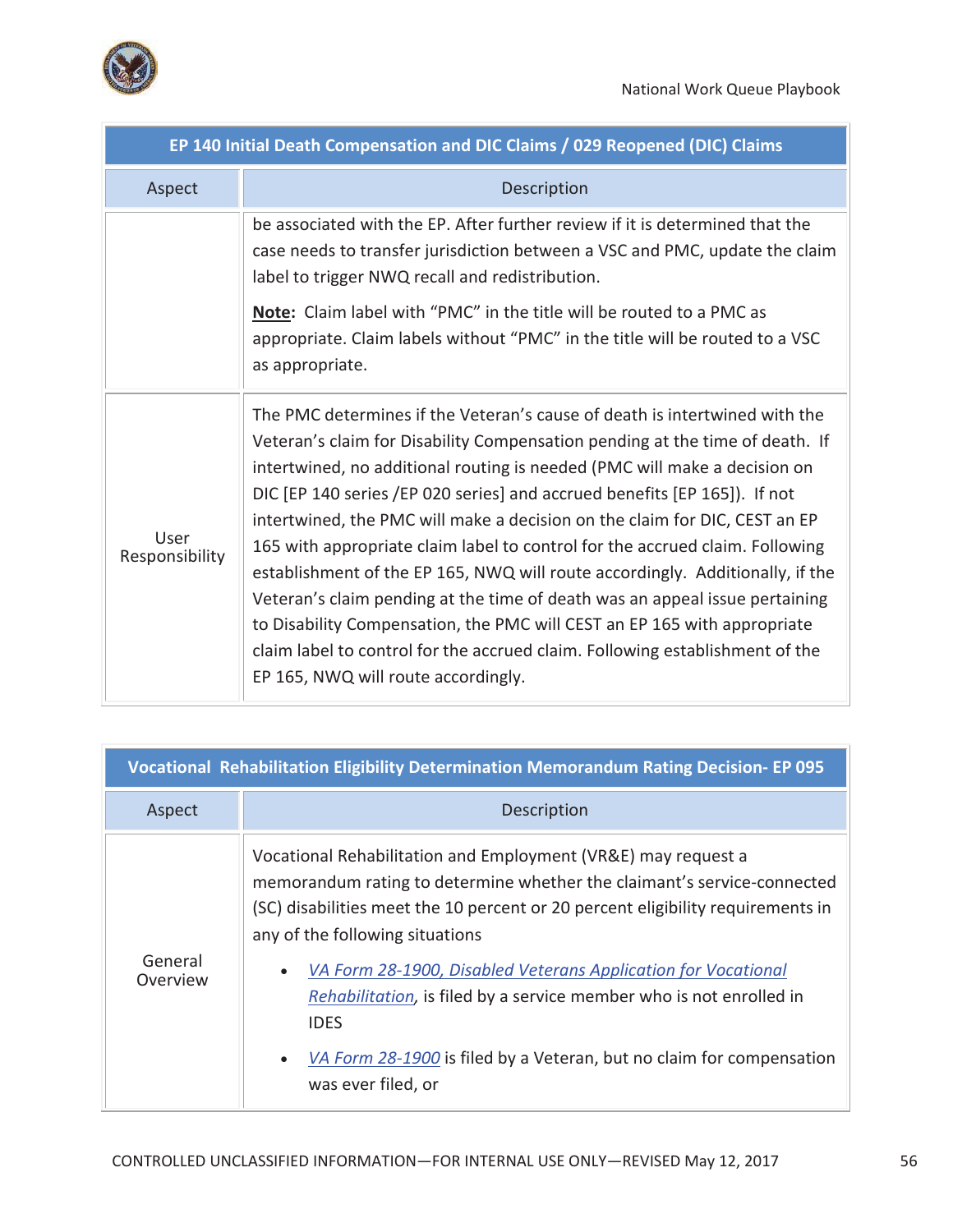

| Vocational Rehabilitation Eligibility Determination Memorandum Rating Decision- EP 095 |                                                                                                                                                                                                                                                                                                                                                                                                                                                                                                                                                                                                                                                                                                                           |  |  |
|----------------------------------------------------------------------------------------|---------------------------------------------------------------------------------------------------------------------------------------------------------------------------------------------------------------------------------------------------------------------------------------------------------------------------------------------------------------------------------------------------------------------------------------------------------------------------------------------------------------------------------------------------------------------------------------------------------------------------------------------------------------------------------------------------------------------------|--|--|
| Aspect                                                                                 | Description                                                                                                                                                                                                                                                                                                                                                                                                                                                                                                                                                                                                                                                                                                               |  |  |
|                                                                                        | all of the following are true:<br>VA Form 28-1900 and either a VA Form 21-526EZ, Application<br>$\circ$<br>for Disability Compensation and Related Compensation<br>Benefits or VA Form 21-526, Veteran's Application for<br>Compensation or Pension, were filed and both are currently<br>being processed, and<br>Service department medical records adequate for<br>$\circ$<br>memorandum rating purposes were received.<br><b>Note:</b> IDES participants do not require a memorandum rating or a proposed<br>rating of 20 percent or more to be eligible for VR&E benefits. Documentation<br>of referral into IDES (completed Section I of VA Form 21-0819) is acceptable<br>qualifying documentation for entitlement. |  |  |
| Technical<br>Functionality                                                             | Upon receipt of request for a memorandum rating through any of the above<br>mentioned actions, an EP 095 will be established in VBMS and routed<br>accordingly for action to be taken and a memorandum rating rendered.                                                                                                                                                                                                                                                                                                                                                                                                                                                                                                   |  |  |
| User<br>Responsibility                                                                 | Upon receipt of a request for a memorandum rating, use VBMS to establish<br>an EP 095 with the EP label Vocational Rehabilitation Eligibility<br><b>Determination - Memorandum Rating Decision Required.</b><br>Upon completion of the memorandum rating, route the claim back to the<br>VR&E office of origin as outlined in M21-1 IX.i.1.B.3.d.                                                                                                                                                                                                                                                                                                                                                                         |  |  |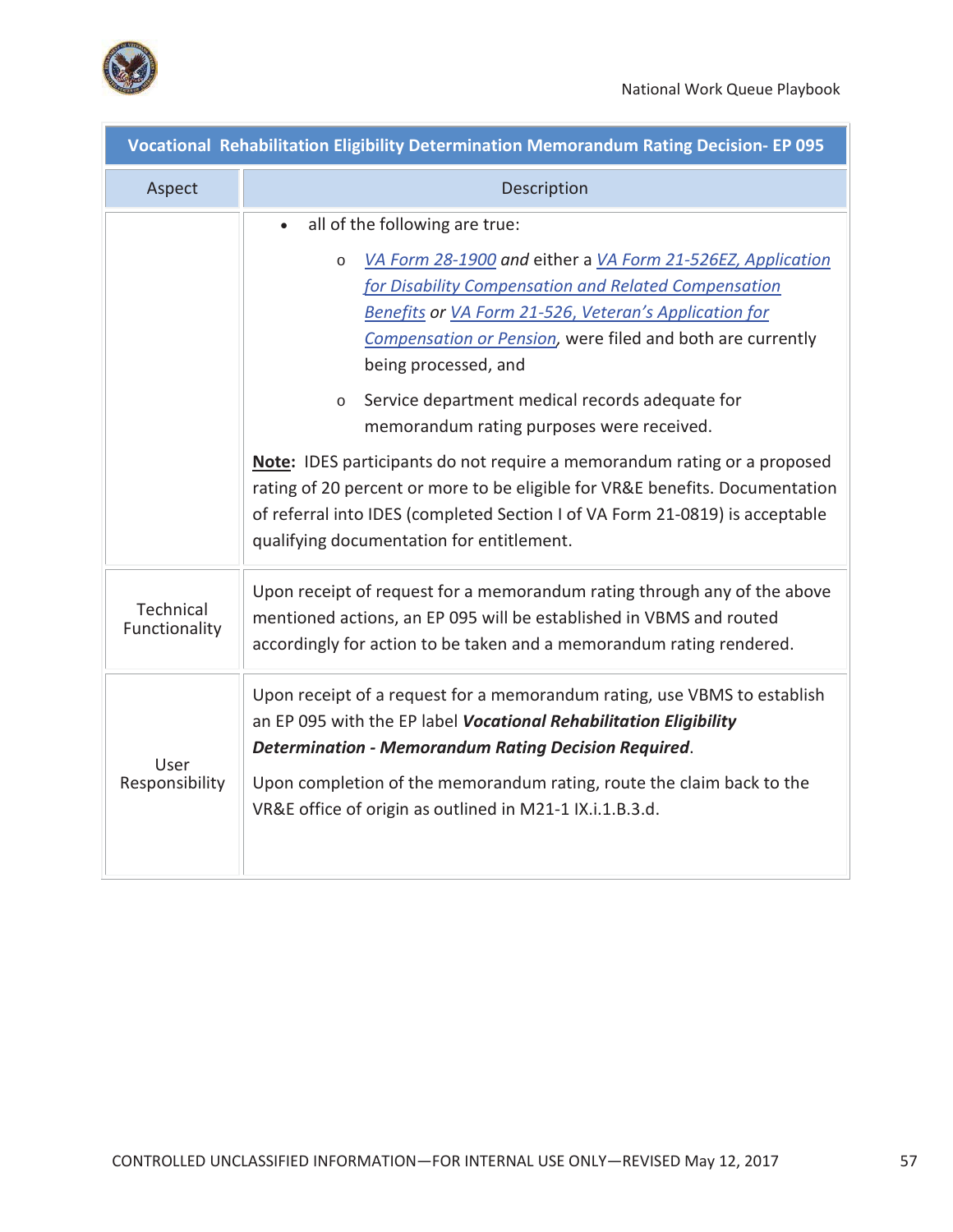

| <b>Competency Issues Claims Routing</b> |                                                                                                                                                                                                                                                                                                                                                                                                                                                                                                                                                                                                                                                                                                               |  |  |  |
|-----------------------------------------|---------------------------------------------------------------------------------------------------------------------------------------------------------------------------------------------------------------------------------------------------------------------------------------------------------------------------------------------------------------------------------------------------------------------------------------------------------------------------------------------------------------------------------------------------------------------------------------------------------------------------------------------------------------------------------------------------------------|--|--|--|
| <b>Aspect</b>                           | <b>Description</b>                                                                                                                                                                                                                                                                                                                                                                                                                                                                                                                                                                                                                                                                                            |  |  |  |
| General<br>Overview                     | The workload management of EP 590 incompetency cases will remain under<br>the jurisdiction of the respective Fiduciary Hubs. Phase 2 of NWQ will not<br>include EP 590s, however NWQ will route subsequent EP 600 hearing<br>requests associated with the respective EP 590.                                                                                                                                                                                                                                                                                                                                                                                                                                  |  |  |  |
| Technical<br>Functionality              | NWQ will route the EP 600s with appropriate claim label to the respective<br>VSC/PMC for action.<br>For cases that require PMC action, establish an EP 600 with "PMC<br>Incompetency Determination" claim label. These cases will be routed<br>to the respective PMC as appropriate<br>For cases that require VSC action, establish an EP 600 with<br>$\bullet$<br>"Competency Issue" claim label. These cases will be routed to the<br>respective VSC as appropriate<br>Note: The following fiduciary end products are currently excluded from<br>NWQ distribution and recall:<br>EP 590 with claim label "Due Process for Incompetency"<br>EP 290 with claim label "FID- Fiduciary Adjustment"<br>$\bullet$ |  |  |  |
| User<br>Responsibility                  | When the Fiduciary Hub receives a hearing request associated with the EP<br>590 incompetency decision, the EP 590 should be PIF changed to an EP 600<br>with the "Competency Issue" claim label. (FL 15-02). This action will enable<br>NWQ to route to the local RO associated with the Veteran's home address<br>for further action and hearing scheduling.<br>Note: If a VSC or PMC must manually establish an EP 590 associated with a<br>proposal of incompetency, they must follow the claims establishment and<br>transfer procedures outlined in M21-1, III.v.9.B.2.b.                                                                                                                                |  |  |  |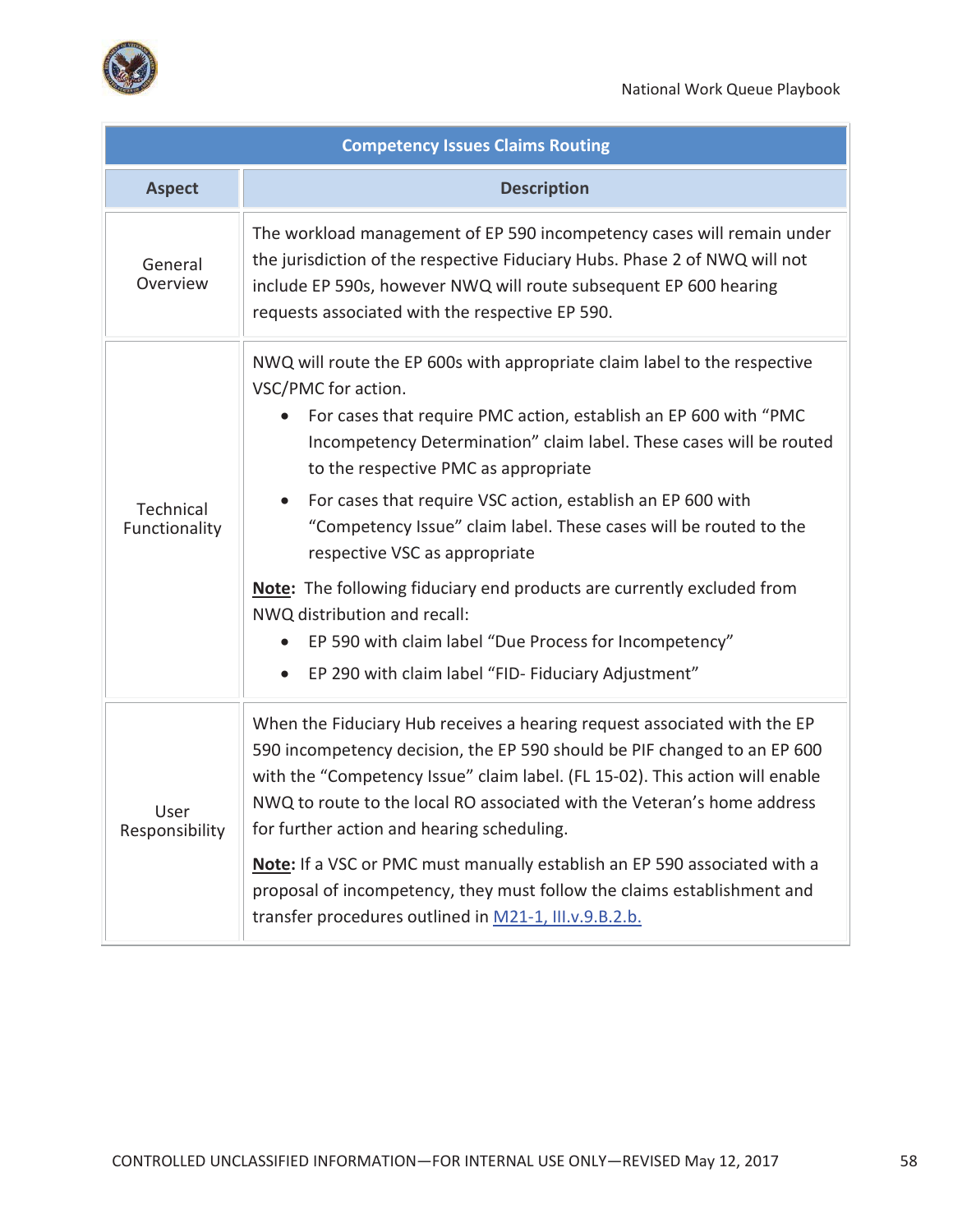

| <b>Non-Rating End Products Requiring a Rating Decision</b> |                                                                                                                                                                                                                                                                                                                                                                                                                                                                                                    |  |  |  |
|------------------------------------------------------------|----------------------------------------------------------------------------------------------------------------------------------------------------------------------------------------------------------------------------------------------------------------------------------------------------------------------------------------------------------------------------------------------------------------------------------------------------------------------------------------------------|--|--|--|
| <b>Aspect</b>                                              | <b>Description</b>                                                                                                                                                                                                                                                                                                                                                                                                                                                                                 |  |  |  |
| General<br>Overview                                        | Current auto-RFD/RTW functionality within VBMS will move a non-rating<br>claim to the incorrect lifecycle phase which could trigger NWQ to misroute<br>non-rating claims that require a rating decision. To prevent these claims<br>from moving to the incorrect lifecycle phase and to ensure proper routing, a<br>claims processor must take the appropriate action outlined below.                                                                                                              |  |  |  |
| Technical<br>Functionality                                 | For claims that require either no additional development or due process<br>prior to rating, the claims processor must manually update the claim to<br>reflect "Ready for Decision." For claims that require a period of suspense<br>prior to rating, the claims processor must add an auto-RFD/RTW exception<br>tracked item.                                                                                                                                                                      |  |  |  |
|                                                            | <b>Claims Ready for Rating Action</b>                                                                                                                                                                                                                                                                                                                                                                                                                                                              |  |  |  |
| User<br>Responsibility                                     | 1) Claims processor determines that a claim is ready for rating action (i.e.,<br>no additional suspense required). Do not add a tracked item; proceed to<br>step 2.                                                                                                                                                                                                                                                                                                                                |  |  |  |
|                                                            | 2) Claims processor manually updates claim status to "Ready for Decision"<br>by clicking the "Complete Work Item" icon and selecting "Ready for<br>Decision" from the drop-down menu.                                                                                                                                                                                                                                                                                                              |  |  |  |
|                                                            | Note: If a claims processor accidentally closes the last tracked item prior to<br>updating the claim status, the claim will automatically move to "Ready to<br>Work" status and VBMS will remove the claim from the claims processor's<br>work queue. In this scenario, the claims processor must select the "Edit"<br>Claim Detail" icon and update the claim suspense to "Ready for Decision."<br>This action will update the claim status to "Ready for Decision" and ensure<br>proper routing. |  |  |  |
|                                                            | <b>Claims Requiring Development or Due Process prior to Rating Action</b>                                                                                                                                                                                                                                                                                                                                                                                                                          |  |  |  |
|                                                            | 1) Claims processor determines that a claim is requires a period of either<br>development or due process prior to rating action.                                                                                                                                                                                                                                                                                                                                                                   |  |  |  |
|                                                            | 2) Claims processor adds the "Secondary Action Required" tracked item<br>with proper suspense based on either the development or due process<br>requirements.                                                                                                                                                                                                                                                                                                                                      |  |  |  |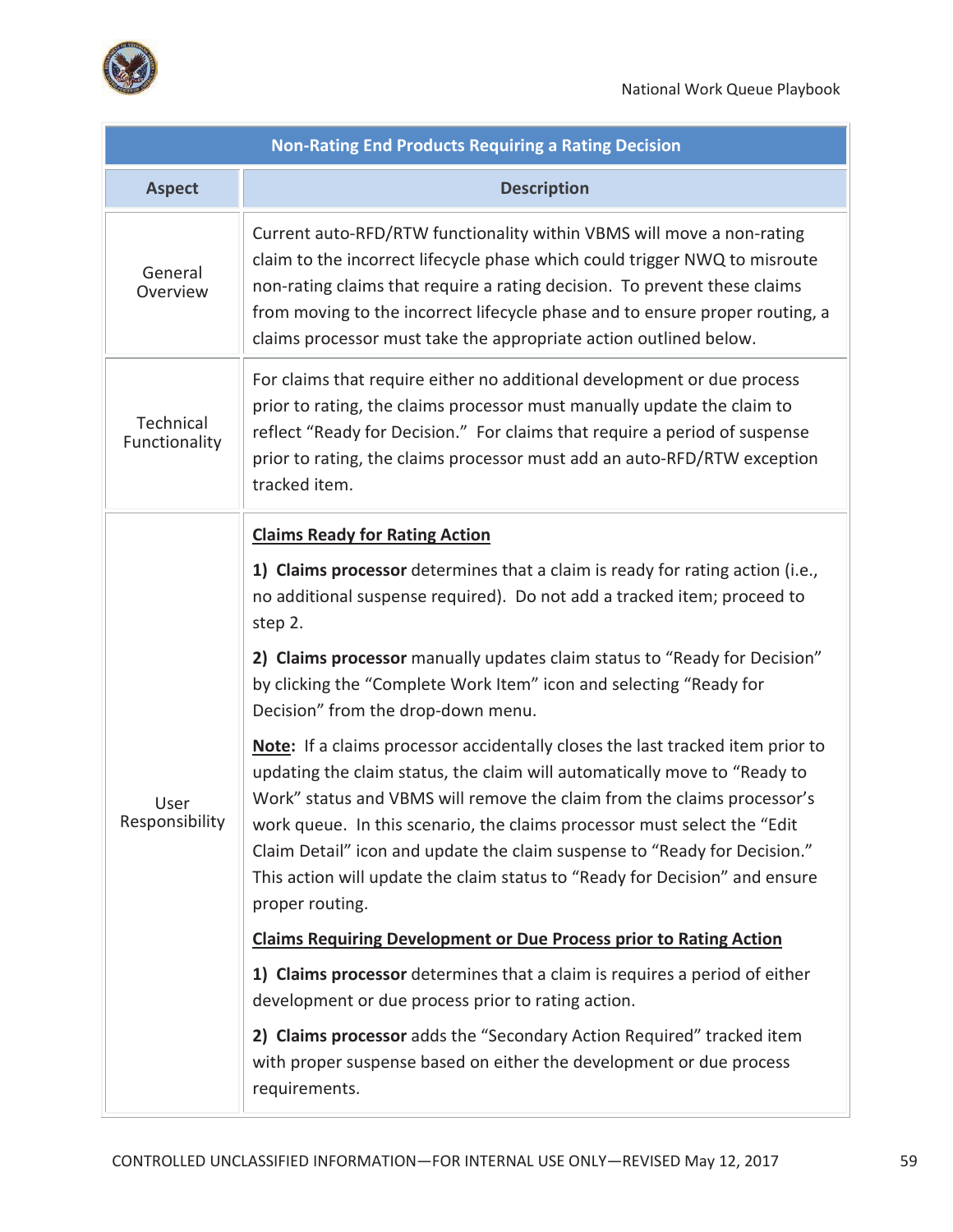

| <b>Non-Rating End Products Requiring a Rating Decision</b> |                                                                                                                                                                                                                                                                                                                                                                                                                                                                                                                                                                    |  |  |
|------------------------------------------------------------|--------------------------------------------------------------------------------------------------------------------------------------------------------------------------------------------------------------------------------------------------------------------------------------------------------------------------------------------------------------------------------------------------------------------------------------------------------------------------------------------------------------------------------------------------------------------|--|--|
| <b>Aspect</b>                                              | <b>Description</b>                                                                                                                                                                                                                                                                                                                                                                                                                                                                                                                                                 |  |  |
|                                                            | <b>Note:</b> If a claims processor wants to add additional tracked items that are<br>not exceptions to auto-RFD/RTW, they must ensure that the "Secondary<br>Action Required" tracked item has a later suspense date than any other<br>tracked item. For a list of exceptions to the auto-RFD/RTW tracked items,<br>please review the Quick Guide to Identifying Tracked Items that are<br><b>Exceptions to Automatic Ready for Decision/Ready to Work. Please note,</b><br>the same list of exceptions apply to VBMS' automatic "Ready to Work"<br>functionality. |  |  |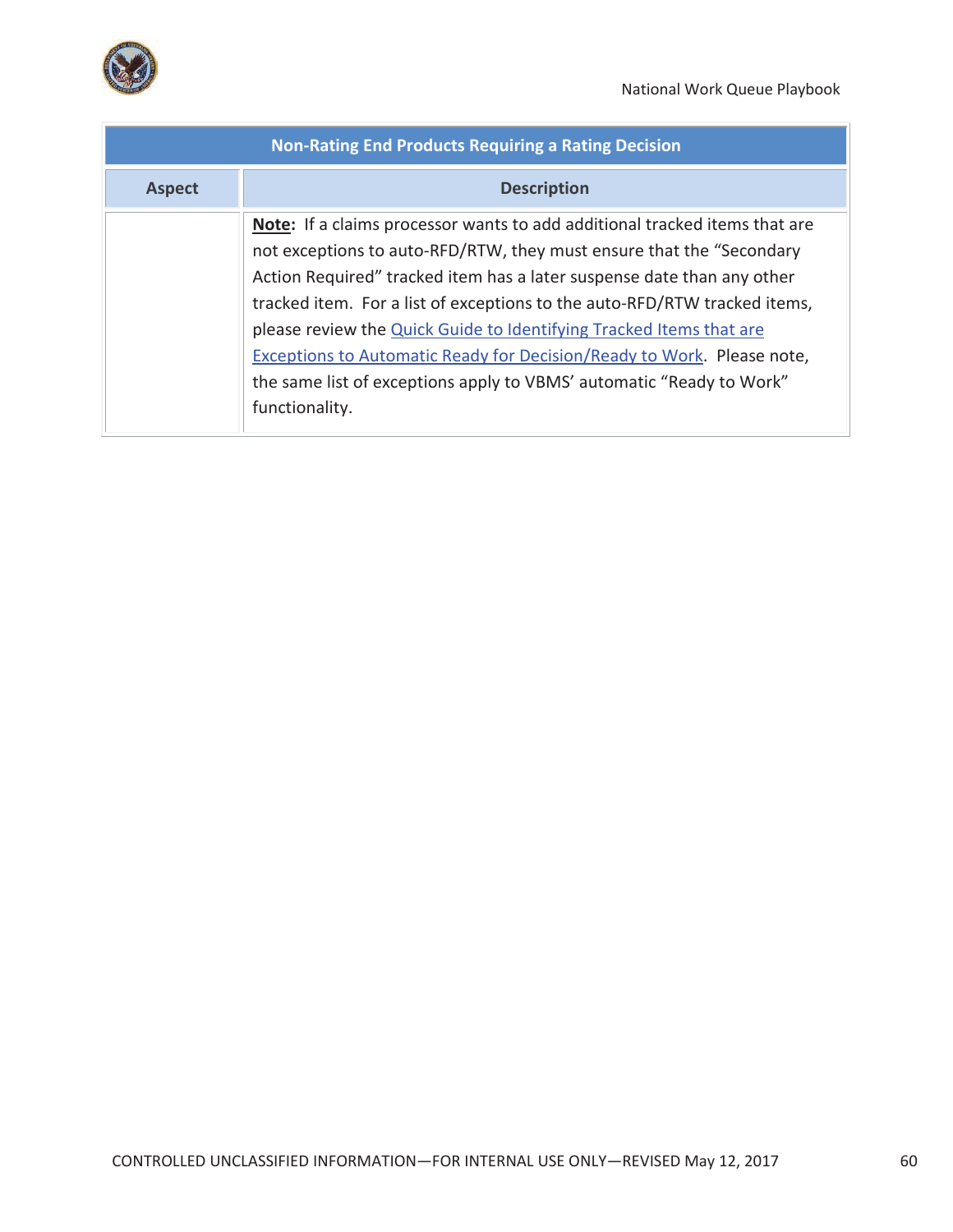

| <b>Apportionments</b>      |                                                                                                                                                                                                                                                                                                                                                                                                                                                                                                                                                                                                                                                                                                                                                                                                                         |  |  |  |
|----------------------------|-------------------------------------------------------------------------------------------------------------------------------------------------------------------------------------------------------------------------------------------------------------------------------------------------------------------------------------------------------------------------------------------------------------------------------------------------------------------------------------------------------------------------------------------------------------------------------------------------------------------------------------------------------------------------------------------------------------------------------------------------------------------------------------------------------------------------|--|--|--|
| <b>Aspect</b>              | <b>Description</b>                                                                                                                                                                                                                                                                                                                                                                                                                                                                                                                                                                                                                                                                                                                                                                                                      |  |  |  |
| General<br>Overview        | In some instances all or any part of a Veteran's benefits being received may<br>be apportioned. In the instance an apportionment claim is filed, the<br>following procedures should be followed to ensure accurate routing.                                                                                                                                                                                                                                                                                                                                                                                                                                                                                                                                                                                             |  |  |  |
| Technical<br>Functionality | When an apportionment claim is identified, NWQ will route that EP to the<br>RO within that Veteran's jurisdiction based on the existence of the<br>"apportionment" claim label                                                                                                                                                                                                                                                                                                                                                                                                                                                                                                                                                                                                                                          |  |  |  |
| User<br>Responsibility     | When an apportionment claim is filed, the appropriate EP 130 or EP 600<br>should be cested with the respective claim label as indicated below.<br>130-"Apportionment"<br>$\bullet$<br>600- "Apportionment Due Process" (payee 00 & 10 only)<br>$\bullet$<br>Note: For EP 600 payee codes other than payee 00 & 10, the claim label<br>"apportionment due process" is not available. Please reference the<br>Concurrent Rating and Non-Rating EPs section of the playbook to ensure all<br>actionable apportionment EPs are routed approximately.<br>Note: The functionality to establish non-payee 00 claims in VBMS Is<br>available. In the event there are concurrent VBMS and legacy EPs pending,<br>the RO with the legacy system established EP must accept jurisdiction of any<br>concurrent actionable VBMS EPs. |  |  |  |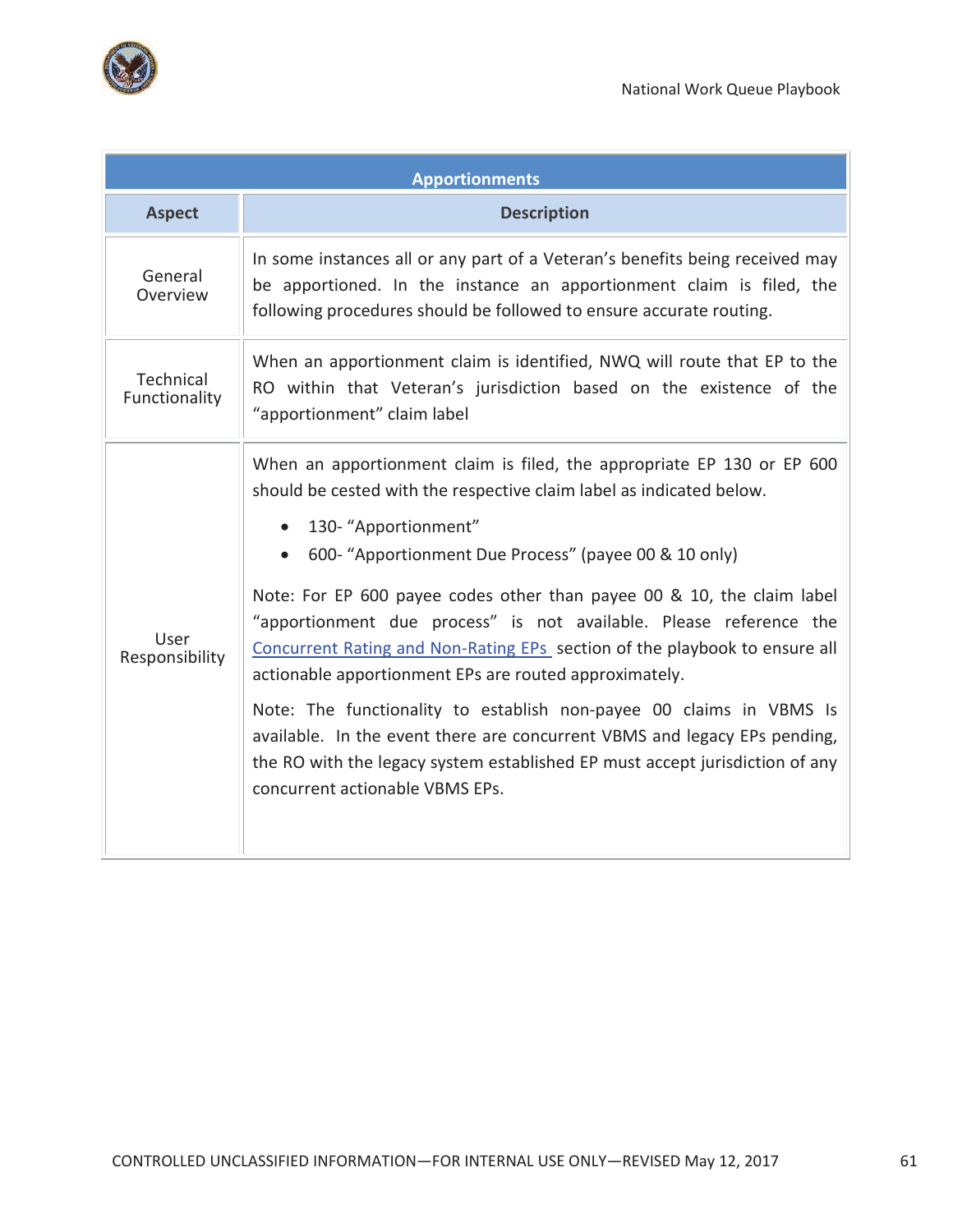

| <b>Foreign Claims</b>             |                                                                                                                                                                                                                                         |  |  |
|-----------------------------------|-----------------------------------------------------------------------------------------------------------------------------------------------------------------------------------------------------------------------------------------|--|--|
| <b>Aspect</b>                     | <b>Description</b>                                                                                                                                                                                                                      |  |  |
| General<br>Overview               | Specific Regional Offices maintain jurisdiction over the rating and non-rating<br>foreign workload in accordance with M21 III.ii.5.1                                                                                                    |  |  |
| <b>Technical</b><br>Functionality | NWQ will route foreign non-rating claims with the "foreign" flash to the<br>Pittsburgh Regional Office.                                                                                                                                 |  |  |
| User<br>Responsibility            | When a foreign non-rating case is established or identified, the "foreign"<br>flash should be added to the case. NWQ will route foreign non-rating claims<br>with the "foreign" flash to the Pittsburgh Regional Office for processing. |  |  |

| EPs 693- Overpayment/Underpayment |                                                                                                                                                                                                                                                                                         |  |  |
|-----------------------------------|-----------------------------------------------------------------------------------------------------------------------------------------------------------------------------------------------------------------------------------------------------------------------------------------|--|--|
| <b>Aspect</b>                     | <b>Description</b>                                                                                                                                                                                                                                                                      |  |  |
| General<br>Overview               | If information is received that suggests a potential overpayment or<br>underpayment to a Veteran or beneficiary may have occurred, an EP 693 is<br>established concurrently with a controlling EP to monitor timeliness in<br>completing action on potential under/overpayments.        |  |  |
| Technical<br>Functionality        | To minimize brokering between stations, NWQ will maintain jurisdiction of<br>the EP 693 inventory at Station 499. EP 693s will not be automatically<br>distributed to stations during the nightly NWQ distribution. EP 693s will be<br>subject to recall during the nightly NWQ recall. |  |  |
| User<br>Responsibility            | When a potential overpayment or underpayment is identified, the<br>controlling EP and concurrent EP 693 should be established.                                                                                                                                                          |  |  |
|                                   | NWQ will distribute the controlling EP for action to an RO, but will maintain<br>jurisdiction of the concurrent EP 693 until the EP 693 is requested.                                                                                                                                   |  |  |
|                                   | 1) Claims processor with an EP involving a potential overpayment/<br>underpayment will review the pending issues for a concurrent EP 693<br>located at station 499.                                                                                                                     |  |  |
|                                   | 2) Claims processor will follow locally established procedures to notify their                                                                                                                                                                                                          |  |  |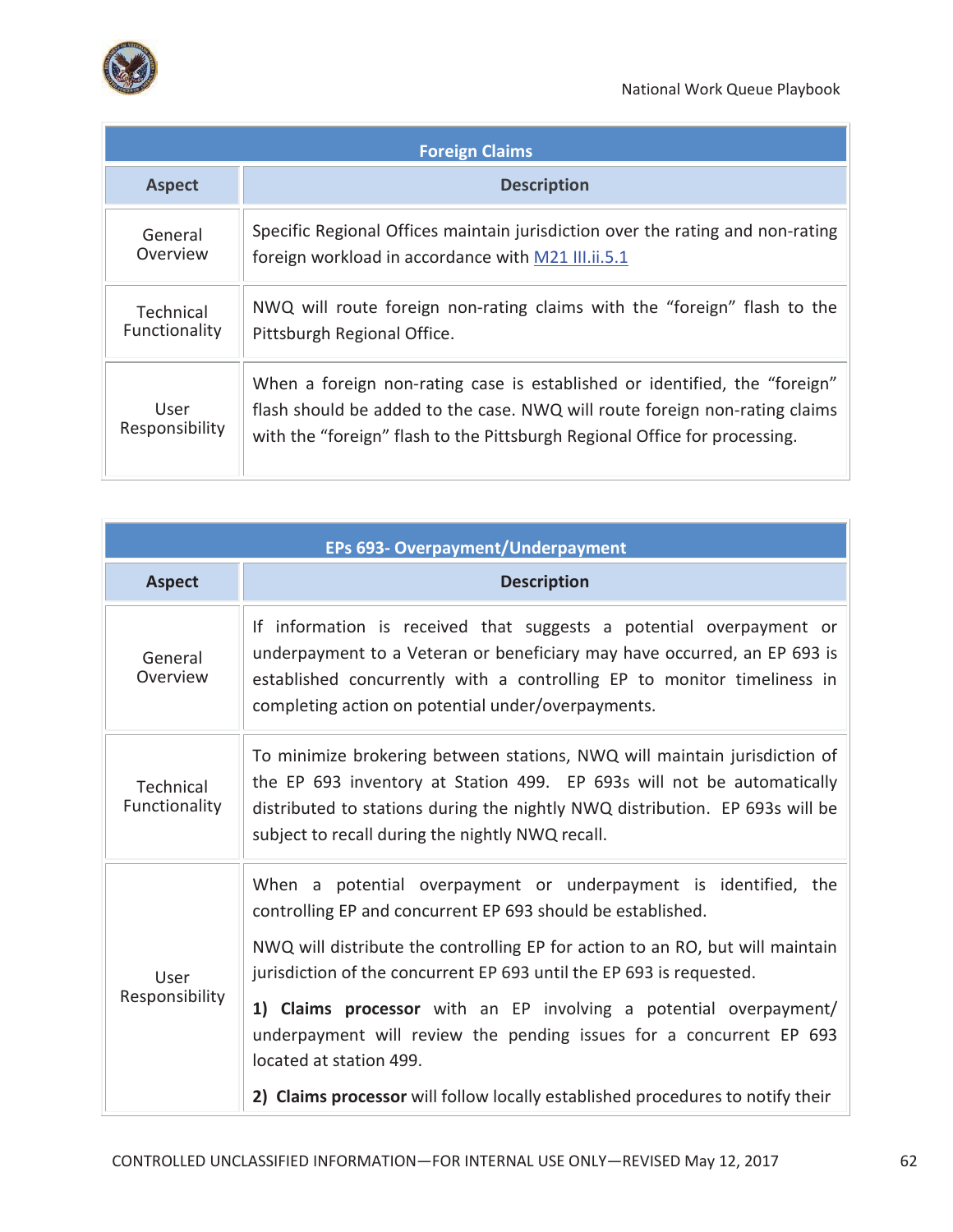

..

| EPs 693- Overpayment/Underpayment |                                                                                                                                                                                                                                          |  |  |  |
|-----------------------------------|------------------------------------------------------------------------------------------------------------------------------------------------------------------------------------------------------------------------------------------|--|--|--|
| <b>Aspect</b>                     | <b>Description</b>                                                                                                                                                                                                                       |  |  |  |
|                                   | local supervisor(s) authorized to request EP 693 claim jurisdiction. Unless<br>instructed otherwise by a supervisor, do not work the EP over which your RO<br>has jurisdiction until your RO receives jurisdiction of the concurrent EP. |  |  |  |
|                                   | 3) Authorized supervisor will request jurisdiction of the EP 693 utilizing the<br>VBMS jurisdiction request functionality for claims under jurisdiction of 499.                                                                          |  |  |  |
|                                   | Note: Although NWQ will not distribute EP 693, these EPs will be subject to<br>recall during the nightly NWQ job.                                                                                                                        |  |  |  |